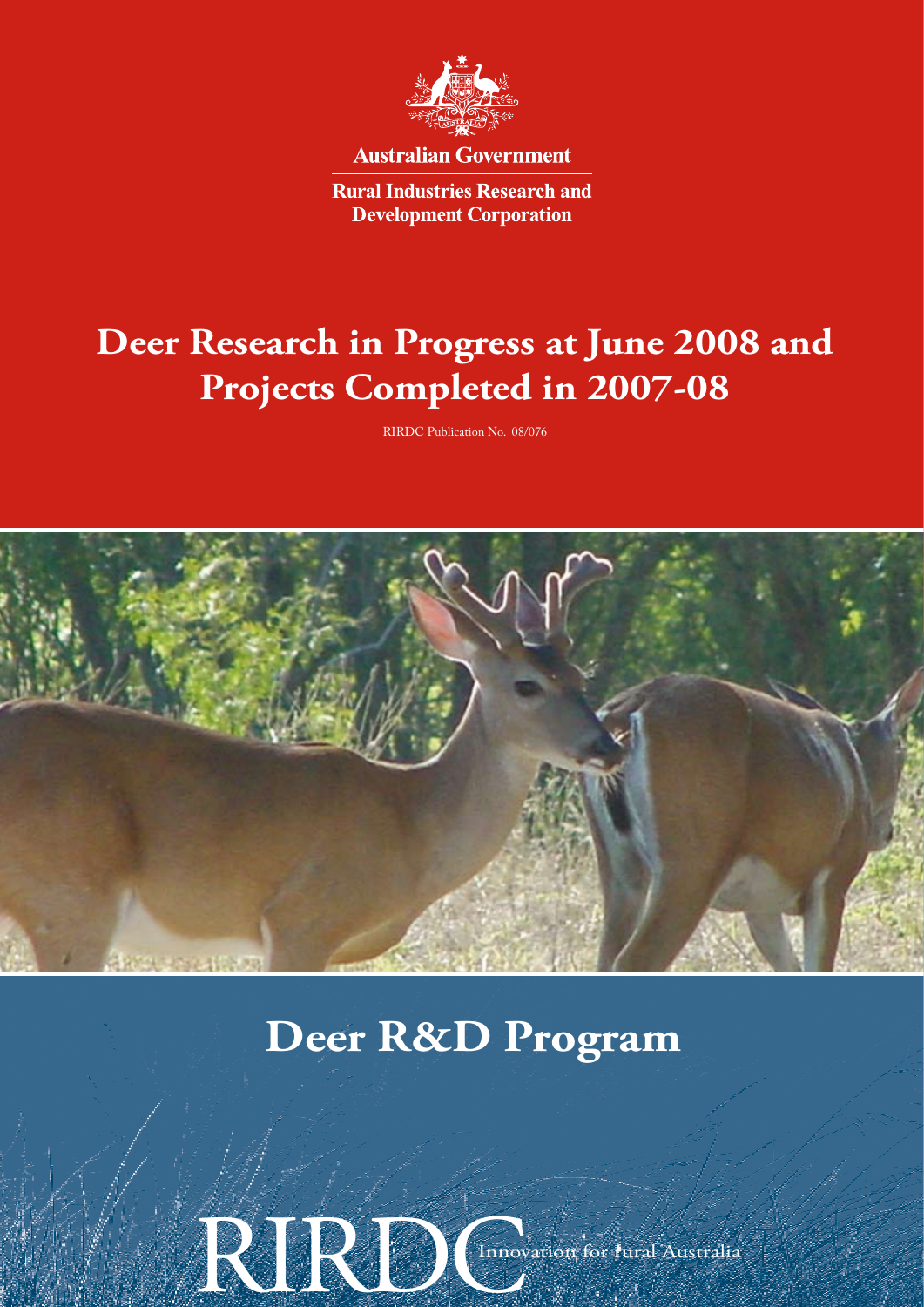

**Australian Government** 

**Rural Industries Research and Development Corporation** 

# **Deer Research in Progress as at June 2008 and Projects Completed in 2007-08**

October 2008 RIRDC Publication No 08/076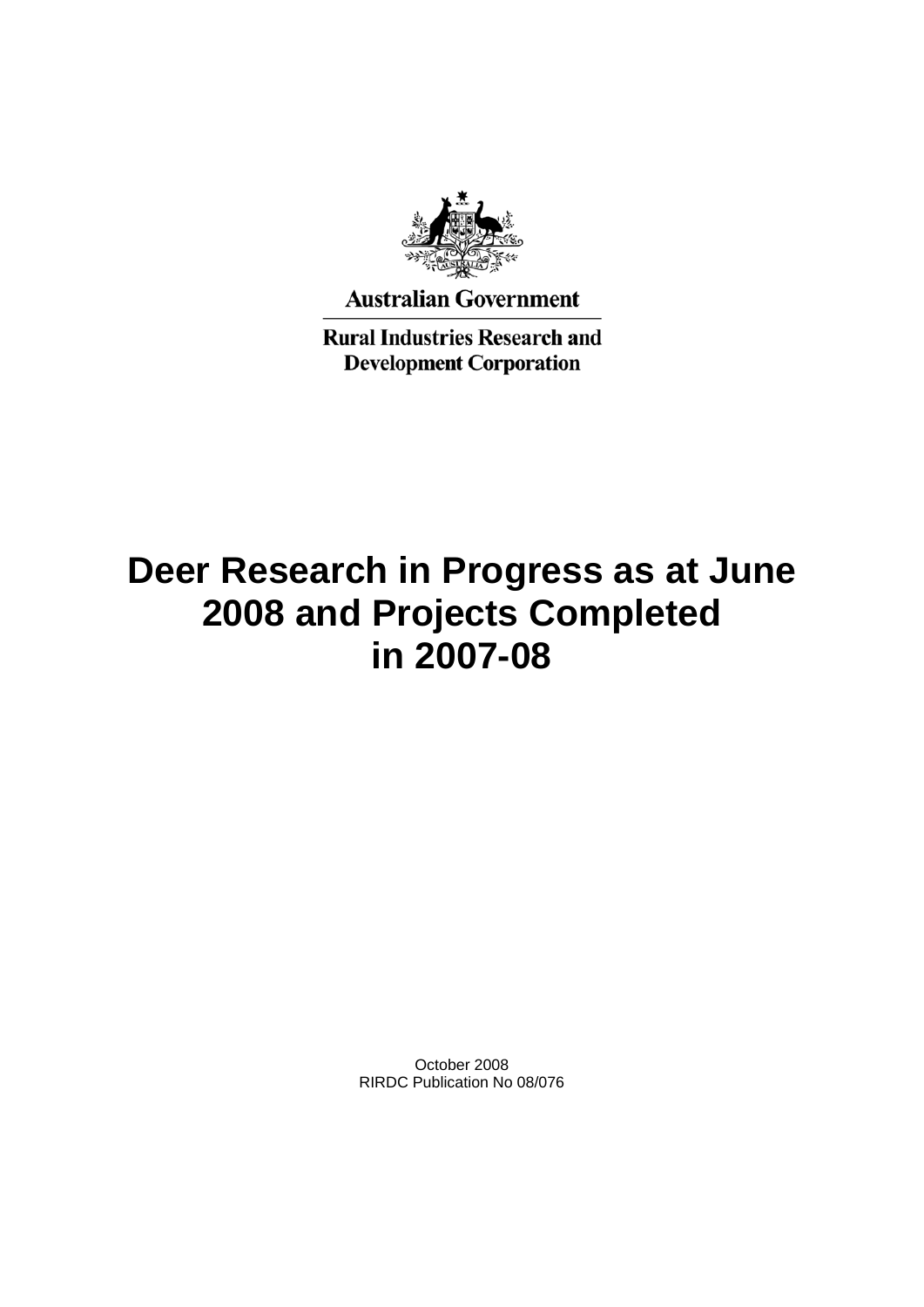© 2008 Rural Industries Research and Development Corporation. All rights reserved.

ISBN 1 74151 665 X ISSN 1440-6845

### *Deer Research in Progress as at June 2008 and Projects Completed in 2007-08*

## *Publication No. 08/076*

The information contained in this publication is intended for general use to assist public knowledge and discussion and to help improve the development of sustainable regions. You must not rely on any information contained in this publication without taking specialist advice relevant to your particular circumstances.

While reasonable care has been taken in preparing this publication to ensure that information is true and correct, the Commonwealth of Australia gives no assurance as to the accuracy of any information in this publication.

The Commonwealth of Australia, the Rural Industries Research and Development Corporation (RIRDC), the authors or contributors expressly disclaim, to the maximum extent permitted by law, all responsibility and liability to any person, arising directly or indirectly from any act or omission, or for any consequences of any such act or omission, made in reliance on the contents of this publication, whether or not caused by any negligence on the part of the Commonwealth of Australia, RIRDC, the authors or contributors.

The Commonwealth of Australia does not necessarily endorse the views in this publication.

This publication is copyright. Apart from any use as permitted under the *Copyright Act 1968*, all other rights are reserved. However, wide dissemination is encouraged. Requests and inquiries concerning reproduction and rights should be addressed to the RIRDC Publications Manager on phone 02 6271 4165.

### **Research Manager Contact Details**

Ms Annette Sugden Rural Industries Research and Development **Corporation** PO Box 4776 KINGSTON ACT 2604

Phone: 02 6271 4138 Fax: 02 6271 4199 Email: annette.sugden@rirdc.gov.au

In submitting this report, the researcher has agreed to RIRDC publishing this material in its edited form.

#### **RIRDC Contact Details**

Rural Industries Research and Development Corporation Level 2, 15 National Circuit BARTON ACT 2600 PO Box 4776 KINGSTON ACT 2604

Phone: 02 6271 4100 Fax: 02 6271 4199 Email: rirdc@rirdc.gov.au. Web: [http://www.rirdc.gov.au](http://www.rirdc.gov.au/)

Published electronically in October 2008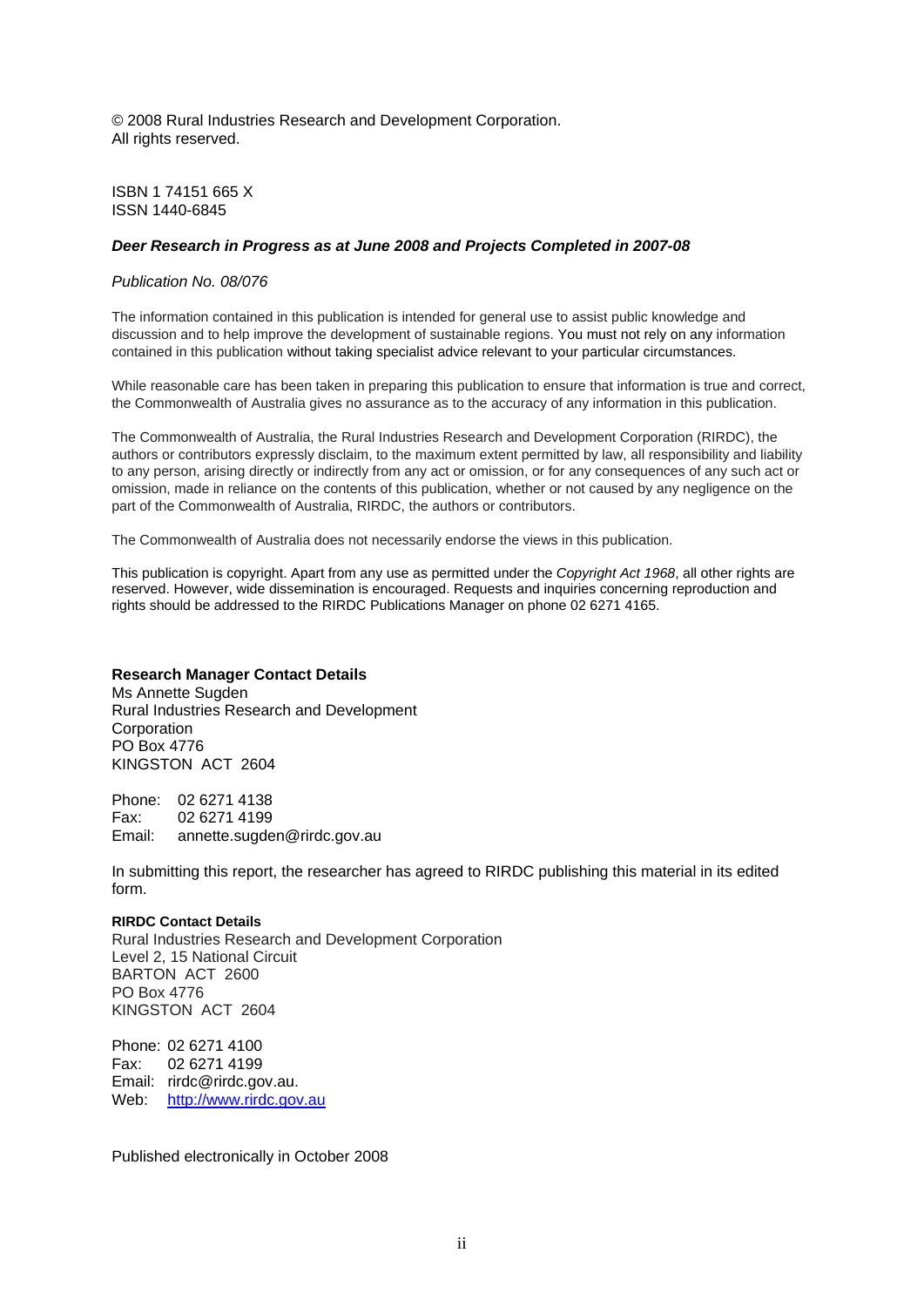# **Foreword**

This year RIRDC has produced Research in Progress, June 2008, which contains short summaries of continuing projects as well as those that were completed during 2007–2008 for all of the Corporation's program areas.

The complete report on all the programs is only available in electronic format on our website at [http://www.rirdc.gov.au](http://www.rirdc.gov.au/).

The following report is a hardcopy extract covering the Deer R&D Program. It contains all entries from continuing and completed Deer research projects funded by RIRDC in 2007– 2008 and previous years.

The objective of the Deer R&D Program is to improve industry performance in four key areas where the industry has identified problems at both whole-of-industry and sectorspecific levels.

This research was funded from industry revenue that is matched by funds provided by the Australian Government.

This report is an addition to RIRDC's diverse range of over 1800 research publications, which are available for viewing, downloading or purchasing online through our website:

- downloads at [www.rirdc.gov.au/fullreports/index.html](http://www.rirdc.gov.au/fullreports/index.html)
- purchases at [www.rirdc.gov.au/eshop](http://www.rirdc.gov.au/eshop)

**Peter O'Brien**  Managing Director Rural Industries Research and Development Corporation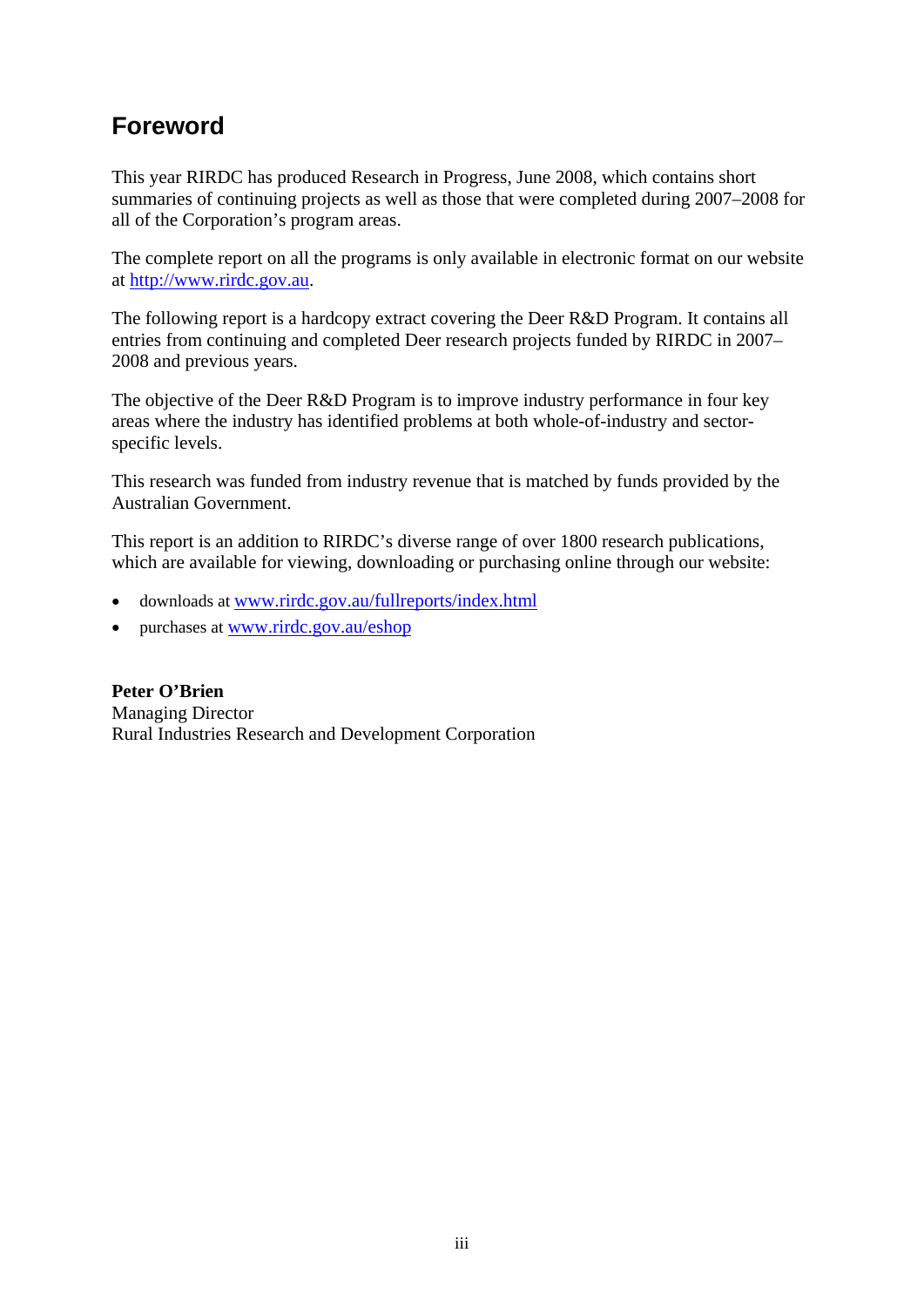# **Contents**

|                                                                      | <b>RESEARCH IN PROGRESS 2007-2008</b> | DEER              |                     |             |
|----------------------------------------------------------------------|---------------------------------------|-------------------|---------------------|-------------|
| <b>PROJECT No</b>                                                    | <b>PROJECT TITLE</b>                  | <b>RESEARCHER</b> | <b>ORGANISATION</b> | <b>PAGE</b> |
| Efficiency, profitability and sustainability of deer farm production |                                       |                   |                     |             |

| LM02252<br>PR.<br>UUZZJJ | antler use<br>anımals<br>Velvet<br>ın | Chris<br>uckwell | Deer<br>/ Association<br>Industry<br>⊦0t |  |
|--------------------------|---------------------------------------|------------------|------------------------------------------|--|
|                          |                                       |                  | Australia                                |  |

# **Human capital formation, industry organisation and communications**

| <b>PRJ-002343</b> | <b>Establishment of a Deer Industry Database Solange Shapiro</b> | Deer Industry Association of |  |
|-------------------|------------------------------------------------------------------|------------------------------|--|
|                   |                                                                  | Australia                    |  |
| IPRJ-002508       | Communication & Information Programs for Solange Shapiro         | Deer Industry Association of |  |
|                   | the Aust Deer Industry                                           | Australia                    |  |

|                   | <b>COMPLETED PROJECTS 2007-2008</b> | DEER              |                     |             |
|-------------------|-------------------------------------|-------------------|---------------------|-------------|
| <b>PROJECT No</b> | <b>PROJECT TITLE</b>                | <b>RESEARCHER</b> | <b>ORGANISATION</b> | <b>PAGE</b> |

# **Efficiency, profitability and sustainability of deer farm production**

| PRJ-000553 | Facilitate industry development | Timothy McRae | : University of Sydney<br>I he |  |
|------------|---------------------------------|---------------|--------------------------------|--|
|            |                                 |               |                                |  |

### **Market access and marketing arrangements**

| PRJ-002628 | <b>IAustralian Foodservice Market</b><br>Access | Wayne<br>Street | Venison Supply<br>Hahndorf |  |
|------------|-------------------------------------------------|-----------------|----------------------------|--|
|            | Commercial Venison<br>strategies for l          |                 |                            |  |

## **Supply chain efficiency, quality management and value adding**

| PRJ-000873 | Fallow Venison Development Program                                                               | Chris Tuckwell      | National Fallow Alliance           |    |
|------------|--------------------------------------------------------------------------------------------------|---------------------|------------------------------------|----|
| PRJ-000913 | Improved knowledge of constraints to<br>value-added venison products - Phase 2                   | Ailsa Page          | Alpine Valleys Venison<br>Alliance | 10 |
| PRJ-000914 | Improved knowledge constraints to<br>acceptance of value-added venison<br>products               | Ailsa Page          | Alpine Valleys Venison<br>Alliance | 10 |
| PRJ-002630 | <b>Meeting Regional Abattoirs Requirements</b><br>for Aust. Domestic Processing of Deer          | <b>Wayne Street</b> | <b>Hahndorf Venison Supply</b>     | 12 |
| PRJ-002694 | Geoffrey Watson Consulting - Consultancy Geoff Watson<br>to the Market Focused Venison Alliances |                     | <b>Geoffrey Keith Watson</b>       | 14 |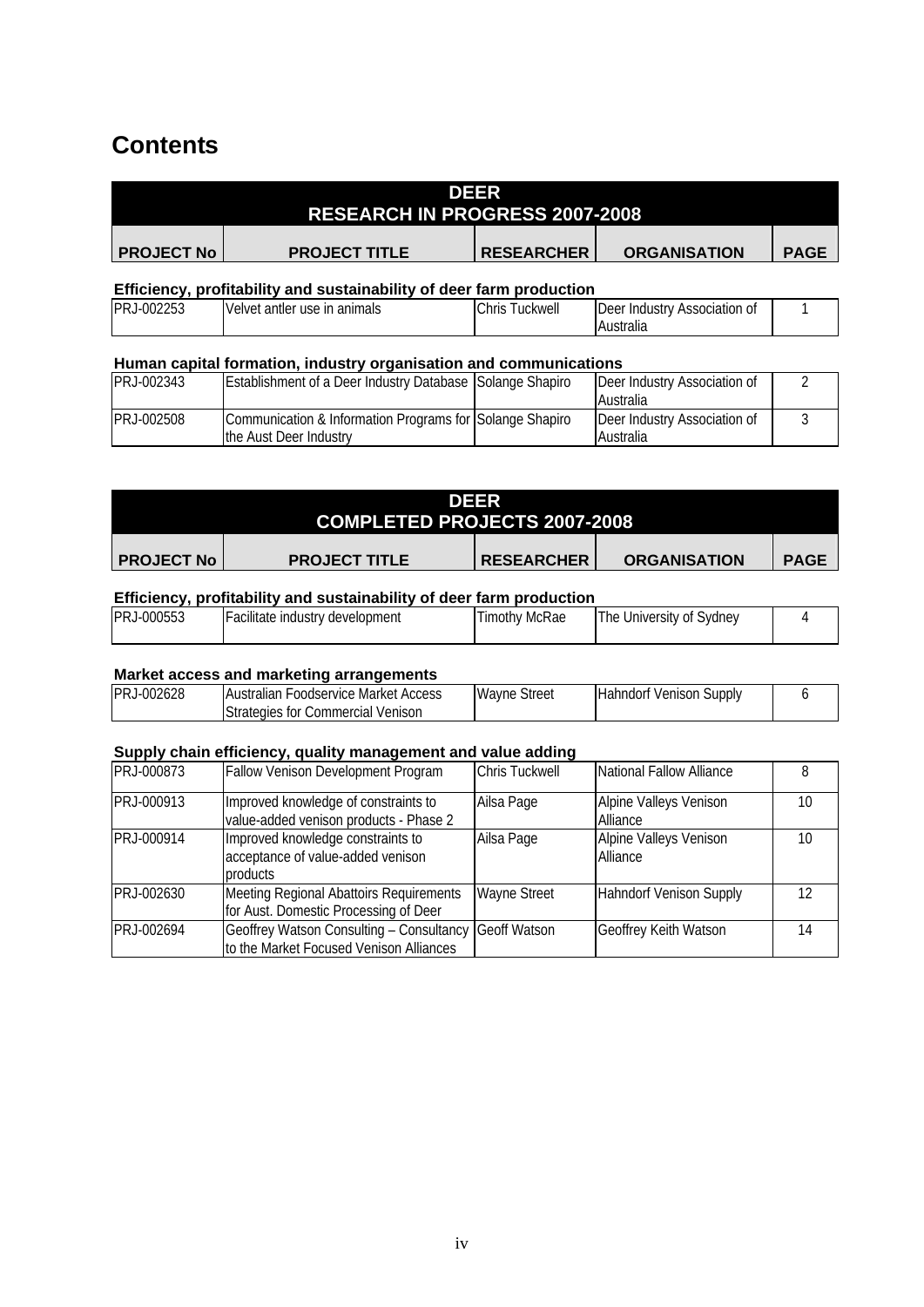|                   | <b>PROJECTS COMPLETED PRIOR TO 2007-2008</b>                                                                                 | DEER                           |                                                           |             |
|-------------------|------------------------------------------------------------------------------------------------------------------------------|--------------------------------|-----------------------------------------------------------|-------------|
| <b>PROJECT No</b> | <b>PROJECT TITLE</b>                                                                                                         | <b>RESEARCHER</b>              | <b>ORGANISATION</b>                                       | <b>PAGE</b> |
|                   | Improve on farm production efficiency                                                                                        |                                |                                                           |             |
| <b>UWS-18A</b>    | Study of the relationship between body<br>condition score, carcass composition and<br>consumer perception of venison quality | Dr Robert Mulley               | University of Western<br>Sydney                           | 16          |
| SAR-41A           | Optimum weaning time of fallow deer in<br>southern Australia                                                                 | Dr Phil Glatz<br>Dr Yingjun Ru | South Australian<br>Research and<br>Development Institute | 18          |

Dr Yingjun Ru South Australian

Research Development

[19](#page-24-0)

**Institite** 

# **Improve the Profitability of the Australian industry for all stakeholders**

[growth rate of fallow and red weaner deer](#page-24-0)

SAR-26A [Effect of salt intake on feed intake and](#page-24-0) 

| DIP-17A | Industry statistics                                                              | Mr Chris Tuckwell     | Deer Industry Projects &<br>Developments Pty Ltd | 21 |
|---------|----------------------------------------------------------------------------------|-----------------------|--------------------------------------------------|----|
| DIP-16A | Facilitate industry development                                                  | Mr Chris Tuckwell     | Deer Industry Projects &<br>Developments Pty Ltd | 22 |
| CAM-1A  | Improving Deer Industry Profitability<br>through Research Uptake - Pilot Project | Gaye Cameron          | Private                                          | 24 |
| DIP-9A  | Deer Production Handbook and Industry Chris Tuckwell<br><b>Statistics</b>        |                       | <b>Rural Industries</b><br>Development           | 26 |
| DIP-12A | Generic Investment Proposal<br>Development                                       | <b>Chris Tuckwell</b> | <b>Rural Industries</b><br>Development           | 28 |
| KDI-26A | A complete guide to deer farming in<br>Australia                                 | Pamela Horsley        | Kondinin Group                                   | 30 |

### **Facilitate adoption of improved production technologies**

| DIP-11A    | Venison Quality Assurance                                    | <b>Chris Tuckwell</b>     | <b>Rural Industry</b>   |    |
|------------|--------------------------------------------------------------|---------------------------|-------------------------|----|
|            |                                                              |                           | Development Pty Ltd     |    |
| $IDIP-15A$ | Dissemination of results of research projects Chris Tuckwell |                           | Rural Industry          | 32 |
|            |                                                              |                           | Development Pty Ltd     |    |
| MAT-1A     | Restoration of Cartilage by Novel Gene                       | <b>A/Prof Peter Ghosh</b> | Matrix Gene P/L         | 34 |
|            | Therapy                                                      | Dennis White              |                         |    |
| DIP-13A    | Dissemination of results of research projects Chris Tuckwell |                           | <b>Rural Industries</b> | 36 |
|            |                                                              |                           | Development             |    |

# **Develop international and domestic markets for Australian venison and develop supply chain management programs**

| LBP-2A     | Deborah Moffat - Presentation of LBP-1A "A Deborah Moffat<br>domestic market positioning strategy for<br>Australian Venison" findings |                | Loulaki Blue Pty Ltd                         | 38 |
|------------|---------------------------------------------------------------------------------------------------------------------------------------|----------------|----------------------------------------------|----|
| $IDIP-14A$ | National Velvet Accreditation Scheme<br>Database Development                                                                          | Chris Tuckwell | <b>Rural Industry</b><br>Development Pty Ltd | 40 |
| LBP-1A     | A domestic market positioning strategy for<br>Australian Venison - A sub-program of<br>RIRDC US-130A                                  | Deborah Moffat | Loulaki Blue Pty Ltd                         | 41 |
| VUT-4A     | Marketing venison products: Trademark and IDr Suku Bhaskaran<br>country-of-origin influences and effects                              |                | Victoria University                          | 43 |

[RIRDC Deer Research Publications](#page-49-0) [44](#page-49-0)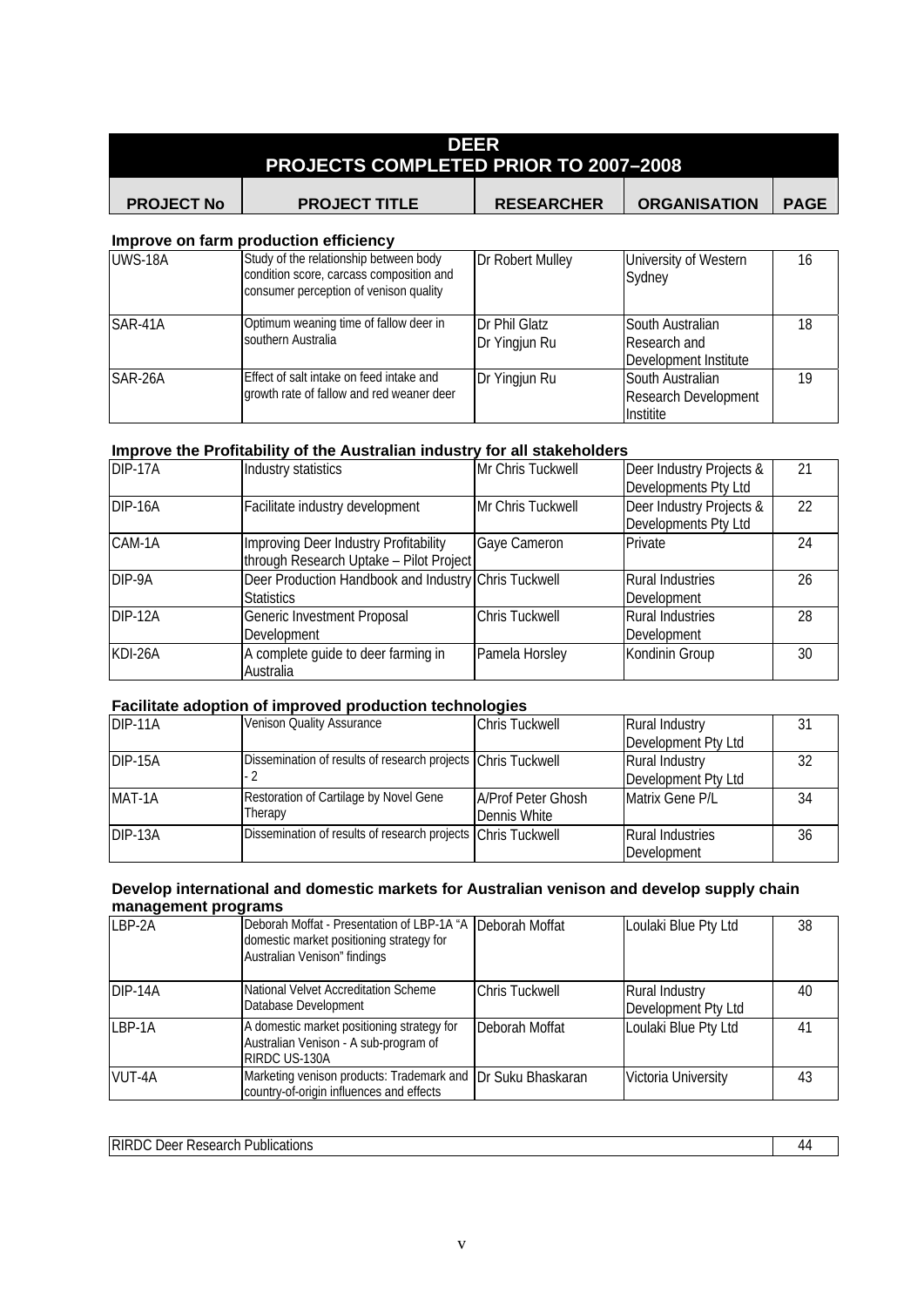**Research in Progress – Efficiency, profitability and sustainability of deer farm production** 

<span id="page-6-0"></span>

| <b>Project Title</b>                                                                                                              | Velvet antler use in animals                                                                                                                                                                                                                                                                                                                                                                                                                                                                                                                                                                               |
|-----------------------------------------------------------------------------------------------------------------------------------|------------------------------------------------------------------------------------------------------------------------------------------------------------------------------------------------------------------------------------------------------------------------------------------------------------------------------------------------------------------------------------------------------------------------------------------------------------------------------------------------------------------------------------------------------------------------------------------------------------|
| <b>RIRDC Project No.:</b><br><b>Start Date:</b><br><b>Finish Date:</b><br><b>Researcher:</b><br>Organisation:<br>Phone:<br>Email: | PRJ-002253<br>1/02/2008<br>31/12/2008<br>Mr Chris Tuckwell<br>Deer Industry Association of Australia<br>(08) 8523 3500<br>cdt@bigpond.net.au                                                                                                                                                                                                                                                                                                                                                                                                                                                               |
| <b>Objectives</b>                                                                                                                 | 1. Review available literature related to velvet antler use in animals.                                                                                                                                                                                                                                                                                                                                                                                                                                                                                                                                    |
|                                                                                                                                   | 2. Develop and undertake a market research study on velvet antler for<br>dogs and horses similar to the research study undertaken in Canada in<br>2001 and 2002 (Sawchuck 2003). The study will include provision of free<br>samples of velvet antler supplement to selected dog and horse owners,<br>who in return for their free sample, will provide data about their dogs and<br>horses, the results of using velvet and their buying preferences for health<br>products. The work will be undertaken in association with a specialist<br>equine veterinarian and a specialist greyhound veterinarian. |
|                                                                                                                                   | 3. Develop a promotional brochure related to the use of velvet antler for<br>animals.                                                                                                                                                                                                                                                                                                                                                                                                                                                                                                                      |
| <b>Current Progress</b>                                                                                                           | A review of the limited available literature was undertaken prior to the<br>development of project protocols, trial design and dog and horse dose rate<br>schedules.                                                                                                                                                                                                                                                                                                                                                                                                                                       |
|                                                                                                                                   | In conjunction with cooperating veterinarians, a research protocol was<br>developed to assist veterinarians assess animals prior to including them in<br>a treatment regime, collect data from owners during the treatment period<br>and for veterinarians to reassess animals at the end of the treatment period.                                                                                                                                                                                                                                                                                         |
|                                                                                                                                   | An application to AQIS to import velvet antler powder and tablets was<br>finally obtained in February 2008. After ongoing discussion with AQIS<br>import documentation was accepted and product finally arrived in<br>Australia in April 2008.                                                                                                                                                                                                                                                                                                                                                             |
|                                                                                                                                   | Data collection forms, supporting documentation for owners and velvet<br>tablets have been distributed to a specialist equine veterinarian and two<br>other veterinarians who will work with dogs.                                                                                                                                                                                                                                                                                                                                                                                                         |
|                                                                                                                                   | One of the original cooperating veterinarians retired in February 2008 and<br>we are negotiating with an alternate veterinarian to become involved with<br>the project and provide velvet tablets to dogs that meet project criteria.                                                                                                                                                                                                                                                                                                                                                                      |
|                                                                                                                                   | As veterinarians have only had velvet supplies for less than one month and<br>they need to have access to animals that show lameness symptoms<br>required by the project, we have no results to date.                                                                                                                                                                                                                                                                                                                                                                                                      |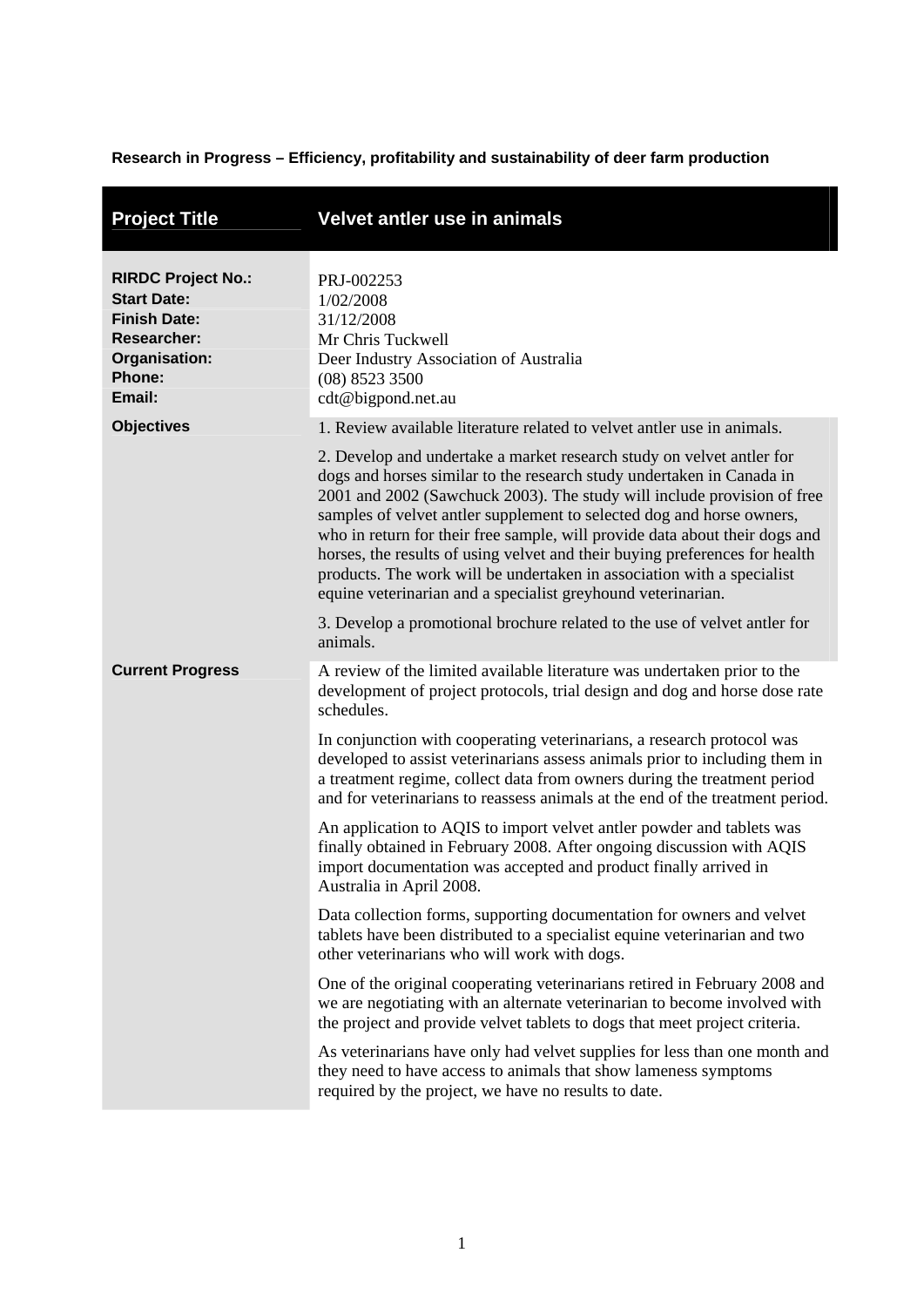# **Research in Progress – Human capital formation, industry organisation and communications**

<span id="page-7-0"></span>

| <b>Project Title</b>                                                                                                              | <b>Establishment of a Deer Industry Database</b>                                                                                                                                                                                                                                                                                                                                          |
|-----------------------------------------------------------------------------------------------------------------------------------|-------------------------------------------------------------------------------------------------------------------------------------------------------------------------------------------------------------------------------------------------------------------------------------------------------------------------------------------------------------------------------------------|
| <b>RIRDC Project No.:</b><br><b>Start Date:</b><br><b>Finish Date:</b><br><b>Researcher:</b><br>Organisation:<br>Phone:<br>Email: | PRJ-002343<br>1/03/2008<br>30/04/2009<br>Solange Shapiro<br>Deer Industry Association of Australia<br>03 5596 2323<br>shapiros@bigpond.com                                                                                                                                                                                                                                                |
| <b>Objectives</b>                                                                                                                 | 1. To establish the number of deer farms and deer farmers producing<br>venison and velvet for the domestic and export markets throughout<br>Australia.<br>2. To establish the number of different deer species being farmed<br>throughout Australia.                                                                                                                                      |
|                                                                                                                                   | 3. To establish the number of deer farmers velveting antler and cross<br>referencing this with the existing NVAS database.<br>4. To establish a database of deer industry levy payers as per the                                                                                                                                                                                          |
|                                                                                                                                   | legislation.                                                                                                                                                                                                                                                                                                                                                                              |
| <b>Current Progress</b>                                                                                                           | This project is progressing well, with all the milestones being met on time.                                                                                                                                                                                                                                                                                                              |
|                                                                                                                                   | Requests for deer farmer lists from RIRDC, the Levies Management Unit<br>and the National Velvet Accreditation Scheme (NVAS) have been made,<br>and all parties have furnished lists.                                                                                                                                                                                                     |
|                                                                                                                                   | These farmer lists have been consolidated with the existing DIAA list and<br>edited in consultation with DIAA representatives in each state, to cull the<br>names of farmers who are known to have left the industry.                                                                                                                                                                     |
|                                                                                                                                   | The survey forms and the accompanying letter jointly signed by DIAA<br>and RIRDC have been prepared and approved by RIRDC and the DIAA<br>project reference group.                                                                                                                                                                                                                        |
|                                                                                                                                   | These have been posted to everyone on the consolidated database of<br>known farmers. The return of the replies will allow the refining of the<br>database An advertisement has been prepared for placement in agricultural<br>newspapers in each state, and the reference group has approved the<br>content. The advertisement will be placed in the rural newspapers<br>throughout June. |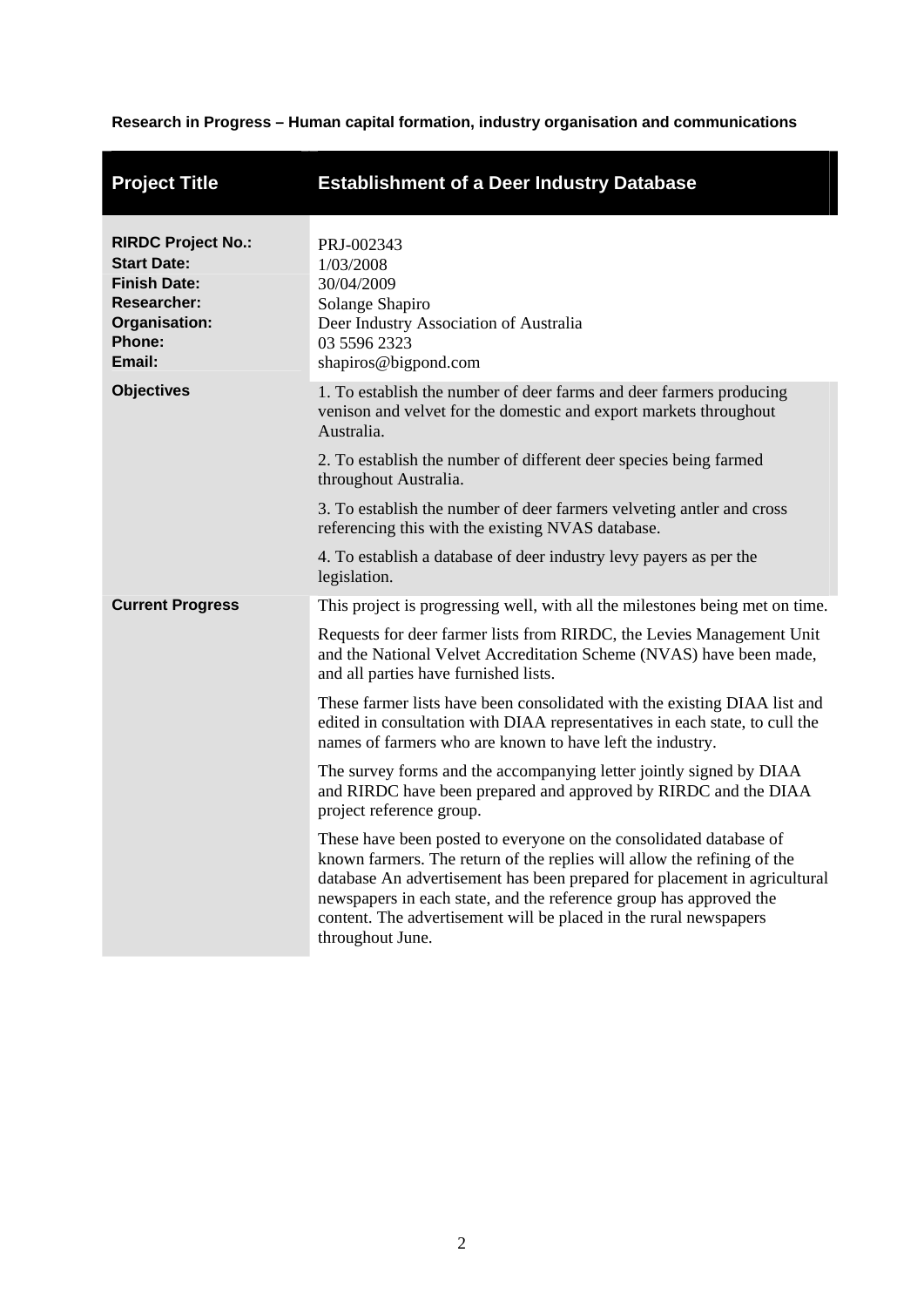**Research in Progress – Human capital formation, industry organisation and communications** 

<span id="page-8-0"></span>

| <b>Project Title</b>                                                                                                              | <b>Communication &amp; Information Programs for the Aust</b><br><b>Deer Industry</b>                                                                                                                                                                                                                                                                                                                          |
|-----------------------------------------------------------------------------------------------------------------------------------|---------------------------------------------------------------------------------------------------------------------------------------------------------------------------------------------------------------------------------------------------------------------------------------------------------------------------------------------------------------------------------------------------------------|
| <b>RIRDC Project No.:</b><br><b>Start Date:</b><br><b>Finish Date:</b><br><b>Researcher:</b><br>Organisation:<br>Phone:<br>Email: | PRJ-002508<br>1/03/2008<br>30/05/2010<br>Solange Shapiro<br>Deer Industry Association of Australia<br>03 5596 2323<br>shapiros@bigpond.com                                                                                                                                                                                                                                                                    |
| <b>Objectives</b>                                                                                                                 | To achieve widespread dissemination and use of R&D information by the<br>deer industry by:                                                                                                                                                                                                                                                                                                                    |
|                                                                                                                                   | 1. Deer R&D Newsletter                                                                                                                                                                                                                                                                                                                                                                                        |
|                                                                                                                                   | Publication and distribution of the RIRDC Research Newsletter four times<br>a year to all those on the Deer Industry Database listing as well as those<br>that request it through RIRDC or the DIAA.                                                                                                                                                                                                          |
|                                                                                                                                   | 2. Deer Industry Website                                                                                                                                                                                                                                                                                                                                                                                      |
|                                                                                                                                   | The creation of a more interactive intuitive website replacing the existing<br>DIAA web site, the creation of a simple but more up-to-date design which<br>maximises information access and encourages the uptake of the results of<br>research undertaken by the RIRDC Deer R&D Program. Links to RIRDC,<br>other relevant domestic and international websites will be maintained and<br>new ones developed. |
| <b>Current Progress</b>                                                                                                           | This project is progressing well, with all the milestones being met on time.                                                                                                                                                                                                                                                                                                                                  |
|                                                                                                                                   | RIRDC Newsletter The first copy of the RIRDC Newsletter under this<br>project (Autumn Issue) has been prepared and printed, and will be<br>distributed by the end of May. Andrew Cowan assembled the content of<br>the newsletter in consultation with the RIRDC Deer Program Manager;<br>with articles being supplied by RIRDC and Andrew's own sources.                                                     |
|                                                                                                                                   | The distribution list was developed by consolidating the existing RIRDC<br>list with lists supplied by the LMU and the DIAA. This list will be further<br>refined when the Database Project is complete.                                                                                                                                                                                                      |
|                                                                                                                                   | Website                                                                                                                                                                                                                                                                                                                                                                                                       |
|                                                                                                                                   | The new website designer has been appointed and contracted to complete<br>the work. As a first task, she has managed to gain access to the existing<br>website to edit some incorrect entries as well as removing the names of<br>people no longer in the industry.                                                                                                                                           |
|                                                                                                                                   | A thorough face to face briefing session has resulted in a full<br>understanding by both parties of the requirements of the DIAA and the<br>parameters of website design.                                                                                                                                                                                                                                     |
|                                                                                                                                   | Following that briefing, the designer has developed a detailed site map in<br>consultation with the DIAA, and will now be working on the general<br>design and 'look' of the site.                                                                                                                                                                                                                            |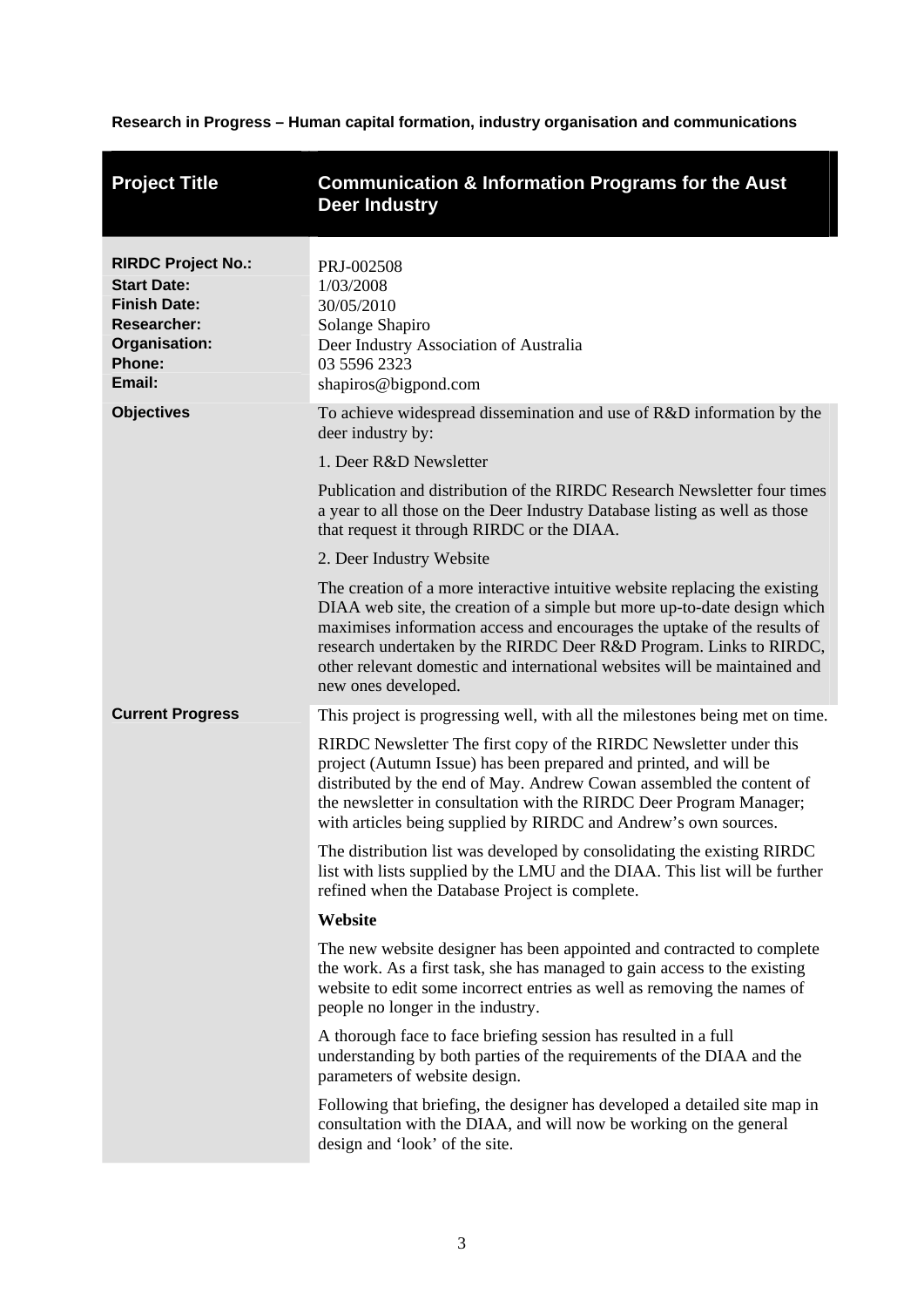**Projects completed in 2007—2008 – Efficiency, profitability and sustainability of deer farm production** 

<span id="page-9-0"></span>

| <b>Project Title</b>                                                                                                              | <b>Scholarship - Timothy McRae</b>                                                                                                                                                                                                                                                                                                                                                                                                                                                                                                                                                                                                                                                                                                                                                                                                                                                   |
|-----------------------------------------------------------------------------------------------------------------------------------|--------------------------------------------------------------------------------------------------------------------------------------------------------------------------------------------------------------------------------------------------------------------------------------------------------------------------------------------------------------------------------------------------------------------------------------------------------------------------------------------------------------------------------------------------------------------------------------------------------------------------------------------------------------------------------------------------------------------------------------------------------------------------------------------------------------------------------------------------------------------------------------|
| <b>RIRDC Project No.:</b><br><b>Start Date:</b><br><b>Finish Date:</b><br><b>Researcher:</b><br>Organisation:<br>Phone:<br>Email: | PRJ-000553<br>01/08/2004<br>31/03/2008<br><b>Timothy McRae</b><br>University of Sydney<br>02 6365 7770<br>tmcrae@csu.edu.au                                                                                                                                                                                                                                                                                                                                                                                                                                                                                                                                                                                                                                                                                                                                                          |
| <b>Objectives</b>                                                                                                                 | What methodological processes appear to be significant in developing an<br>industry endorsed strategic plan for the case situation of the Australian<br>venison industry and what are their perceived strengths and limitations?                                                                                                                                                                                                                                                                                                                                                                                                                                                                                                                                                                                                                                                     |
| <b>Background</b>                                                                                                                 | The broad aim of the research was to develop and implement an industry<br>endorsed strategy that identified choices for growth for all sectors and<br>participant levels of the Australian farmed venison industry, through a<br>portfolio of improved business opportunities and tailored change<br>management strategies.                                                                                                                                                                                                                                                                                                                                                                                                                                                                                                                                                          |
| <b>Research</b>                                                                                                                   | Outcomes and results for the Australian venison industry: where the case<br>study results from the process undertaken to develop a strategic plan for<br>the Australian venison industry are discussed.                                                                                                                                                                                                                                                                                                                                                                                                                                                                                                                                                                                                                                                                              |
|                                                                                                                                   | Outcomes and results from the strategic process: where the results from<br>the methodological processes undertaken in developing a strategic plan are<br>documented and discussed.                                                                                                                                                                                                                                                                                                                                                                                                                                                                                                                                                                                                                                                                                                   |
| <b>Outcomes</b>                                                                                                                   | As a result of the strategic process utilised, a final industry endorsed<br>strategic plan was achieved for the Australian venison industry. The<br>successful endorsement of the plan by industry was largely due to the<br>process utilised and the methodology undertaken. The key feature of the<br>process was the constant validation of research outcomes with industry<br>participants. The constant validation and feedback from industry<br>contributed significantly to the success of both the strategic process and<br>strategic plan for the Australian venison industry. The synergies between<br>the results from the analytical process, relationship process and external<br>factors ensured a positive outcome for the strategic process. The<br>combination of the three processes ensured that the strategic process was<br>robust, flexible and investigative. |
| <b>Implications</b>                                                                                                               | The process of developing successful endorsement of a strategic plan for<br>the Australian venison industry relied upon the synergy between analytical<br>and relationship methodologies.                                                                                                                                                                                                                                                                                                                                                                                                                                                                                                                                                                                                                                                                                            |
|                                                                                                                                   | The relationship methodology undertaken by the researchers formed a<br>critical process in this development since the researchers believed it was<br>imperative that a positive professional relationship was created with key<br>industry players during the research process. At all stages in the<br>development of the endorsed strategic plan, the researchers attempted to<br>gain as much industry feedback and opinion as possible. This resulted in<br>the researchers regularly consulting with industry stakeholders about the<br>emerging direction of strategy. In turn, this facilitated establishment of                                                                                                                                                                                                                                                              |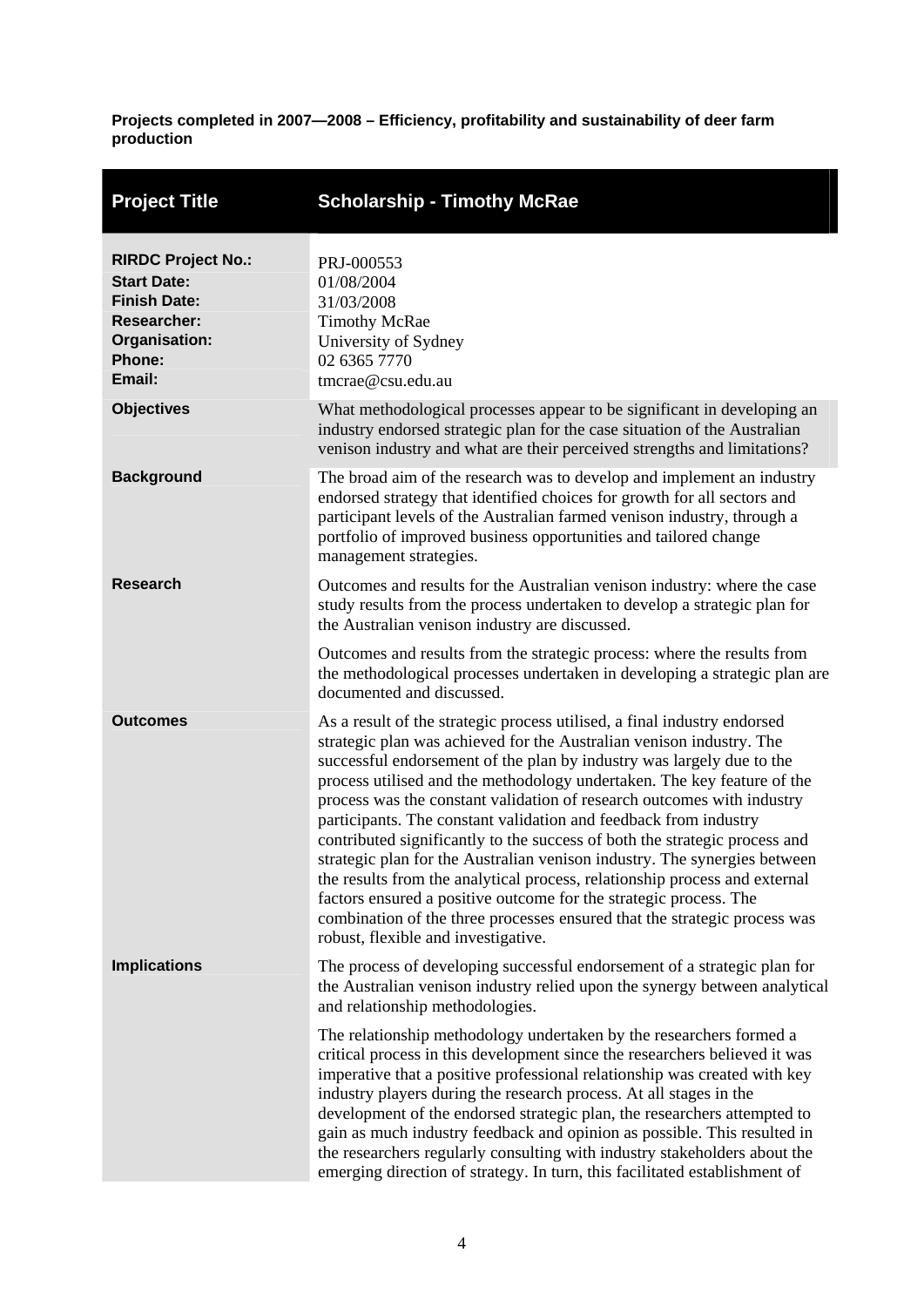|                     | ownership and the successful endorsement of the strategic plan.                                                                                                                                                 |
|---------------------|-----------------------------------------------------------------------------------------------------------------------------------------------------------------------------------------------------------------|
|                     | The overwhelming endorsement of the final strategic plan by the<br>Australian venison industry provided evidence, at least in a case study<br>approach, that a coordinated strategic process can be successful. |
| <b>Publications</b> | McRae, T.B, Cox, R.J, and Watson G.K, A situation analysis of the<br>Australian Venison industry, Australian Farm Business Management<br>Journal, Vol. 3, no. 1, pp 76-85.                                      |
|                     | Cox, R.J, Watson, G.K, McRae, T.B, and Cunial, C.M, An Industry<br>endorsed strategic plan for the Australian venison industry, Australian<br>Farm Business Management Journal, Vol. 3, no. 2, pp 14-25.        |
|                     | Cox, R.J, Watson, G.K, McRae, T.B, and Cunial, C.M, Opportunities and<br>limits to the future of the Australian farmed venison industry, Extension<br>Farming Systems Journal, Vol. 2, no. 1, pp 15-26.         |
|                     | Watson, G.K, Cox, R.J, McRae, T.B, and Cunial, C.M, Development of<br>change management initiatives for the Australian venison industry,<br>Extension Farming Systems Journal, Vol. 2, no. 1, pp 81-90.         |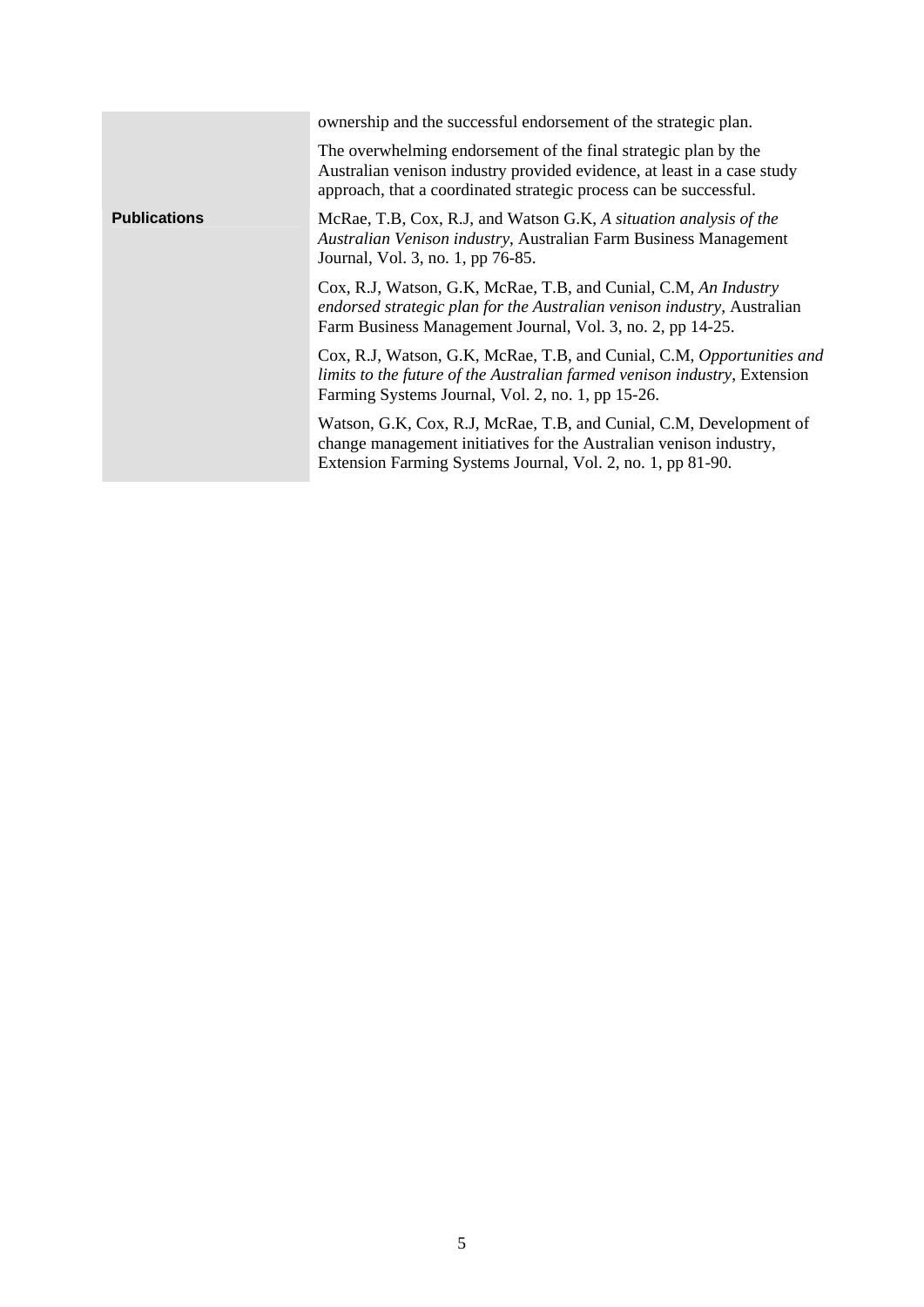**Projects completed in 2007—2008 – Efficiency, profitability and sustainability of deer farm production** 

<span id="page-11-0"></span>

| <b>Project Title</b>                                                                                                              | Australian Foodservice Market Access Strategies for<br><b>Commercial Venison</b>                                                                                                                                                                                                                                                                                                                        |
|-----------------------------------------------------------------------------------------------------------------------------------|---------------------------------------------------------------------------------------------------------------------------------------------------------------------------------------------------------------------------------------------------------------------------------------------------------------------------------------------------------------------------------------------------------|
| <b>RIRDC Project No.:</b><br><b>Start Date:</b><br><b>Finish Date:</b><br><b>Researcher:</b><br>Organisation:<br>Phone:<br>Email: | PRJ-002628<br>1/11/2007<br>30/04/2008<br><b>Wayne Street</b><br><b>Hahndorf Venison Supply</b><br>03 54281488<br>wayne.street@streetryan.com.au                                                                                                                                                                                                                                                         |
| <b>Objectives</b>                                                                                                                 | The overall aim of this project is to offer integrated venison Alliance<br>supply chains a marketing model that addresses key issues that currently<br>limit foodservice market access in the eastern states for Australian<br>domestically produced venison.                                                                                                                                           |
|                                                                                                                                   | Specifically the research objectives are:                                                                                                                                                                                                                                                                                                                                                               |
|                                                                                                                                   | 1. To examine and document the underlying rationale for the unresponsive                                                                                                                                                                                                                                                                                                                                |
|                                                                                                                                   | domestic venison demand experienced by the current distribution and<br>marketing techniques used in the Australian population centres of the<br>eastern states as opposed to the successful marketing models used in<br>populated centres of Adelaide and Perth                                                                                                                                         |
|                                                                                                                                   | 2. Collate the collected data into meaningful verified information for<br>logical analysis of recent history, current situation and future projections<br>of Australian domestic venison consumption trends                                                                                                                                                                                             |
|                                                                                                                                   | 3. Use of the verified information to assist in identifying, developing,<br>documenting and testing new and innovative marketing strategies for<br>accessing the eastern markets of Australia in a professional manner that<br>will optimise the overall profitability and present opportunities of cost<br>efficiencies for all stakeholders within a commercially structured venison<br>supply chain. |
|                                                                                                                                   | 4. To validate the developed strategies through commercial testing for<br>industry uptake.                                                                                                                                                                                                                                                                                                              |
| <b>Research</b>                                                                                                                   | The proposed was clearly defined into two components and is composed<br>of two stages. Stage 1 involved initial development, confirmation of initial<br>development, and final development:                                                                                                                                                                                                             |
|                                                                                                                                   | review of current venison industry and like industries marketing<br>strategies                                                                                                                                                                                                                                                                                                                          |
|                                                                                                                                   | collate relevant past and present market intelligence<br>٠                                                                                                                                                                                                                                                                                                                                              |
|                                                                                                                                   | apply new findings<br>٠                                                                                                                                                                                                                                                                                                                                                                                 |
|                                                                                                                                   | analyse the information<br>$\bullet$                                                                                                                                                                                                                                                                                                                                                                    |
|                                                                                                                                   | verify the accuracy information<br>$\bullet$                                                                                                                                                                                                                                                                                                                                                            |
|                                                                                                                                   | produce benchmarks<br>٠                                                                                                                                                                                                                                                                                                                                                                                 |
|                                                                                                                                   | develop a documented market plan strategy<br>$\bullet$                                                                                                                                                                                                                                                                                                                                                  |
|                                                                                                                                   | initial commercial validation process<br>٠                                                                                                                                                                                                                                                                                                                                                              |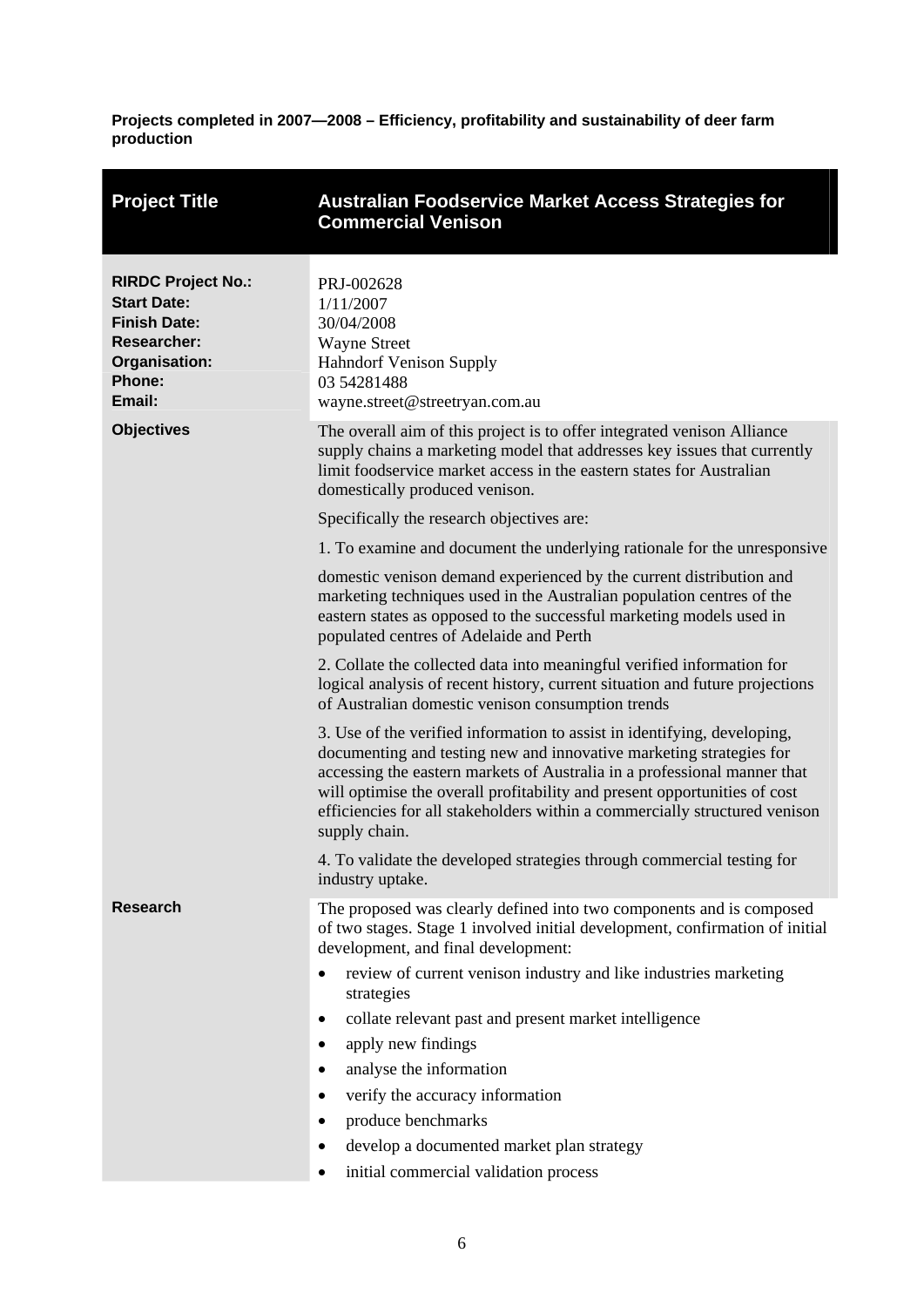|                 | first major review.<br>$\bullet$                                                                                                                                                                                                                        |
|-----------------|---------------------------------------------------------------------------------------------------------------------------------------------------------------------------------------------------------------------------------------------------------|
|                 | Stage 2 involved the commercial implementation of the documented<br><b>Marketing Plan:</b><br>1. On-site research to validate initial findings.<br>2. Completion and analysis.                                                                          |
| <b>Outcomes</b> | The project has delivered on these objectives through objective analysis of<br>existing data and studies, a structured survey of foodservice outlets in five<br>Australian capital cities, and workshops and discussions with industry<br>participants. |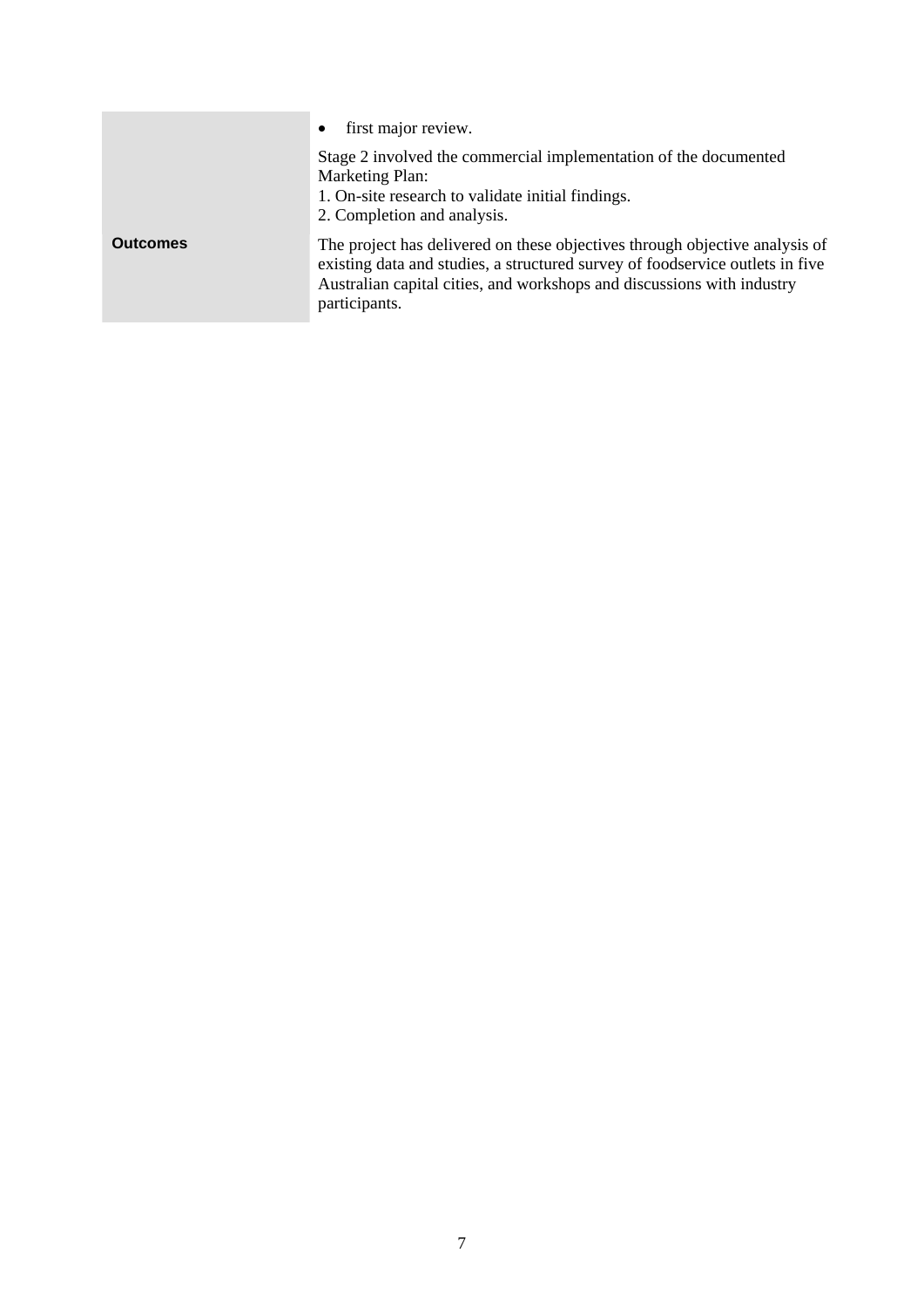<span id="page-13-0"></span>

| <b>Project Title</b>                                                                                                              | <b>Fallow Venison Development Program</b>                                                                                                                                                                                                                                                                                                                                                                                                                                                                                                                                                                                                                                                                                                                                                                                                                            |
|-----------------------------------------------------------------------------------------------------------------------------------|----------------------------------------------------------------------------------------------------------------------------------------------------------------------------------------------------------------------------------------------------------------------------------------------------------------------------------------------------------------------------------------------------------------------------------------------------------------------------------------------------------------------------------------------------------------------------------------------------------------------------------------------------------------------------------------------------------------------------------------------------------------------------------------------------------------------------------------------------------------------|
| <b>RIRDC Project No.:</b><br><b>Start Date:</b><br><b>Finish Date:</b><br><b>Researcher:</b><br>Organisation:<br>Phone:<br>Email: | PRJ-000873<br>15/06/2007<br>5/05/2008<br>Chris Tuckwell<br><b>National Fallow Alliance</b><br>(08) 8523 3500<br>cdt@bigpond.net.au                                                                                                                                                                                                                                                                                                                                                                                                                                                                                                                                                                                                                                                                                                                                   |
| <b>Objectives</b>                                                                                                                 | Establish a pilot program to investigate an integrated approach to<br>overcoming constraints to improving the demand and returns for fallow<br>deer venison by:<br>developing and testing new smallgoods and frozen fallow deer<br>$\bullet$<br>products<br>assessing the impact of an automated carcase lifter/skin puller and<br>$\bullet$<br>boning room chiller extension on abattoir throughput and carcase<br>quality<br>assessing the impact of an associated marketing and promotion<br>$\bullet$<br>campaign for fallow deer venison.                                                                                                                                                                                                                                                                                                                       |
| <b>Background</b>                                                                                                                 | A large percentage of the National Fallow Alliance's (NFA) venison<br>currently enters the market through wholesale distributors. While the NFA<br>wants to continue development of its wholesale markets, it also intends to<br>take advantage of the higher returns achieved from the retail market by<br>aggressively developing its retail market (restaurants, hotels, etc) and<br>increase the proportion of its venison that is sold directly to retail clients.<br>Available data clearly highlights the proportion of carcases sold as trim<br>and the relatively high percentage of trim that is sold as low value pet<br>food. Increase in demand from the hospitality and smallgoods markets<br>will significantly improve returns for all sections of the alliance chain.<br>This approach can be facilitated by an upgrade of abattoir facilities that |
| <b>Research</b>                                                                                                                   | will reduce processing costs and improve meat quality.<br>Methodology involved:<br>piloting new smallgoods and frozen products to assess consumer<br>٠<br>interest and potential demand<br>testing the impact of a new lifter/skinner and boning room extension<br>٠<br>in the Alliance's abattoir<br>piloting a fallow venison marketing and promotion campaign<br>$\bullet$<br>evaluating the outcomes to assess the extent to which the expected<br>٠                                                                                                                                                                                                                                                                                                                                                                                                             |
| <b>Outcomes</b>                                                                                                                   | benefits have been realised.<br>Project outcomes include:<br>an understanding of consumers' preferences for a new range of<br>٠<br>venison smallgoods and frozen products<br>a substantial increase in the demand and associated value of NFA<br>$\bullet$<br>venison products                                                                                                                                                                                                                                                                                                                                                                                                                                                                                                                                                                                       |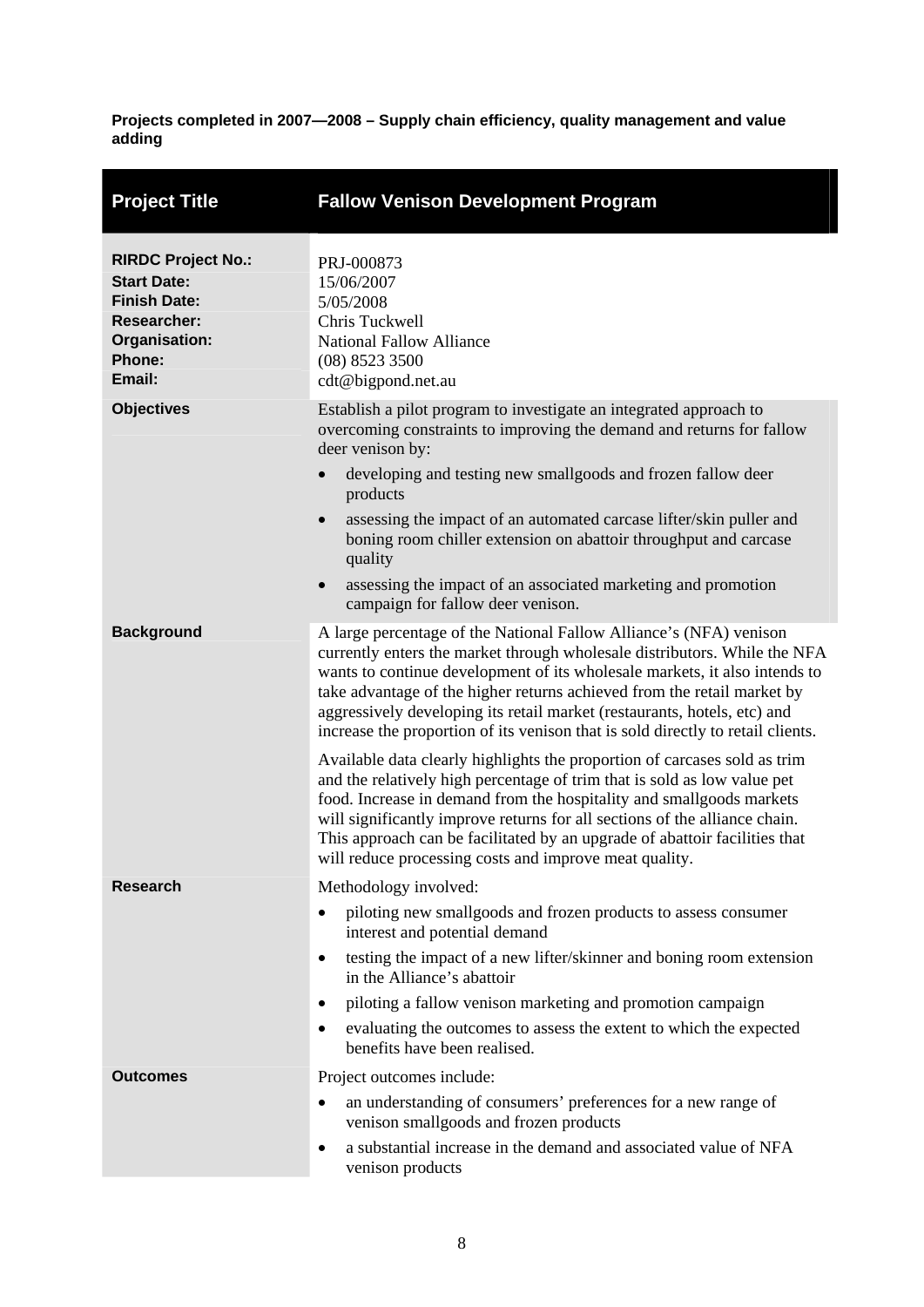|                     | a significant reduction in fallow deer killing costs and an improvement<br>$\bullet$<br>in meat quality and shelf life                                                                                                                                                                                             |
|---------------------|--------------------------------------------------------------------------------------------------------------------------------------------------------------------------------------------------------------------------------------------------------------------------------------------------------------------|
|                     | improved understanding of the effectiveness of an integrated program<br>$\bullet$<br>of product development, marketing and promotion on the demand and<br>returns for fallow deer venison.                                                                                                                         |
|                     | One of the most significant factors that demonstrate the success of this<br>project is the small but demonstrable increase in profitability of all sectors<br>of the National Fallow Alliance.                                                                                                                     |
|                     | Access to improved skinning and chilling facilities in the abattoir have<br>resulted in an increase of \$8.00 per head paid directly to NFA producer<br>members and a measurable increase in the average quality of carcases and<br>meat produced by the abattoir.                                                 |
|                     | As a direct result of the marketing program and the associated increased<br>demand for fallow venison products the wholesale price of venison cuts<br>sold to the market has increased by an average of about 25% since<br>December 2007. The increase has been distributed to all NFA members<br>and resulted in: |
|                     | (i) An average increase of \$4.00 per head paid to NFA producer members<br>as a result of marketing programs.                                                                                                                                                                                                      |
|                     | (ii) A reduction in wholesale price of \$0.20/kg (equivalent of \$1.00/head)<br>to the NFA retail member.                                                                                                                                                                                                          |
|                     | (iii) An increase in return of \$3.00/head to the processor/wholesaler<br>member.                                                                                                                                                                                                                                  |
| <b>Implications</b> | The presentation of promotional information concentrating on secondary<br>cuts of fallow venison developed by this project has seen the retail sale of<br>such products double since December 2007 while the retail demand for<br>primary cuts has remained constant.                                              |
|                     | This improvement in demand for value added secondary cuts of venison<br>was a particular target outcome for this project.                                                                                                                                                                                          |
|                     | Another direct outcome of the project research has been an increased<br>awareness and acceptance of fallow vents by consumers that is<br>demonstrated by increased sales of value added products made from<br>secondary cuts of fallow venison at two selected gourmet food outlets in<br>South Australia.         |
|                     | Finally, the demand for smallgoods developed and promoted by this<br>project has seen the volume of trim consigned to pet food reduced by half<br>since the project began.                                                                                                                                         |
|                     | All of these factors will continue to improve farmer returns and encourage<br>renewed interest in the fallow deer industry by demonstrating improving<br>and farmer returns and stability of domestic market demand.                                                                                               |
| <b>Publications</b> | Fallow Venison Recipe Book.<br>٠                                                                                                                                                                                                                                                                                   |
|                     | Two Fallow Venison promotional brochures.<br>٠                                                                                                                                                                                                                                                                     |
|                     | One Fallow Venison Smallgoods promotional brochure.<br>$\bullet$                                                                                                                                                                                                                                                   |
|                     | One Fallow Venison Gourmet products promotional brochure.<br>A PowerPoint7 presentation for use with NFA marketing programs.                                                                                                                                                                                       |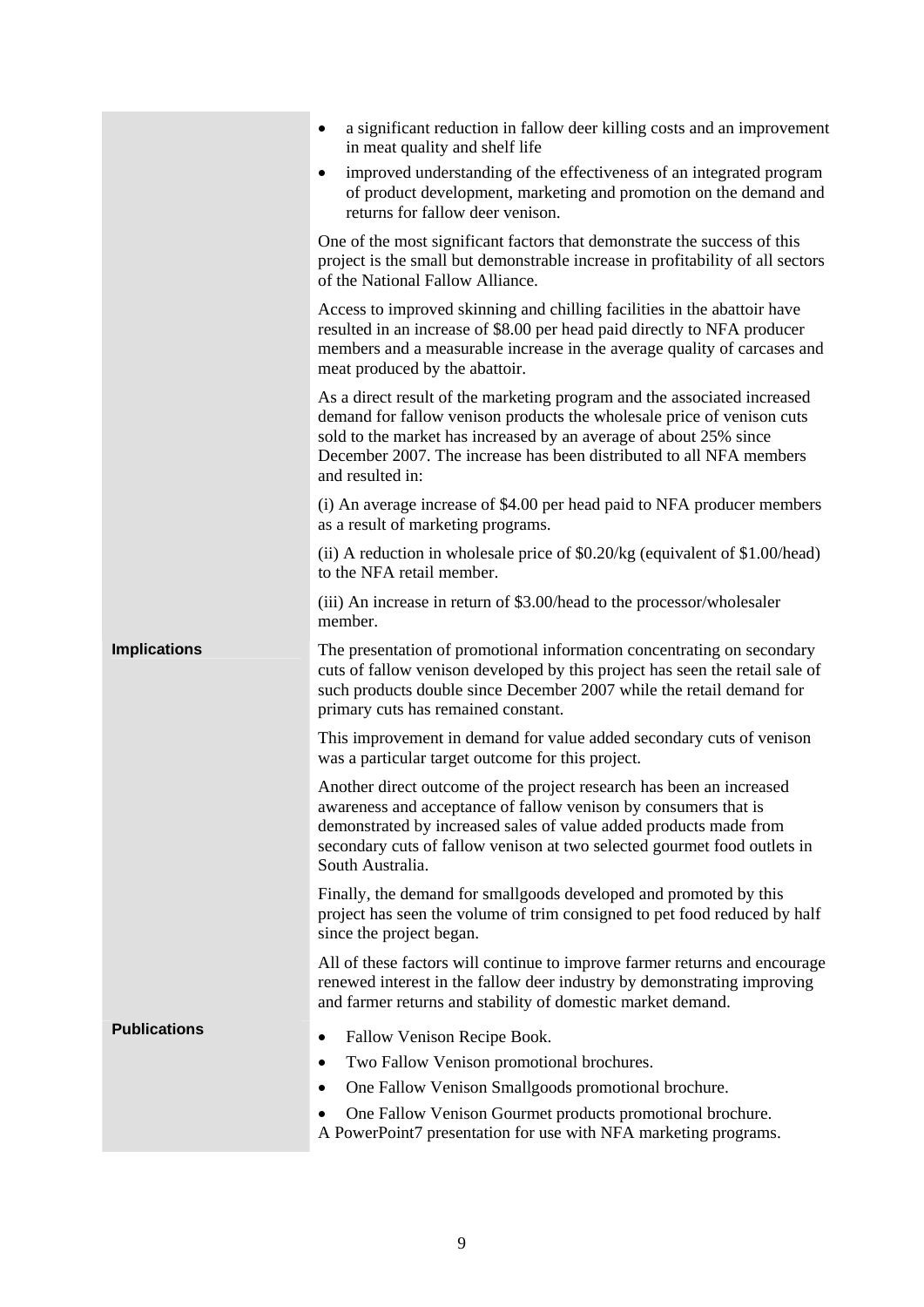<span id="page-15-0"></span>

| <b>Project Title</b>                                                                                                                     | Improved knowledge constraints to acceptance of value-<br>added venison products - Phase I                                                                                                                                                                                                                                                                                                                                                                                                                                                                                                                   |
|------------------------------------------------------------------------------------------------------------------------------------------|--------------------------------------------------------------------------------------------------------------------------------------------------------------------------------------------------------------------------------------------------------------------------------------------------------------------------------------------------------------------------------------------------------------------------------------------------------------------------------------------------------------------------------------------------------------------------------------------------------------|
| <b>RIRDC Project No.:</b><br><b>Start Date:</b><br><b>Finish Date:</b><br><b>Researcher:</b><br>Organisation:<br><b>Phone:</b><br>Email: | PRJ-000913<br>30/08/2007<br>5/07/2008<br>Ailsa Page<br>Alpine Valleys Venison Alliance<br>03 9687 7400<br>ailsa@apmarketingworks.com.au                                                                                                                                                                                                                                                                                                                                                                                                                                                                      |
| <b>Objectives</b>                                                                                                                        | To identify the factors that constrains entry into retail space of value-<br>added venison products. Research will include primary and secondary<br>research relating to retailers' expected deliverables from their suppliers,<br>including existing and new product development, packaging and<br>marketing support. Final steps involve developing a generic marketing<br>support strategy, new product development and testing procedure as a case<br>study for use by other venison alliances and other new food industry<br>businesses.                                                                |
| <b>Background</b>                                                                                                                        | Alliance venison sales are well established in food service and farmers'<br>market sectors, but not in Melbourne retail space. Approaches to potential<br>retailers have indicated reluctance to take up the products due to<br>perception that they will be a 'hard sell' without marketing and consumer<br>education support.                                                                                                                                                                                                                                                                              |
| <b>Research</b>                                                                                                                          | Objective 4 – Primary research into consumers' attitudes to products and<br>marketing messages (presented in trial marketing point of sale material).<br>Objective 5 – Develop market support package and present to retailers.<br>Obtain retail support for Alliance product range.<br>Objective 6 - Monitor effectiveness of marketing material and products<br>over six months.<br>Objective 7 – Generic marketing and new product development strategy as<br>Powerpoint presentation, articles, case study etc. for release into venison<br>alliance and general small food manufacturers' market place. |
| <b>Outcomes</b>                                                                                                                          | Objective 4 : Completed 20th November<br>action plan for consumer research developed including dates for<br>٠<br>tastings and survey sessions held at four retail outlets premises<br>research tool developed and procedure to introduce research project to<br>٠<br>customers developed<br>81 surveys were collected and approximately 150 people involved in<br>taste testing<br>marketing materials and new packaging trialled<br>٠<br>report compiled by Consultant and delivered to Alliance members.<br>Objective 5: Completed March 2008<br>retail customer target list has been consolidated.<br>٠   |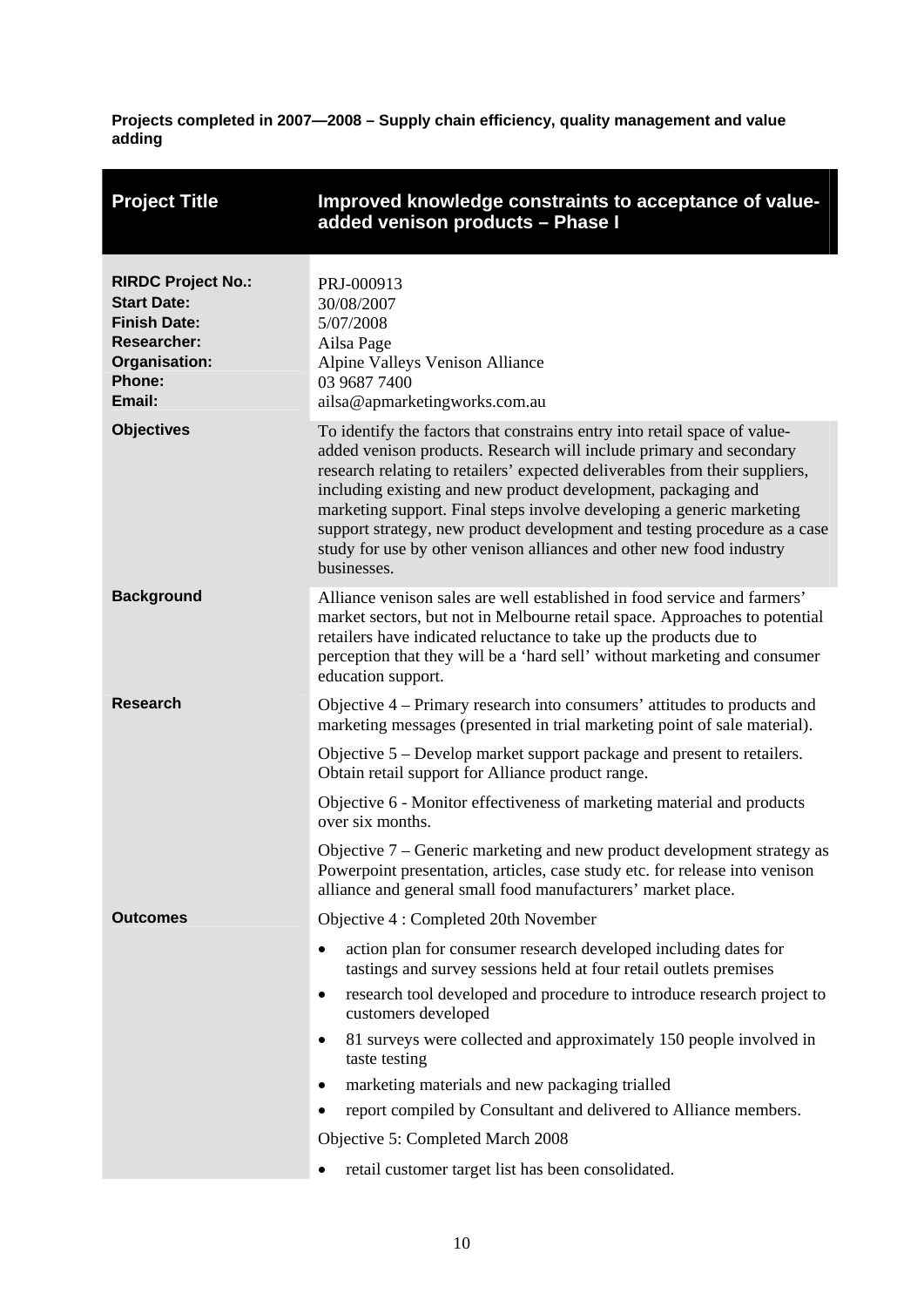|                     | pricing structures have been determined<br>٠                                                                                                                                                                                                            |
|---------------------|---------------------------------------------------------------------------------------------------------------------------------------------------------------------------------------------------------------------------------------------------------|
|                     | discussions are taking place however may need to leave until less busy<br>$\bullet$<br>for retailers                                                                                                                                                    |
|                     | meeting with designer, NE Venison and consultant took place to<br>$\bullet$<br>finalise new packaging and image                                                                                                                                         |
|                     | delays with designer being on holidays in Summer<br>$\bullet$                                                                                                                                                                                           |
|                     | meeting with retailers in Melbourne and Victoria held<br>٠                                                                                                                                                                                              |
|                     | research previously gained advised that the most preferred form of<br>$\bullet$<br>marketing activity by retailers was taste testing                                                                                                                    |
|                     | due minor problems with new packaging style under development to<br>$\bullet$<br>meet retailers expectation, new sales pitches for more outlets was put<br>off until problems rectified.<br>Objective 6: Completed April 2008                           |
|                     | developed sales procedure to monitor sales and detect marketing<br>٠<br>support required                                                                                                                                                                |
|                     | list of questions developed for retailer feedback<br>$\bullet$                                                                                                                                                                                          |
|                     | procedure developed for how often to make contact with retailer<br>$\bullet$                                                                                                                                                                            |
|                     | sales results and feedback compiled and reported to Alliance.                                                                                                                                                                                           |
|                     | Objective 7: Completed April 2008                                                                                                                                                                                                                       |
|                     | final report developed outlining generic strategy using lessons and<br>information gleaned throughout this research project                                                                                                                             |
|                     | PowerPoint presentation developed<br>$\bullet$                                                                                                                                                                                                          |
|                     | media release/magazine article written<br>$\bullet$                                                                                                                                                                                                     |
|                     | final report submitted to Alliance and RIRDC.<br>$\bullet$                                                                                                                                                                                              |
| <b>Implications</b> | Improved communications between producers (butchers), wholesalers,<br>retailers and end consumers on how to best meet consumer requirements.<br>System established to approach new retail outlets and develop market for<br>venison smallgood products. |
| <b>Publications</b> | Media Release – Breaking into Metro Retail.                                                                                                                                                                                                             |
|                     | Powerpoint Presentation - Retail Distribution Expansion Project.                                                                                                                                                                                        |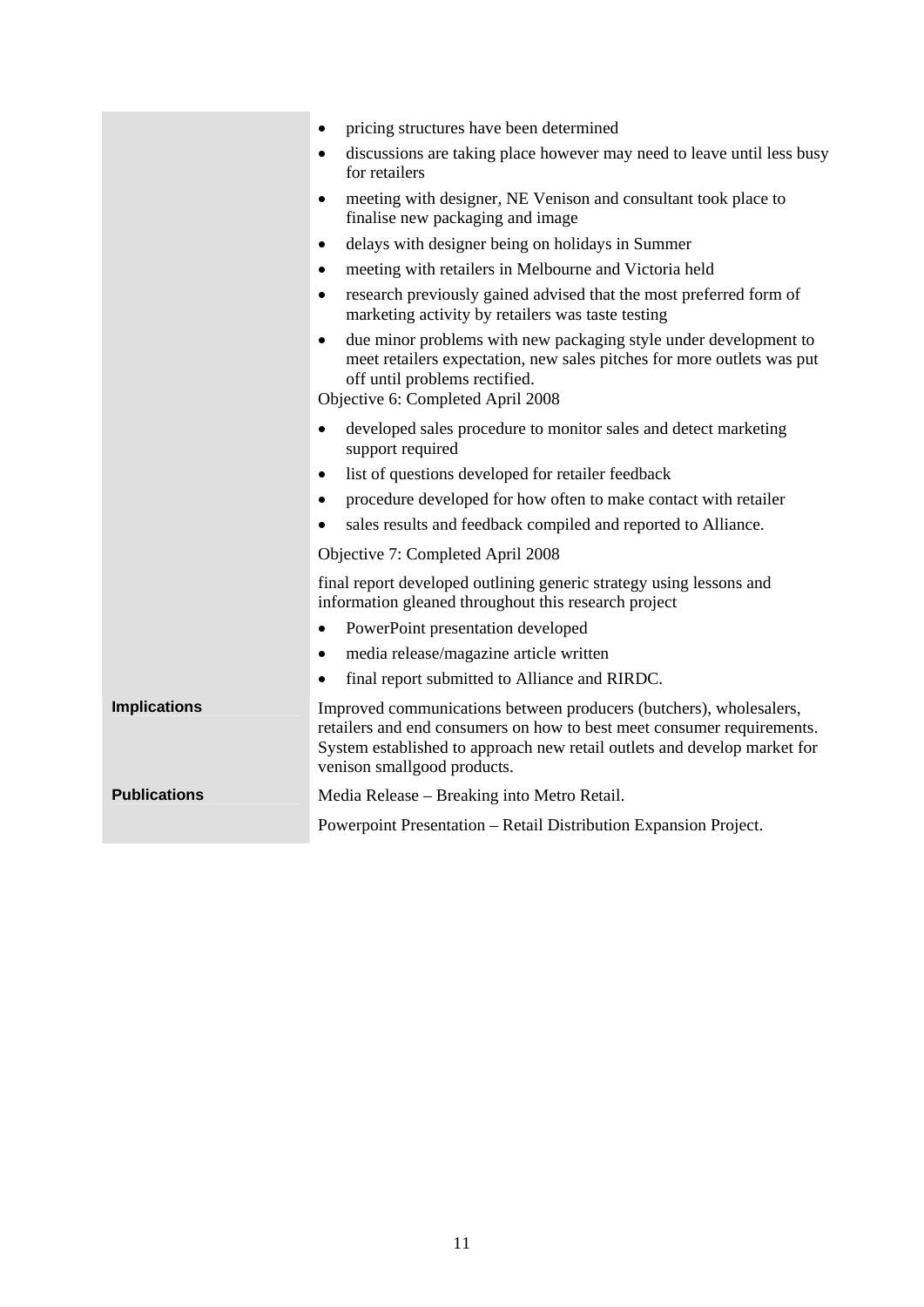<span id="page-17-0"></span>

| <b>Project Title</b>                                                                                                              | <b>Meeting Regional Abattoirs Requirements for Aust.</b><br><b>Domestic Processing of Deer</b>                                                                                                                                                                                                                                                                                                                                                                                                           |
|-----------------------------------------------------------------------------------------------------------------------------------|----------------------------------------------------------------------------------------------------------------------------------------------------------------------------------------------------------------------------------------------------------------------------------------------------------------------------------------------------------------------------------------------------------------------------------------------------------------------------------------------------------|
| <b>RIRDC Project No.:</b><br><b>Start Date:</b><br><b>Finish Date:</b><br><b>Researcher:</b><br>Organisation:<br>Phone:<br>Email: | PRJ-002630<br>1/11/2007<br>30/04/2008<br><b>Wayne Street</b><br><b>Hahndorf Venison Supply</b><br>03 54281488<br>wayne.street@streetryan.com.au                                                                                                                                                                                                                                                                                                                                                          |
| <b>Objectives</b>                                                                                                                 | The aim of this project is to meet an industry recommended research need<br>identified by the Hahndorf Venison Alliance's (the Alliance) endorsed<br>Commercial Alliance Business Plan (CABP) to broaden opportunities for<br>deer slaughter facility access in a way that offers structured venison<br>supply chains opportunities to introduce economic efficiencies and market<br>development strategies The fulfill this required industry need, the<br>proposed research core objective will be to: |
|                                                                                                                                   | locate and examine the current accreditation status and the level of<br>applied best practice principals of regional domestic listed abattoirs<br>throughout South Australia and the south western districts of Victoria                                                                                                                                                                                                                                                                                 |
|                                                                                                                                   | determine the level of commercial deer industry links with abattoirs<br>$\bullet$<br>within the study region                                                                                                                                                                                                                                                                                                                                                                                             |
|                                                                                                                                   | discover the criteria required to be met that will encourage continued<br>$\bullet$<br>commercial industry links The information delivered will support the<br>measurement of the economic impact of how increases or restrictions<br>to slaughter floor access will influence the specific commercial market<br>development strategies of a venison supply chain.                                                                                                                                       |
|                                                                                                                                   | are currently accredited to slaughter deer, slaughtering deer and<br>$\bullet$<br>comply with industry best practice                                                                                                                                                                                                                                                                                                                                                                                     |
|                                                                                                                                   | are currently accredited to slaughter deer, slaughter deer but require<br>$\bullet$<br>upgrading to meet industry best practice                                                                                                                                                                                                                                                                                                                                                                          |
|                                                                                                                                   | are not accredited to slaughter deer but may comply with industry best<br>practice with minor upgrading of an existing facility for the addition<br>of deer to an accreditation                                                                                                                                                                                                                                                                                                                          |
|                                                                                                                                   | are not accredited to slaughter deer but may comply with industry best<br>$\bullet$<br>practice with major upgrading of existing facilities for the addition of<br>deer to an accreditation.                                                                                                                                                                                                                                                                                                             |
|                                                                                                                                   | The research will provide current situation analysis and fundamental<br>information of venison industry expectations for the continued access to<br>Australian domestic slaughter facilities in addition to that required to open<br>new opportunities.                                                                                                                                                                                                                                                  |
| <b>Background</b>                                                                                                                 | The national meat hygiene regulations that have been developed, adopted<br>and legislated through AS 4696:2002 Australian Standard for the<br>Hygienic Production and Transportation of Meat and Meat Products for<br>Human Consumption – SCARM Report No 80, have eliminated the                                                                                                                                                                                                                        |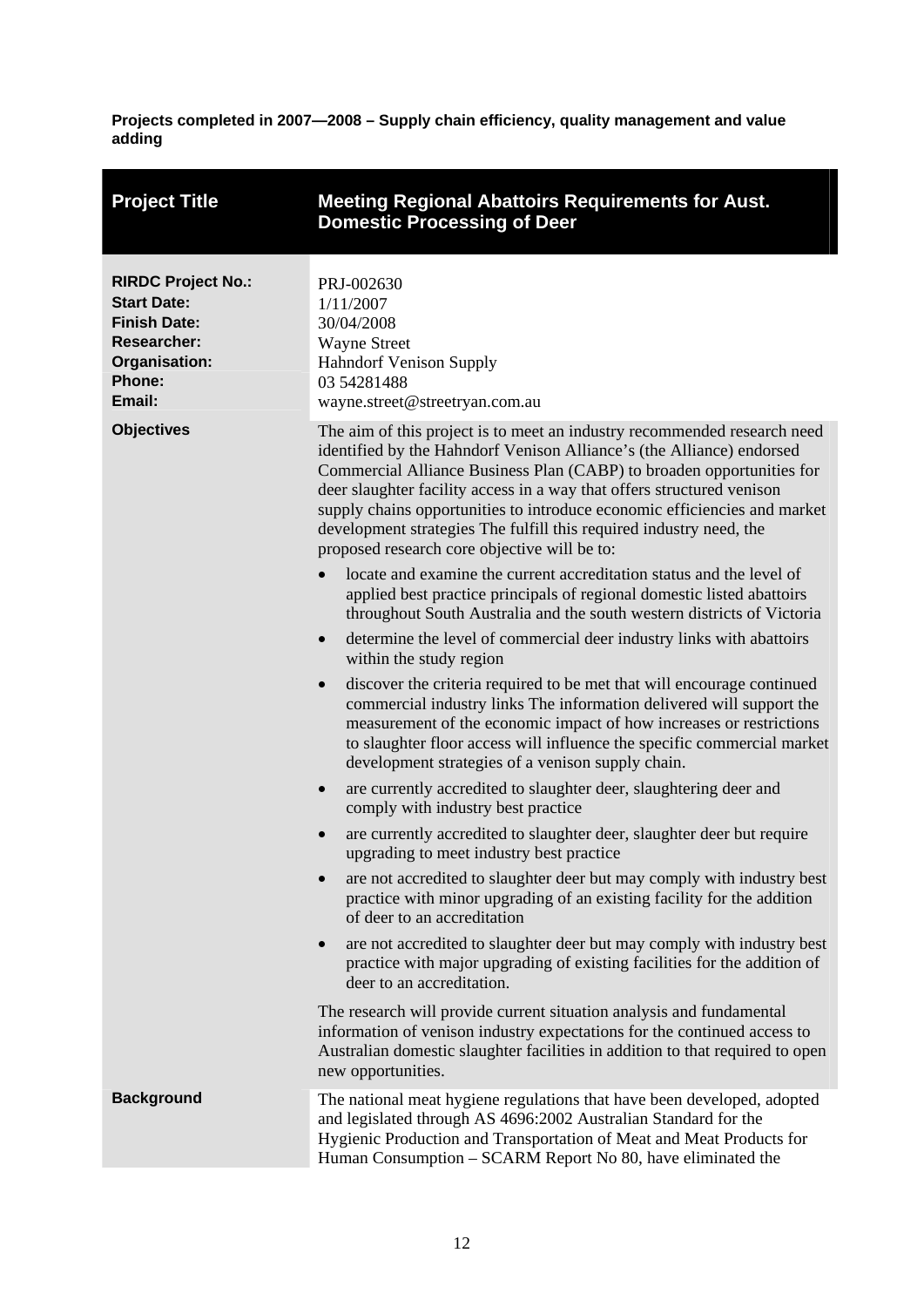|                 | requirement of meat transfer certificates for cross border meat movements.                                                                                                                                                                                                                                                                                                                                                                                                                                                                                                                                                                                                                                |
|-----------------|-----------------------------------------------------------------------------------------------------------------------------------------------------------------------------------------------------------------------------------------------------------------------------------------------------------------------------------------------------------------------------------------------------------------------------------------------------------------------------------------------------------------------------------------------------------------------------------------------------------------------------------------------------------------------------------------------------------|
|                 | However, the implementation and enforcement of AS 4696:2002 has seen<br>the closure of many country slaughterhouses due the reluctance of the<br>operators to invest in expensive upgrading to meet national standards.<br>This has resulted in slaughter facility closures and an overall reduction in<br>available slaughter options. The local county slaughterhouses that chose to<br>upgrade to abattoir standard focussed upon the bread and butter traditional<br>livestock slaughtering rather than the more specialised facilities required<br>to process deer. Two known abattoirs that did upgrade as multi species<br>facilities within the proposed research study region have since failed. |
|                 | Many local country slaughterhouses that once offered deer slaughtering<br>options have ceased operating forcing venison farmers to look at<br>alternative slaughter arrangements. In many cases accessing these<br>facilities involves long haul livestock transport. Evidence suggests long<br>haul transport is not conducive to:                                                                                                                                                                                                                                                                                                                                                                       |
|                 | carcass quality                                                                                                                                                                                                                                                                                                                                                                                                                                                                                                                                                                                                                                                                                           |
|                 | animal welfare<br>٠                                                                                                                                                                                                                                                                                                                                                                                                                                                                                                                                                                                                                                                                                       |
|                 | cost efficiencies.<br>٠                                                                                                                                                                                                                                                                                                                                                                                                                                                                                                                                                                                                                                                                                   |
| <b>Outcomes</b> | The project has addressed the objective by compiling details on suitable<br>abattoir operations, conducting site visits and negotiations, establishing a<br>"hub" network of deer processing abattoirs, and moving towards the<br>establishment of formal entities and agreements for the supply chain.                                                                                                                                                                                                                                                                                                                                                                                                   |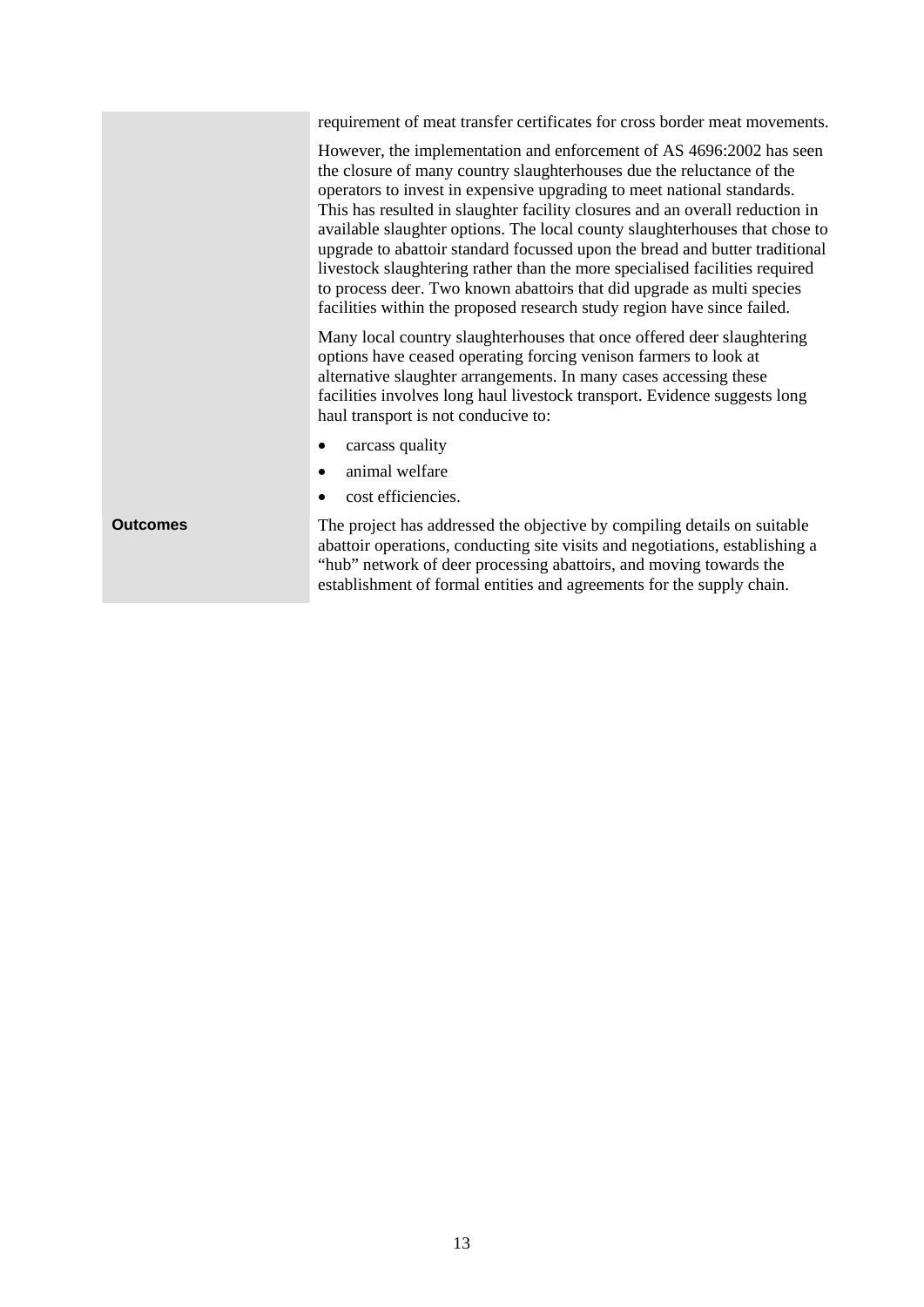<span id="page-19-0"></span>

| <b>Project Title</b>                                                                                                              | Geoffrey Watson Consulting - Consultancy to the Market<br><b>Focused Venison Alliances</b>                                                                                                                                                                                                                                                                                                                 |
|-----------------------------------------------------------------------------------------------------------------------------------|------------------------------------------------------------------------------------------------------------------------------------------------------------------------------------------------------------------------------------------------------------------------------------------------------------------------------------------------------------------------------------------------------------|
| <b>RIRDC Project No.:</b><br><b>Start Date:</b><br><b>Finish Date:</b><br><b>Researcher:</b><br>Organisation:<br>Phone:<br>Email: | PRJ-002694<br>25/10/2007<br>16/06/2008<br>Geoffrey Watson<br>Geoffrey Watson<br>$(02)$ 6365 1235<br>watson1235@gmail.com                                                                                                                                                                                                                                                                                   |
| <b>Objectives</b>                                                                                                                 | To provide expert advice for the Venison Alliances Steering Committee<br>and write a report on the Market Focused Venison Alliances (MFVA) for<br>Industry.                                                                                                                                                                                                                                                |
| <b>Background</b>                                                                                                                 | The Venison Market Focused Alliance Project is a RIRDC funding<br>support initiative that aims to provide a trigger for the establishment and<br>further development of supply chain and cooperative structures within the<br>Australian Deer industry. Stage 3 of this program addressed development<br>initiatives to improve the commercial viability each of the three Alliances.                      |
| <b>Research</b>                                                                                                                   | Activities were undertaken that supported the role of the Steering<br>Committee as outlined in the above objectives. Activities were also<br>undertaken to research and complete the Final Report covering the entire<br>Market Focused Alliances Project                                                                                                                                                  |
| <b>Outcomes</b>                                                                                                                   | Part 1: Stage 3 applications and reports of the 3 Alliances were reviewed<br>and Evaluated under Steering Committee guidelines.<br>Part 2: A Final Report to the Deer Industry Association was delivered on<br>time through RIRDC and accepted by DAFF as the Stage 3 funding body<br>It is envisaged that a further rewritten report will be commissioned and<br>released to the industry in August 2008. |
| <b>Implications</b>                                                                                                               | This project has demonstrated the value of stage by stage investment of<br>government funds to assist a small livestock industry facing critical<br>viability problems. The MFVA approach has demonstrated that it can:                                                                                                                                                                                    |
|                                                                                                                                   | even up power imbalances between producers and processors and<br>٠<br>create avenues for cost savings that are passed onto all operators in an<br>alliance                                                                                                                                                                                                                                                 |
|                                                                                                                                   | offer new marketing initiatives for adding customer value in terms of<br>٠<br>improved product specifications to producers and processors and<br>develop new products that can create new markets and address<br>problems of how to value-add to secondary cuts                                                                                                                                            |
|                                                                                                                                   | create new relationships with retailers and the food service industry<br>٠<br>and develop marketing and promotional materials that can increase the<br>demand for Australian Venison on Australian and overseas dinner<br>plates                                                                                                                                                                           |
|                                                                                                                                   | on the producer front which was of particular interest in this program:<br>٠                                                                                                                                                                                                                                                                                                                               |
|                                                                                                                                   | cost savings passed onto producers of 12.5% have been reported by<br>٠<br>one Alliance once regional abattoir options are fully implemented.                                                                                                                                                                                                                                                               |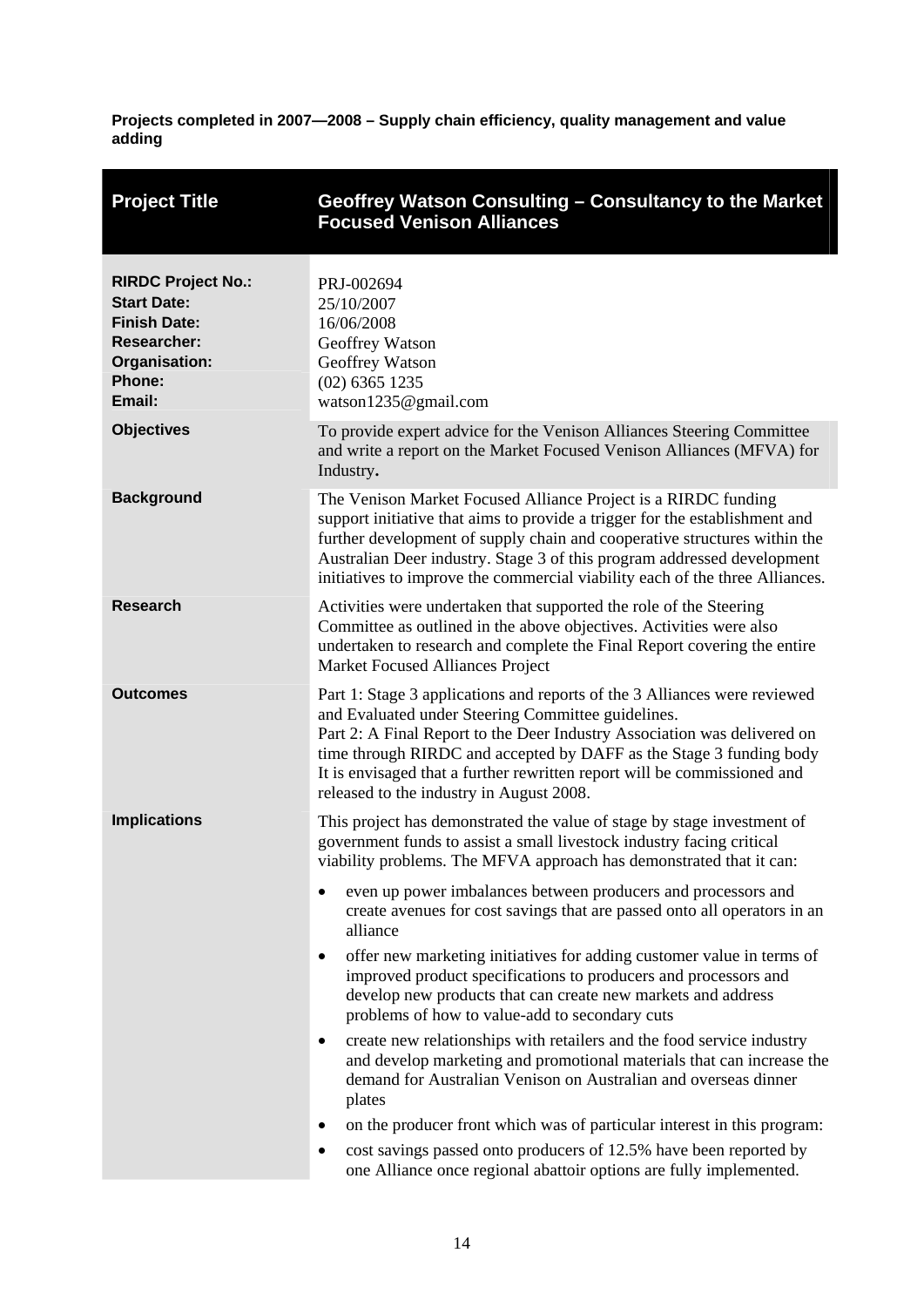|                     | Price increases to producers from 16% to 24% have been reported by<br>another Alliance together with a 50% reduction in the proportion of<br>carcases being sent to lower priced pet food. It is possible to foresee<br>that the support funding provided to it under this program will be<br>repaid within the next three and half years if current operating<br>conditions continue |
|---------------------|---------------------------------------------------------------------------------------------------------------------------------------------------------------------------------------------------------------------------------------------------------------------------------------------------------------------------------------------------------------------------------------|
|                     | a third Alliance foresees price increases for its producers once the<br>$\bullet$<br>strategies actioned under this initiative come into full operation.                                                                                                                                                                                                                              |
| <b>Publications</b> | Watson, G.K. 2008. Final Report To The Deer Industry Association Of<br>Australia, The Rural Industries Research And Development Corporation,<br>The Department Of Agriculture Fisheries And Forestry. Confidential,<br>unpublished, 31st May.                                                                                                                                         |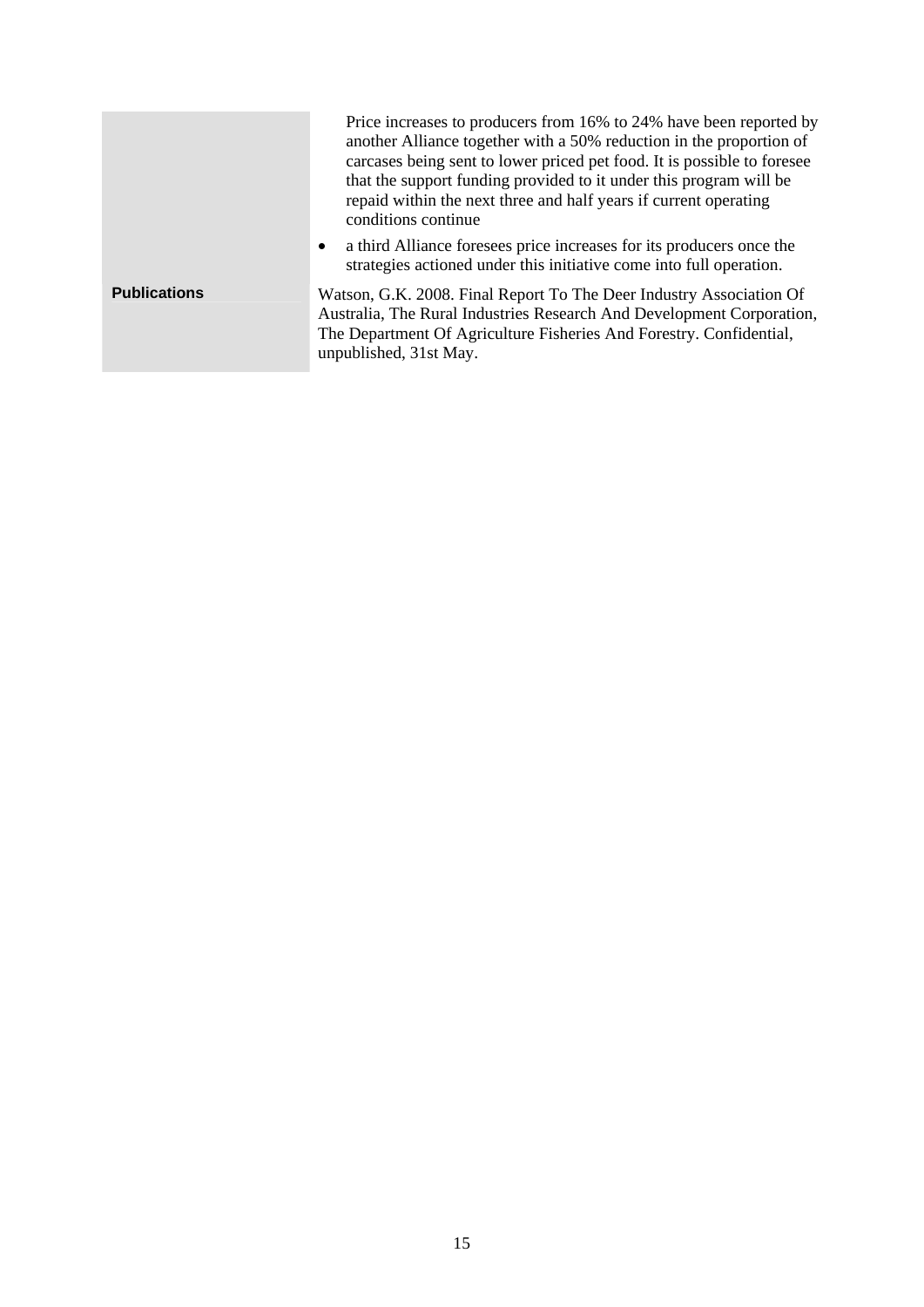**Projects completed prior to 2007-08 – Improve on farm production efficiency** 

<span id="page-21-1"></span><span id="page-21-0"></span>

| <b>Project Title</b>                                                                                | Study of the relationship between body condition score,<br>carcass composition and consumer perception of venison<br>quality                                                                                                                                                                                                                                                                                                                                                                                                                                                                                                                                                                          |
|-----------------------------------------------------------------------------------------------------|-------------------------------------------------------------------------------------------------------------------------------------------------------------------------------------------------------------------------------------------------------------------------------------------------------------------------------------------------------------------------------------------------------------------------------------------------------------------------------------------------------------------------------------------------------------------------------------------------------------------------------------------------------------------------------------------------------|
| <b>RIRDC Project No.:</b><br><b>Researcher:</b><br>Organisation:<br><b>Phone:</b><br>Fax:<br>Email: | <b>UWS-18A</b><br>Dr Robert Mulley<br>University of Western Sydney<br>$(02)$ 4570 1438<br>$(02)$ 4570 1383<br>r.mulley@uws.edu.au                                                                                                                                                                                                                                                                                                                                                                                                                                                                                                                                                                     |
| <b>Objectives</b>                                                                                   | Characterise the biochemical and physical attributes of deer carcasses<br>for body condition scores 2, 3 & 4 (commercial grades) to increase<br>consumer confidence and quality of supply.<br>Develop industry best practice for post slaughter management of<br>$\bullet$<br>carcasses to enhance the three major quality components of venison,<br>being tenderness, juiciness and flavour.<br>Determine the impact of supplementary feeding on the eating quality<br>$\bullet$<br>characteristics of venison.                                                                                                                                                                                      |
| <b>Background</b>                                                                                   | An earlier RIRDC project No. UWS-16A (The Nutritional Requirements of<br>Pregnant and Lactating Red and Fallow Deer) developed a body condition<br>scoring system (BCS) for fallow deer in order to aid quality assurance at the<br>production and processing level. This system provides a common language,<br>which can be used by farmers, processors and marketers to describe carcass<br>characteristics. This work identified a gap in the research in linking on farm<br>production to meat quality. Understanding the relationships between live<br>animal body condition, slaughter techniques and post slaughter carcass<br>management are critical elements for quality assurance of meat. |
| <b>Research</b>                                                                                     | Fallow deer (bucks and does) and red deer (stags) were analysed for meat<br>quality attributes, both biochemical and sensorial. The attributes examined<br>were pH, fat, moisture, juiciness, colour, tenderness, flavour and overall<br>liking. Meat was analysed according to body condition, feed type (pasture<br>vs. grain), sex and post-slaughter hanging techniques (achilles hung or<br>pelvic suspension). The research results were utilised to make<br>recommendations to industry on optimal pre and post slaughter management<br>techniques.                                                                                                                                            |
| <b>Outcomes</b>                                                                                     | Fallow deer does have better meat quality attributes than fallow deer bucks.<br>Grain-fed animals had no significant improvement in meat quality over<br>pasture fed animals, despite a perceived difference in flavour which did not<br>affect overall liking. Pelvic suspension proved to be able to eliminate any<br>differences or variability in pre slaughter condition of animals i.e. BCS 2<br>animals performed as well in tenderness and juiciness ratings as animals of<br><b>BCS 4.</b>                                                                                                                                                                                                   |
| <b>Implications</b>                                                                                 | There is no obvious benefit in farmers holding animals back from slaughter<br>until they achieve higher BCS, if pelvic suspension is used. Cull does are<br>valuable in terms of venison quality, being more tender and juicy than<br>bucks. The finishing of animals on grain would appear to be counter<br>productive. Pelvic suspension proved to be an extremely beneficial tool.                                                                                                                                                                                                                                                                                                                 |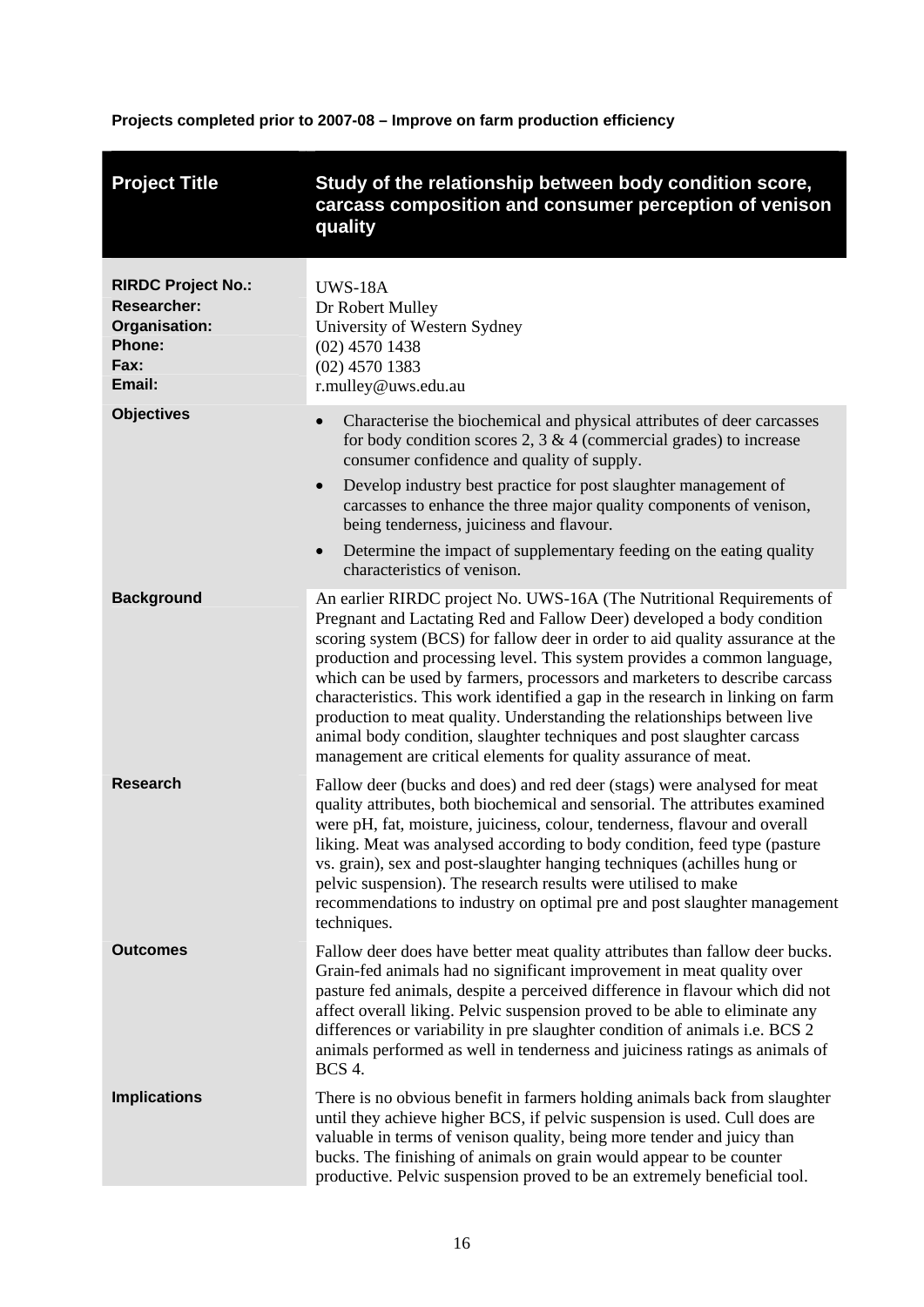|                     | Meat quality was significantly improved in all cases using this technique.<br>Given the lack of availability of other meat quality enhancing techniques<br>such as electrical stimulation; pelvic suspension or Tenderstretching is a<br>technique that the industry should seriously consider adopting. |
|---------------------|----------------------------------------------------------------------------------------------------------------------------------------------------------------------------------------------------------------------------------------------------------------------------------------------------------|
| <b>Publications</b> | Mulley R., Hutchison C, Flesch J., Wiklund E. and Nicetic O. (2006)<br>Venison Quality - The relationship of body condition score with consumer<br>perception. RIRDC Publication No 06/043.                                                                                                              |
|                     | Hutchison C., (2004) Relationship of Body Condition Score and Carcass<br>Composition to Consumer Perception of Venison Quality, Deer Industry<br>Association of Australia, Biennial Conference, April 2004, Mt Gambier, SA                                                                               |
|                     | Hutchison C.L., Mulley, R.C. and Nicetic, O. (2002) The relationship of<br>body condition score and venison quality characteristics in fallow deer<br>(Dama dama). 5th Int. Deer Biology Conference, Quebec City, Canada.                                                                                |
|                     | Hutchison C.L., Mulley, R.C., Flesch, J.S & Nicetic, O. (2004) The<br>relationship between body condition score and venison quality, in farmed,<br>entire and castrated Fallow deer bucks (Dama dama) Australian Society of<br>Animal Production Conference, July 2004.                                  |
|                     | Hutchison, C.L. (2004) Venison quality characteristics in commercial grade<br>fallow deer (Dama dama). Innovations Conference, University of Western<br>Sydney.                                                                                                                                          |
|                     | Sims, K.L, Mulley, R.C., Hutchison, C.L. & Wiklund, E. (2004) Post<br>slaughter management of fallow deer (Dama dama): Effect of pelvic<br>suspension method on meat tenderness. Deer Industry Association of<br>Australia, Biennial Conference, April 2004, Mt Gambier, SA.                             |
|                     | Sims, K.L., Wiklund, E., Hutchison, C.L., Mulley, R.C. and Littlejohn R.P.<br>(2004) Effects of pelvic suspension on the tenderness of meat from Fallow<br>Deer (Dama dama). 50th Int Congress of Meat Sci and Tech, Helsinki,<br>Finland.                                                               |
|                     | Wiklund, E., Hutchison, C., Flesch, J., Mulley, R. & Littlejohn, R.P. (2004)<br>Colour stability and water-holding capacity of <i>M. longissimus</i> and carcass<br>characteristics in Fallow deer (Dama dama) grazed on natural pasture or fed<br>barley. Rangifer.                                     |
|                     | Wiklund, E., Mulley, R.C., Hutchison, C.L. and Littlejohn, R.P. (2004)<br>Effect of carcass suspension method on water holding capacity of Fallow<br>deer (Dama dama) and lamb meat (M. Longissimus). 50th Int Congress of<br>Meat Sci and Tech, Helsinki, Finland.                                      |
|                     | Wiklund E. (2005) Slaktkroppshantering for batter kottkvalitet. Rangifer<br>Report 10, pp. 99-104 (in Swedish with English abstract).                                                                                                                                                                    |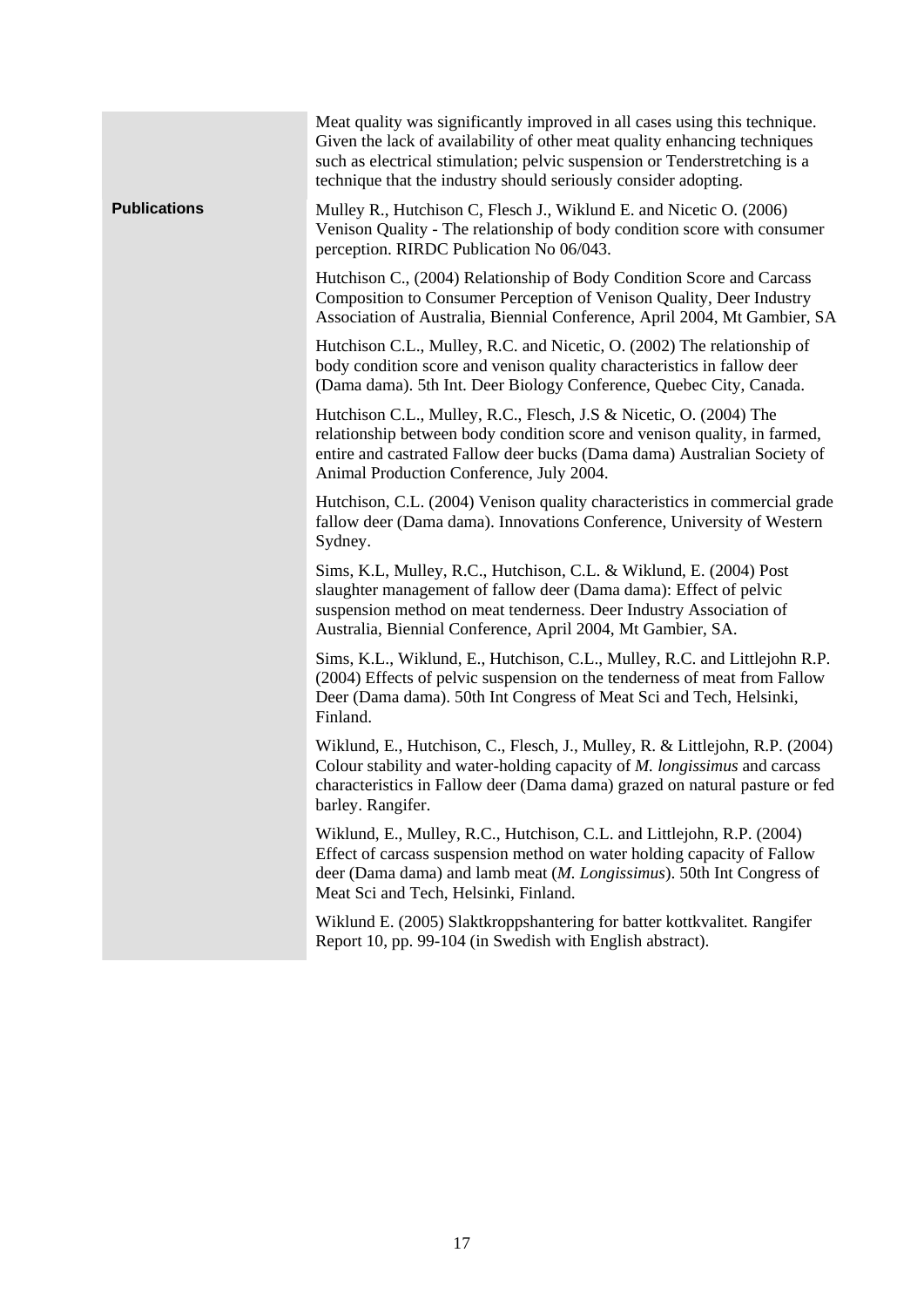**Projects completed prior to 2007-08 – Improve on farm production efficiency** 

<span id="page-23-0"></span>

| <b>Project Title</b>                                                                         | Optimum weaning time of fallow deer in southern Australia                                                                                                                                                                                                                                                                                                                                                                                                                                                                                                                                                                                                                                                         |
|----------------------------------------------------------------------------------------------|-------------------------------------------------------------------------------------------------------------------------------------------------------------------------------------------------------------------------------------------------------------------------------------------------------------------------------------------------------------------------------------------------------------------------------------------------------------------------------------------------------------------------------------------------------------------------------------------------------------------------------------------------------------------------------------------------------------------|
| <b>RIRDC Project No.:</b><br><b>Researcher:</b><br>Organisation:<br>Phone:<br>Fax:<br>Email: | SAR-41A<br>Dr Phil Glatz and Dr Yingjun Ru<br>South Australian Research and Development Institute<br>(08) 83037786<br>(08) 83037689<br>Glatz.phil@saugov.sa.gov.au                                                                                                                                                                                                                                                                                                                                                                                                                                                                                                                                                |
| <b>Objectives</b>                                                                            | Improve growth rate of weaners during weaning;<br>Improve profitability of deer farming.                                                                                                                                                                                                                                                                                                                                                                                                                                                                                                                                                                                                                          |
| <b>Background</b>                                                                            | The Mediterranean environment is characterised by wet cold winters and hot<br>dry summers. The herbage availability for grazing deer under such an<br>environment fluctuates with the season, resulting in a low availability of green<br>feed in autumn and winter, a surplus of green feed in spring, and a dry feed<br>period in summer/autumn. Deer in these regions fawn in December and<br>January. Most deer farmers allow fawns to stay with does until natural weaning<br>occurs, but a few farmers wean fawns in May-June. Very few farmers wean<br>their fawns in March.                                                                                                                               |
|                                                                                              | A common question has been posed by deer farmers attending the field days at<br>Roseworthy and at meetings of the South Australian Deer Farmer Association.<br>The farmers question whether they should wean their deer later during May or<br>June to reduce the stress during weaning and to improve performance during<br>the grazing season or should they wean in March to allow does to recover their<br>body conditions for the next reproduction cycle.                                                                                                                                                                                                                                                   |
| <b>Research</b>                                                                              | An on-farm trial comparing early weaning versus late weaning is being<br>conducted on the Bilby Deer Farm in South Australia. Does were first weighed<br>in November 2003. During 2004 does were weighed in March, May, July,<br>September and November. Fawns were weaned early in March and compared<br>with weight of fawns, which were weaned later in June 2004.                                                                                                                                                                                                                                                                                                                                             |
|                                                                                              | In March body weight of does in the early weaned treatment were about 4 kg<br>heavier than does in the late weaned treatment but by May this difference was<br>only 0.7 kg. In September 2004 there was no differences observed in the<br>weight of does on the early and late weaning treatments. Early weaned fawns<br>were 4-5 kg heavier in March and 2 kg heavier in May compared to the late<br>weaned fawns. However in September 2004 there was no difference in the<br>weight of fawns whether they were weaned earlier or later in the year. The<br>body weights of does were similar at the start of the experiment and after the<br>experiment had been completed their body weight was also similar. |
| <b>Outcomes</b>                                                                              | The advantages of early weaning were apparent early in the season. However<br>by the end of the season there appeared to be no benefits from early weaning.                                                                                                                                                                                                                                                                                                                                                                                                                                                                                                                                                       |
| <b>Implications</b>                                                                          | It is suggested that deer farmers undertake a small trial on their own farms to<br>determine if early weaning is beneficial or not, ensuring that handling is kept to<br>a minimum.                                                                                                                                                                                                                                                                                                                                                                                                                                                                                                                               |
| <b>Publications</b>                                                                          | Y. M. Bao, Y. J. Ru, P. C. Glatz and Z. H. Miao. (2004) The influence of<br>weaning time on deer performance. Asian-Aust. J. Anim. Sci. 17:569-581.                                                                                                                                                                                                                                                                                                                                                                                                                                                                                                                                                               |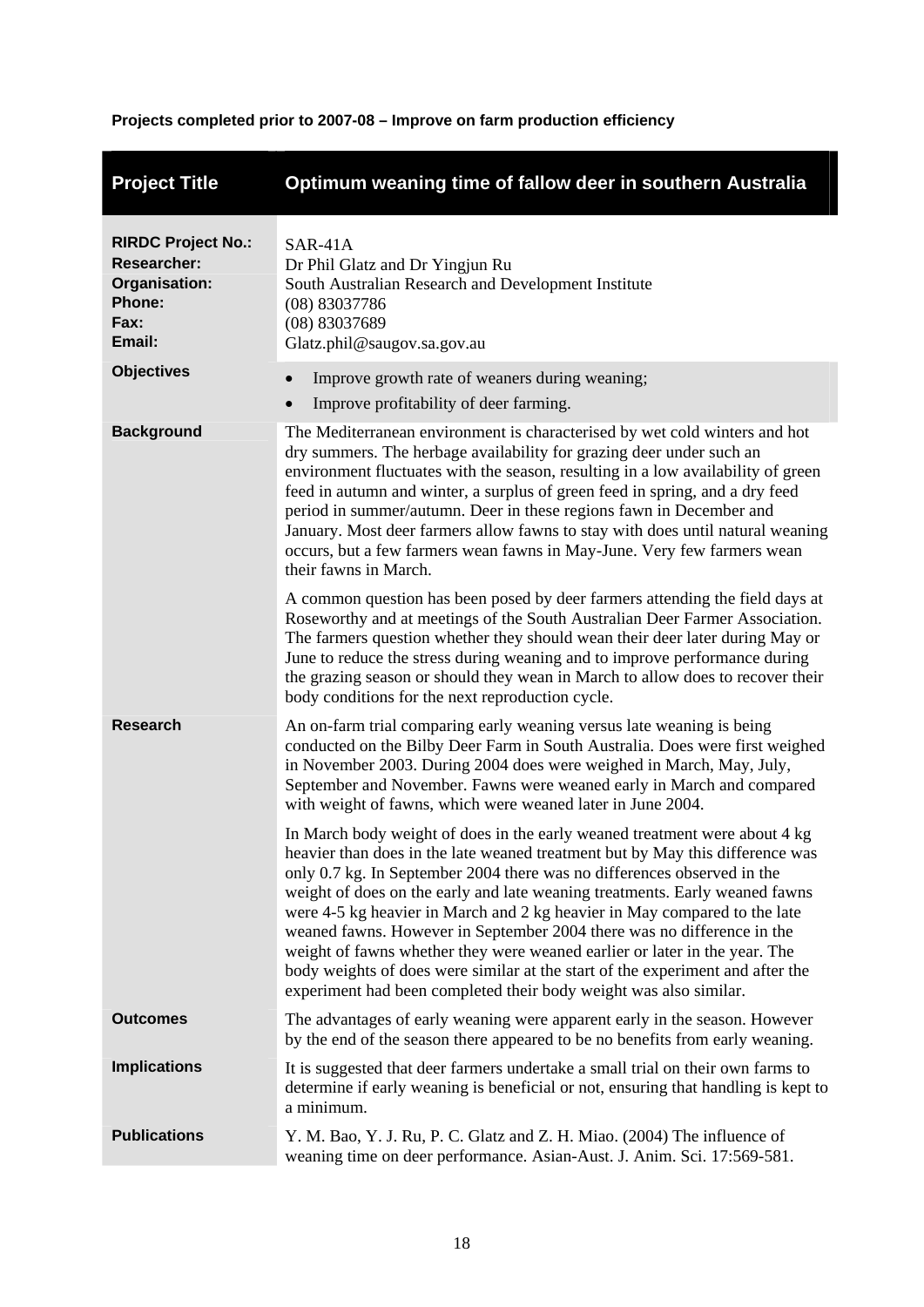**Projects completed prior to 2007-08 – Improve on farm production efficiency** 

<span id="page-24-0"></span>

| <b>Project Title:</b>                                                                        | Effect of salt intake on feed intake and growth rate of fallow<br>and red weaner deer                                                                                                                                                                                                                                                                                                                                                                                                                                                                                                                                                                                                                                                                                                                                                                                                                                                                                                                                                                                                                                                                                                                                                                                                                                                                                                                         |
|----------------------------------------------------------------------------------------------|---------------------------------------------------------------------------------------------------------------------------------------------------------------------------------------------------------------------------------------------------------------------------------------------------------------------------------------------------------------------------------------------------------------------------------------------------------------------------------------------------------------------------------------------------------------------------------------------------------------------------------------------------------------------------------------------------------------------------------------------------------------------------------------------------------------------------------------------------------------------------------------------------------------------------------------------------------------------------------------------------------------------------------------------------------------------------------------------------------------------------------------------------------------------------------------------------------------------------------------------------------------------------------------------------------------------------------------------------------------------------------------------------------------|
| <b>RIRDC Project No.:</b><br><b>Researcher:</b><br>Organisation:<br>Phone:<br>Fax:<br>Email: | SAR-26A<br>Dr Yingjun Ru<br>South Australian Research and Development Institute<br>08 83037787<br>08 83037977<br>ru.yingjun@saugov.sa.gov.au                                                                                                                                                                                                                                                                                                                                                                                                                                                                                                                                                                                                                                                                                                                                                                                                                                                                                                                                                                                                                                                                                                                                                                                                                                                                  |
| <b>Objectives</b>                                                                            | To examine the effect of salt intake in drinking water and feed on feed intake<br>and growth rate of fallow and red deer under grazing conditions,<br>To disseminate research outcomes to deer farmers by field days, fact sheets,<br>$\bullet$<br>seminars, workshops and scientific publication,<br>To improve profitability and sustainability of the deer industry.                                                                                                                                                                                                                                                                                                                                                                                                                                                                                                                                                                                                                                                                                                                                                                                                                                                                                                                                                                                                                                       |
| <b>Background</b>                                                                            | Over 70% of the total land surface of Australia is arid and semi-arid with only<br>one quarter of the sheep and cattle population using it for grazing. The forage on<br>this land is mainly bushes (e. g. mulga and bladder saltbush), which have a high<br>salt content. An important source of water for grazing animals in the arid zone is<br>underground water with a high salt content. There is evidence that the<br>concentration of total soluble salts in bore water is 10000 to 15000 ppm and<br>sometimes higher in Australian states except for Queensland and the Northern<br>Territory. Salt content in water in summer increases due to evaporation from<br>water troughs and could have a significant impact on animal production by<br>reducing feed intake and influencing other physiological functions. Research on<br>grazing sheep indicates that a content of 13000 mg NaCl/L in drinking water<br>reduces the size of the microbial population and metabolic activity of sheep and<br>15000 mg NaCI/L decreases feed intake. This high level of salt in the drinking<br>water often causes a reduction in lamb live weight gain and wool production,<br>and can also cause diarrhoea, fly-strike and higher mortality. However, there is<br>no evidence which indicates whether deer production is influenced by high salt<br>intake either in the feed and water in these regions. |
| <b>Research</b>                                                                              | To assess the effect of salt level in feed or drinking water on feed intake and<br>growth rate of red and fallow weaner deer, four experiments were conducted<br>over 3 years. The effect of salt level in feed and drinking water on feed intake,<br>water intake and growth rate of fallow and red weaner deer were examined.                                                                                                                                                                                                                                                                                                                                                                                                                                                                                                                                                                                                                                                                                                                                                                                                                                                                                                                                                                                                                                                                               |
| <b>Outcomes</b>                                                                              | The experiments demonstrated that when fresh water is available fallow deer<br>$\bullet$<br>can tolerate a salt level of 3% in feed while body weight gain is not affected<br>when salt level in feed is up to 6% for red deer (weaner). There is no<br>reduction in feed intake when salt level in drinking water is 1.2% for fallow<br>deer and 0.8% for red deer.<br>The data on the tolerance of red and fallow weaner deer to salt level in feed<br>$\bullet$<br>and drinking water can be used as a guideline by deer producers to maximise                                                                                                                                                                                                                                                                                                                                                                                                                                                                                                                                                                                                                                                                                                                                                                                                                                                             |
|                                                                                              | the profitability of deer farming by reducing the risk of excessive salt intake<br>by grazing deer.<br>Deer farmers should monitor the health and behaviour of their deer regularly<br>$\bullet$<br>and test the salt level in drinking water and forage to eliminate the risk of<br>excessive salt intake.                                                                                                                                                                                                                                                                                                                                                                                                                                                                                                                                                                                                                                                                                                                                                                                                                                                                                                                                                                                                                                                                                                   |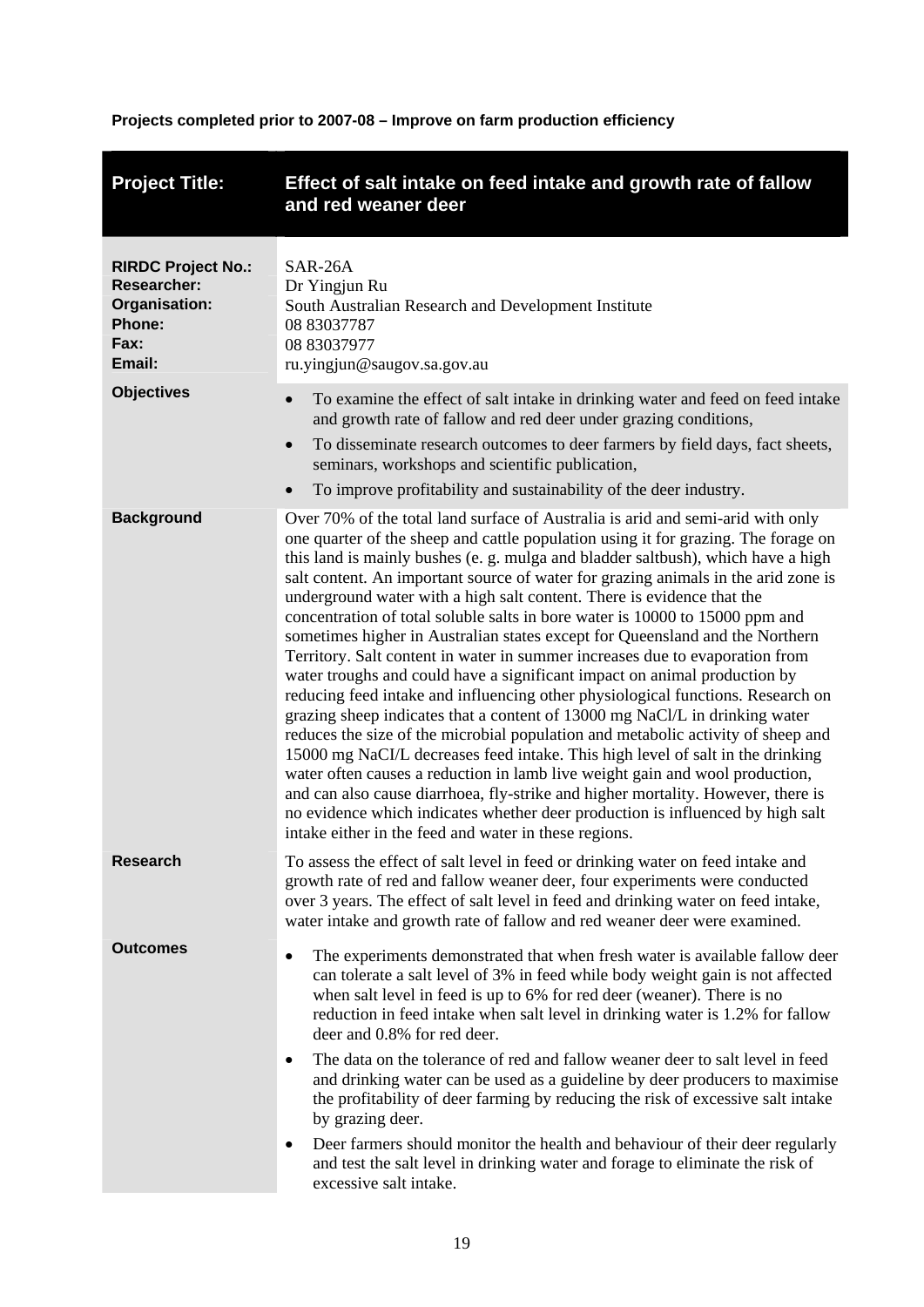| <b>Implications</b> | The data obtained in this study can be immediately adopted by the deer farmers<br>as guidelines for preventing excessive salt intake during the season. Farmers<br>should not feed fallow deer feed/forage containing over 3% salt even if fresh<br>water is available. The salt level in drinking water should be lower than 1.2% for<br>fallow weaner deer and 0.8% for red weaner deer to avoid any reduction in feed<br>intake. To achieve cost-effective venison production, deer farmers need to<br>regularly test the salt levels in drinking water and forage on their farm,<br>especially in dry, hot summers in southern Australia. Farmers also should be<br>careful when using the salt tolerance level of sheep or other livestock species as<br>guidelines for managing red or fallow deer due to the difference in species<br>ability to cope with excessive salt intake. |
|---------------------|------------------------------------------------------------------------------------------------------------------------------------------------------------------------------------------------------------------------------------------------------------------------------------------------------------------------------------------------------------------------------------------------------------------------------------------------------------------------------------------------------------------------------------------------------------------------------------------------------------------------------------------------------------------------------------------------------------------------------------------------------------------------------------------------------------------------------------------------------------------------------------------|
| <b>Publications</b> | Ru, Y. J., P. C. Glatz and Z. H. Miao (2000). Impact of salt intake on red and<br>fallow deer production in Australia (A Review). Asian-Australasian Journal of<br>Animal Science, 13, 1779-1787.                                                                                                                                                                                                                                                                                                                                                                                                                                                                                                                                                                                                                                                                                        |
|                     | Ru, Y. J. M. Fischer, P. C. Glatz, W. K. Peng and Y. M. Bao (2003). Effect of<br>salt level in the feed on performance of red and fallow weaner deer. Asian<br>Australasian Journal of Animal Science (submitted)                                                                                                                                                                                                                                                                                                                                                                                                                                                                                                                                                                                                                                                                        |
|                     | Ru, Y. J., M. Fischer, P. C. Glatz and Y. M. Bao (2003). Effect of salt<br>concentration in water on feed intake and growth rate of fallow weaner deer.<br>Recent Advances in Animal Nutrition in Australia. Vol. 14, pp. 1A.                                                                                                                                                                                                                                                                                                                                                                                                                                                                                                                                                                                                                                                            |
|                     | Ru, Y. J. and P. C. Glatz (2004). Effect of salt level in feed and drinking water<br>on performance of red and fallow weaner deer. Proceedings of Australian Deer<br>Industry Biennial Conference, Mount Gambier, South Australia, Australia.                                                                                                                                                                                                                                                                                                                                                                                                                                                                                                                                                                                                                                            |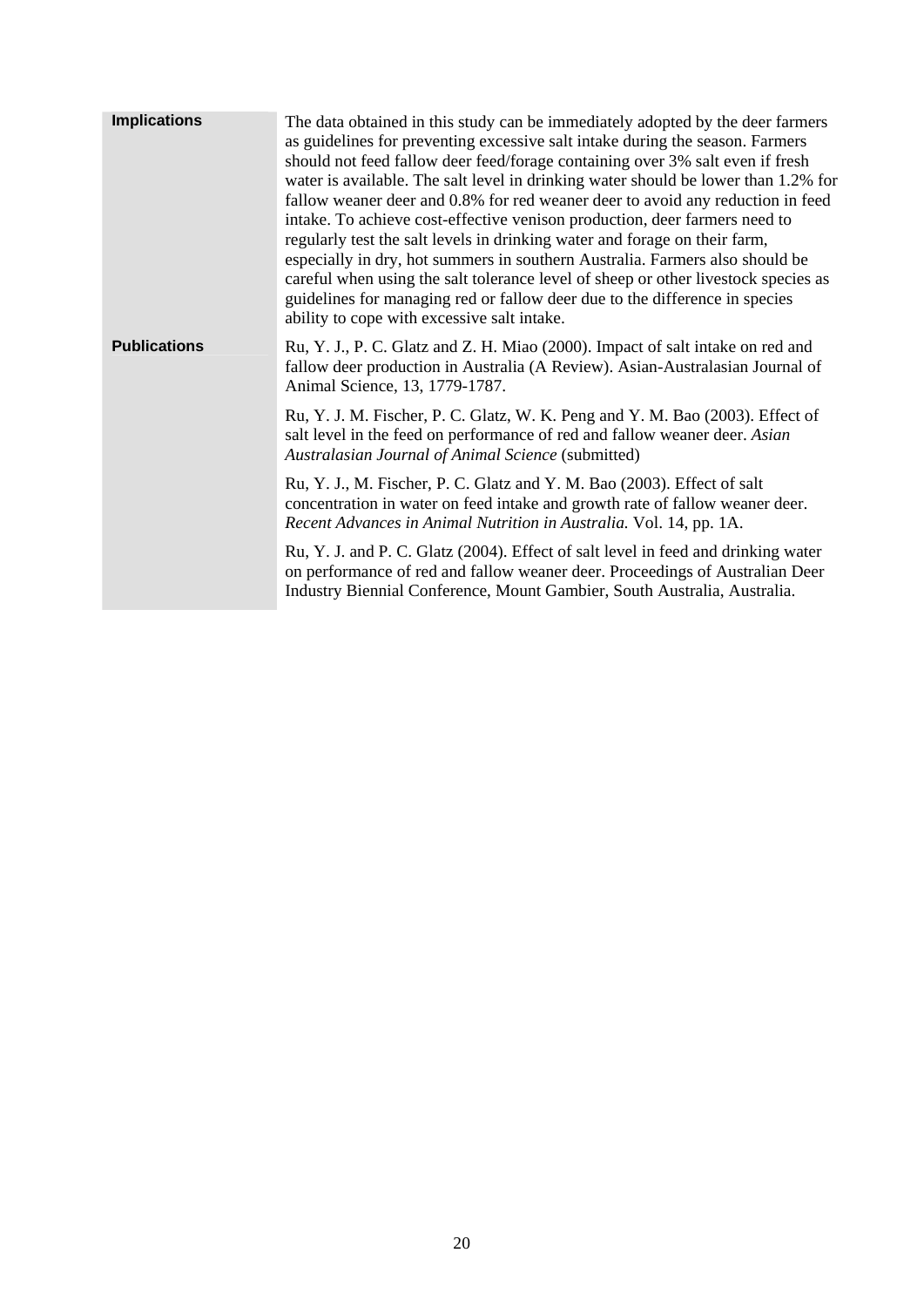<span id="page-26-0"></span>

| <b>Project Title</b>                                                                 | <b>Industry statistics</b>                                                                                                                                                                                                                                          |
|--------------------------------------------------------------------------------------|---------------------------------------------------------------------------------------------------------------------------------------------------------------------------------------------------------------------------------------------------------------------|
| <b>RIRDC Project No.:</b><br><b>Researcher:</b><br>Organisation:<br>Phone:<br>Email: | $DIP-17A$<br>Mr Chris Tuckwell<br>Deer Industry Projects & Developments Pty Ltd<br>$(08)$ 8523 3500<br>cdt@bigpond.net.au                                                                                                                                           |
| <b>Objectives</b>                                                                    | To assist development, expansion and confidence in the Australian deer<br>industry by:                                                                                                                                                                              |
|                                                                                      | 1. Ongoing maintenance and regular updating of deer industry databases.                                                                                                                                                                                             |
|                                                                                      | 2. Regular interpretation and reporting of deer industry statistics.                                                                                                                                                                                                |
| <b>Background</b>                                                                    | The expansion of the industry in Australia continues to be dependent on<br>objective collection, interpretation and dissemination of positive market<br>information as well as the development of marketing and production<br>strategies based on accurate records. |
| <b>Research</b>                                                                      | Project methodology included:                                                                                                                                                                                                                                       |
|                                                                                      | 1. Maintenance and regular updating of:                                                                                                                                                                                                                             |
|                                                                                      | industry contact lists<br>٠                                                                                                                                                                                                                                         |
|                                                                                      | statistics related to venison and velvet production<br>$\bullet$                                                                                                                                                                                                    |
|                                                                                      | contact with and provision of industry data to State and Federal<br>٠<br>government agencies                                                                                                                                                                        |
|                                                                                      | the NVAS database software.<br>$\bullet$                                                                                                                                                                                                                            |
|                                                                                      | 2. Regular and open reporting of market and other information to industry<br>and related agricultural interests.                                                                                                                                                    |
| <b>Outcomes</b>                                                                      | The ongoing development of the Australian deer industry will continue to<br>be dependant on a planned approach to Research and Development that is<br>based on accurate and up-to-date industry statistics.                                                         |
|                                                                                      | The project has provided objective collection, interpretation and<br>dissemination of market information.                                                                                                                                                           |
| <b>Implications</b>                                                                  | Statistics continue to show the generally depressed nature of the industry<br>as well as the significant improvement in velvet antler return. They also<br>suggest areas that may be important considerations for future research and<br>development emphasis.      |
| <b>Publications</b>                                                                  | Tuckwell C. (2007). Deer Industry Statistics. RIRDC Project No. DIP-<br>17A.                                                                                                                                                                                        |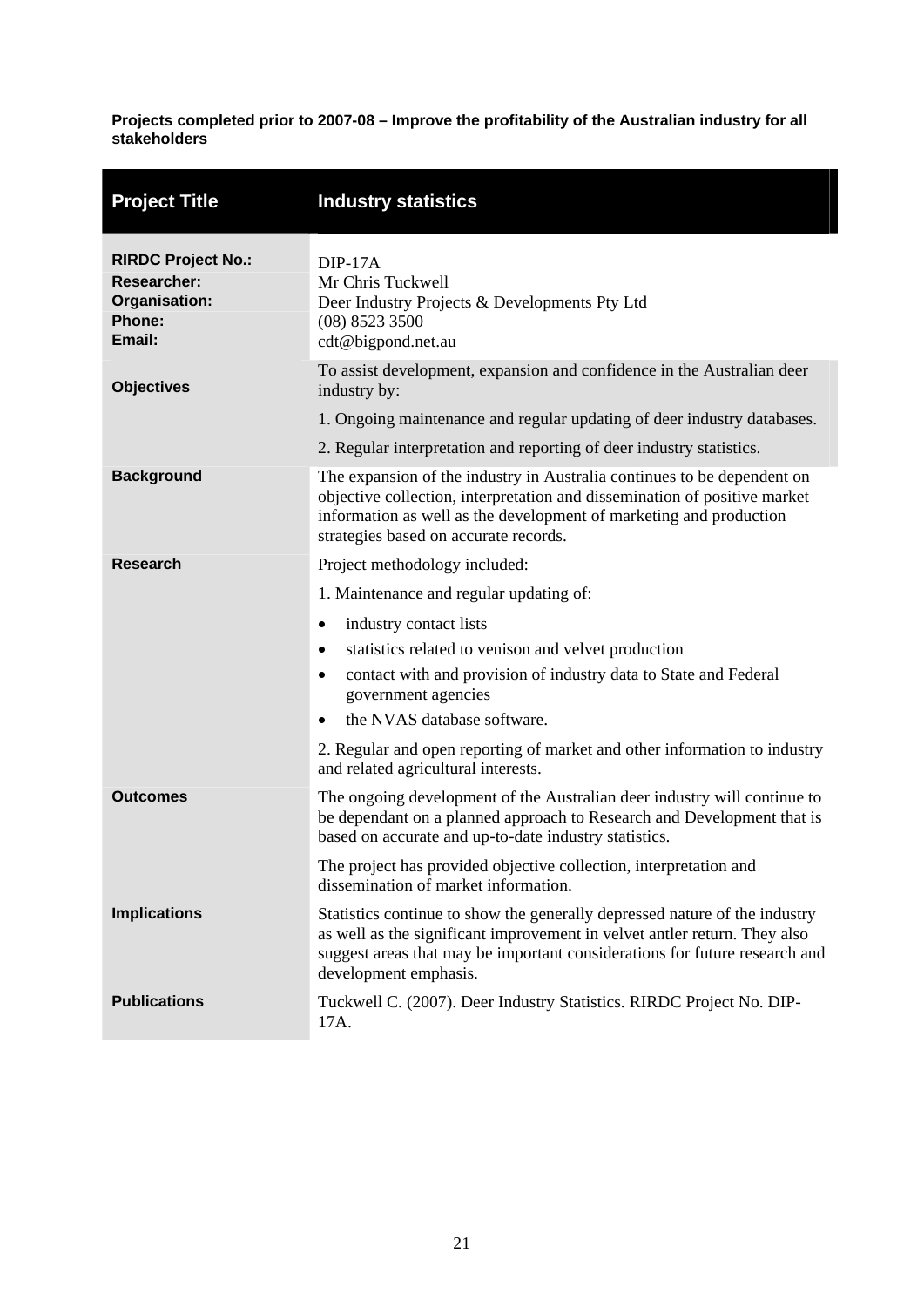<span id="page-27-0"></span>

| <b>Project Title</b>                                                                                                                      | <b>Facilitate industry development</b>                                                                                                                                                                                                                                                                                                                                                                                                                                                                                                                                                                                                                                                                                   |
|-------------------------------------------------------------------------------------------------------------------------------------------|--------------------------------------------------------------------------------------------------------------------------------------------------------------------------------------------------------------------------------------------------------------------------------------------------------------------------------------------------------------------------------------------------------------------------------------------------------------------------------------------------------------------------------------------------------------------------------------------------------------------------------------------------------------------------------------------------------------------------|
| <b>RIRDC Project No.:</b><br><b>Start Date:</b><br><b>Finish Date:</b><br><b>Researcher:</b><br>Organisation:<br>Phone:<br>Fax:<br>Email: | $DIP-16A$<br>01-Dec-2005<br>30-Nov-2006<br>Mr Chris Tuckwell<br>Deer Industry Projects & Developments Pty Ltd<br>(08) 8523 3500<br>$(08)$ 8523 3301<br>cdt@bigpond.net.au                                                                                                                                                                                                                                                                                                                                                                                                                                                                                                                                                |
| <b>Objectives</b>                                                                                                                         | To assist development, expansion and confidence in the Australian deer<br>industry by:                                                                                                                                                                                                                                                                                                                                                                                                                                                                                                                                                                                                                                   |
|                                                                                                                                           | reviewing existing promotional material and providing a detailed<br>$\bullet$<br>summary of available pamphlets, original art work etc                                                                                                                                                                                                                                                                                                                                                                                                                                                                                                                                                                                   |
|                                                                                                                                           | with consideration of the final report from the RIRDC funded project<br>$\bullet$<br>US-103A, developing a new Five Year Plan for the Australian Deer<br>Industry                                                                                                                                                                                                                                                                                                                                                                                                                                                                                                                                                        |
|                                                                                                                                           | undertaking ongoing maintenance and regular updating of deer<br>$\bullet$<br>industry databases                                                                                                                                                                                                                                                                                                                                                                                                                                                                                                                                                                                                                          |
|                                                                                                                                           | undertaking regular interpretation and reporting of deer industry<br>$\bullet$<br>statistics.                                                                                                                                                                                                                                                                                                                                                                                                                                                                                                                                                                                                                            |
| <b>Background</b>                                                                                                                         | Encouragement of consumers to consider products of the Australian deer<br>industry must be supported by objective promotional material that<br>highlights the positive aspects of the products and provides information<br>about their ideal preparation. Updates of promotions material could link<br>well with current research undertaken at the University of Western<br>Sydney. The exiting Five-Year Deer Industry Research and Development<br>Plan covers the period 2000-2005. A new plan that identifies appropriate,<br>up-to-date, industry supported key objectives for R&D investments is<br>necessary. The plan will be aimed at supporting the profitable<br>development of the Australian deer industry. |
|                                                                                                                                           | The expansion of the industry in Australia continues to be dependent on<br>objective collection, interpretation and dissemination of positive market<br>information as well as the development of marketing and production<br>strategies based on accurate records.                                                                                                                                                                                                                                                                                                                                                                                                                                                      |
| <b>Research</b>                                                                                                                           | Project methodology included:                                                                                                                                                                                                                                                                                                                                                                                                                                                                                                                                                                                                                                                                                            |
|                                                                                                                                           | Undertaking a review of existing promotional material and provide a<br>detailed summary of available pamphlets, original art work etc.                                                                                                                                                                                                                                                                                                                                                                                                                                                                                                                                                                                   |
|                                                                                                                                           | With consideration of the final report from the RIRDC funded project US-<br>103A and in consultation with industry stakeholders, develop a new Five<br>Year Plan for the Australian Deer Industry.                                                                                                                                                                                                                                                                                                                                                                                                                                                                                                                       |
|                                                                                                                                           | Maintenance and regular updating of:                                                                                                                                                                                                                                                                                                                                                                                                                                                                                                                                                                                                                                                                                     |
|                                                                                                                                           | industry contact lists<br>٠                                                                                                                                                                                                                                                                                                                                                                                                                                                                                                                                                                                                                                                                                              |
|                                                                                                                                           | statistics related to venison and velvet production<br>٠                                                                                                                                                                                                                                                                                                                                                                                                                                                                                                                                                                                                                                                                 |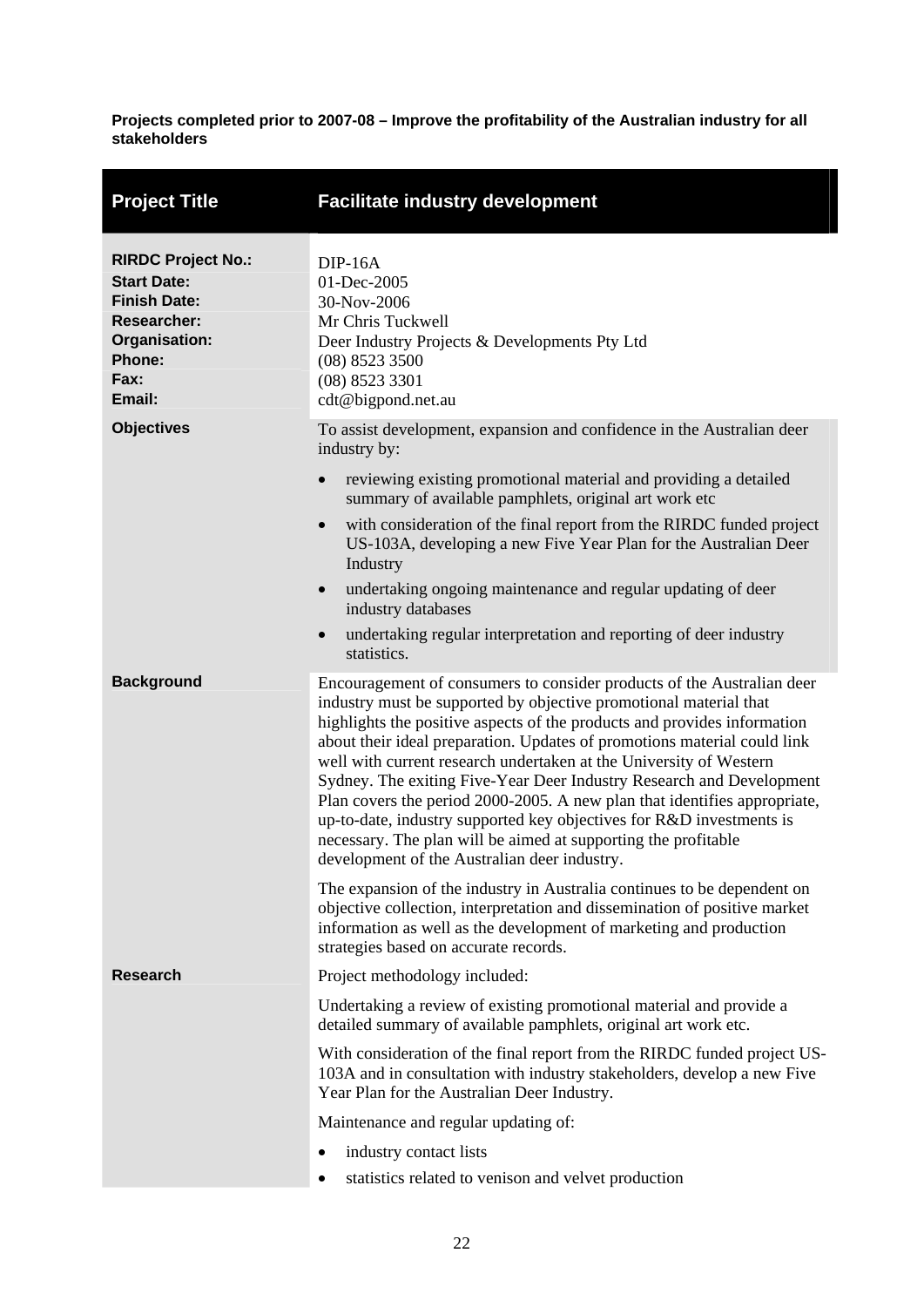|                     | contact with and provision of industry data to State and Federal<br>government agencies<br>the NVAS database software.<br>Regular and open reporting of market and other information to industry<br>and related agricultural interests.                                                                                                                                                                                                                                                                                                                                                                                                                                                                                                                                    |
|---------------------|----------------------------------------------------------------------------------------------------------------------------------------------------------------------------------------------------------------------------------------------------------------------------------------------------------------------------------------------------------------------------------------------------------------------------------------------------------------------------------------------------------------------------------------------------------------------------------------------------------------------------------------------------------------------------------------------------------------------------------------------------------------------------|
| <b>Outcomes</b>     | Future deer industry development and promotional programs will rely on<br>production and promulgation of appropriate promotional material. Cost<br>effective production of new material and reproduction of existing material<br>such material will be dependent on knowledge about and availability of<br>existing material and previously developed art work. This project has<br>catalogued available information. With consideration of available up-to-<br>date information including that from the RIRDC project US-103A input<br>was provided during the development of a new Five-Year Deer Industry<br>Research and Development Plan will be developed. The project continued<br>objective collection, interpretation and dissemination of market<br>information. |
| <b>Implications</b> | Statistics not only continue to show the depressed nature of the industry<br>but suggest areas where correct application of research results may help<br>improve the long term prospects for the industry.                                                                                                                                                                                                                                                                                                                                                                                                                                                                                                                                                                 |
| <b>Publications</b> | Tuckwell C. (2007). Facilitate Industry Development. RIRDC Project No<br>07/174.                                                                                                                                                                                                                                                                                                                                                                                                                                                                                                                                                                                                                                                                                           |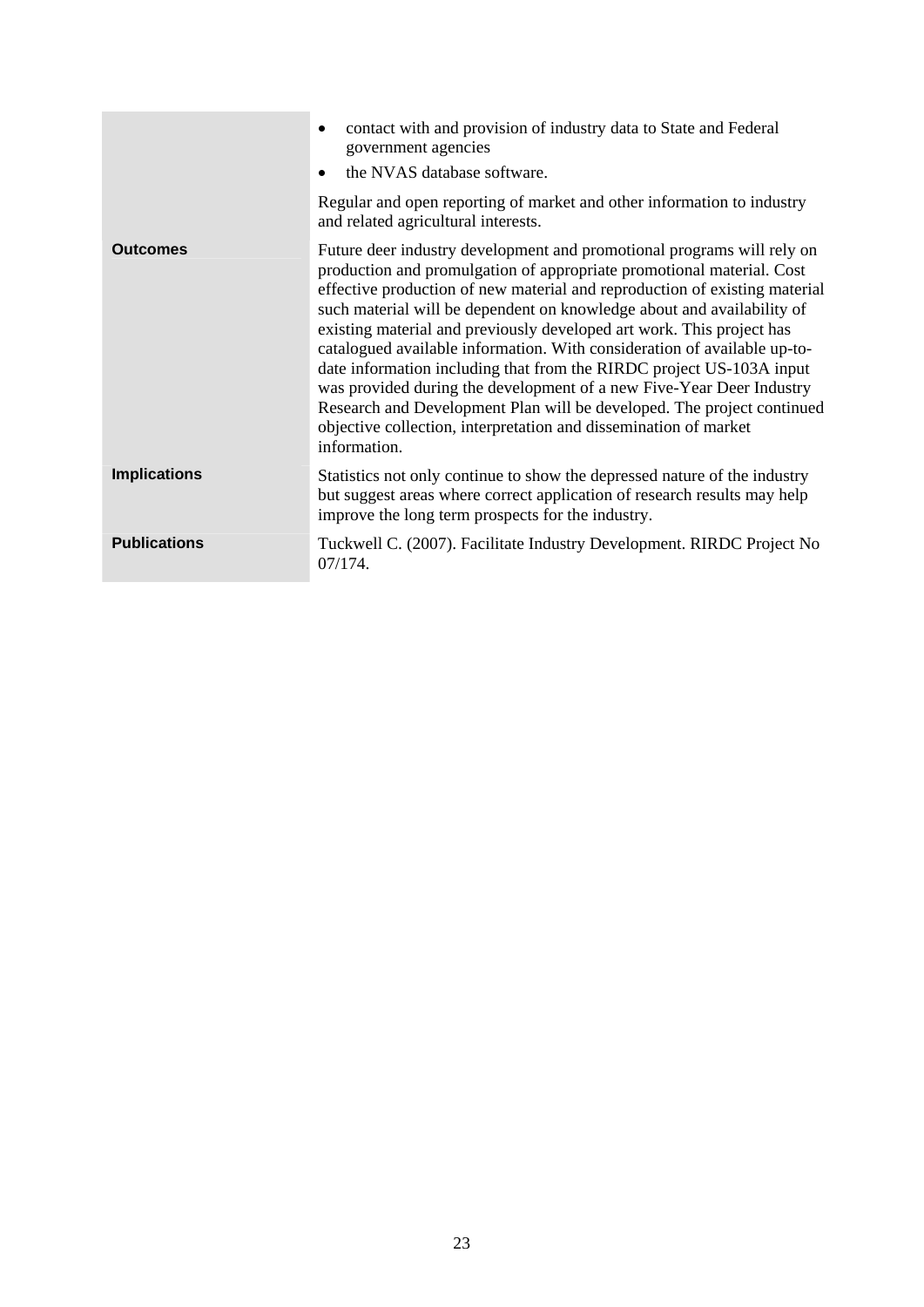<span id="page-29-0"></span>

| <b>Project Title:</b>                                                                               | <b>Improving Deer Industry Profitability through Research</b><br><b>Uptake - Pilot Project</b>                                                                                                                                                                                                                                                                                                                                                                                                                                                                                                                                                                                                                                                                                                                                                                                                                                                                                                                                               |
|-----------------------------------------------------------------------------------------------------|----------------------------------------------------------------------------------------------------------------------------------------------------------------------------------------------------------------------------------------------------------------------------------------------------------------------------------------------------------------------------------------------------------------------------------------------------------------------------------------------------------------------------------------------------------------------------------------------------------------------------------------------------------------------------------------------------------------------------------------------------------------------------------------------------------------------------------------------------------------------------------------------------------------------------------------------------------------------------------------------------------------------------------------------|
| <b>RIRDC Project No.:</b><br><b>Researcher:</b><br>Organisation:<br><b>Phone:</b><br>Fax:<br>Email: | CAM-1A<br>Gaye Cameron<br>G. Cameron<br>03 5983 2030<br>03 5983 2030<br>camerongaye@hotmail.com                                                                                                                                                                                                                                                                                                                                                                                                                                                                                                                                                                                                                                                                                                                                                                                                                                                                                                                                              |
| <b>Objectives</b>                                                                                   | Analyse the costs of production, and set benchmarks as industry<br>standards.<br>Address the production issues of meeting carcase specifications and<br>weaning percentages.<br>Assist farmers to market their products at the optimal time.                                                                                                                                                                                                                                                                                                                                                                                                                                                                                                                                                                                                                                                                                                                                                                                                 |
| <b>Background</b>                                                                                   | Although RIRDC has funded research for deer farming in the past, some<br>farmers have not availed themselves of this information and others have not<br>put the information into practice. This program was planned to assist farmers<br>to take up the research findings so that deer farmers would become more<br>profitable.                                                                                                                                                                                                                                                                                                                                                                                                                                                                                                                                                                                                                                                                                                              |
| <b>Research</b>                                                                                     | A survey was conducted to identify the knowledge and skills that might be<br>addressed to improve production which would lead to more profit. We<br>identified three areas to improve profitability, business bench marking,<br>feeding deer to meet carcase specifications and marketing deer at the<br>optimum time. By implementing the research into nutrition deer farmers are<br>able to meet carcase specifications. Farmers were encouraged to monitor<br>growth rates in order to market stock when prices are at a premium.                                                                                                                                                                                                                                                                                                                                                                                                                                                                                                        |
| <b>Outcomes</b>                                                                                     | After identifying the skills required farmers were invited to join a discussion<br>group. Discussion groups have been the best method of improving production<br>and profitability in other grazing industries. Group meetings followed a<br>simple format of sharing farm activities and past experience as well as<br>introducing new research information. The meetings were held on farm<br>where members could see practical examples and demonstrations. The<br>program ran over two years. Farmers looked at the quantity and quality of the<br>pasture they produced and how they might utilize more pasture. The program<br>followed the annual deer production cycle, this included monitoring condition<br>scores to maximise conception rates. Discussion group members were<br>encouraged to participate in a business analysis workshop. This encouraged<br>producers to look at cost of production. Although only a small number<br>supplied data for the analysis we now have some business bench marks for<br>the industry. |
| <b>Implications</b>                                                                                 | The awareness of the availability of research information and programs to<br>assist deer farmers to become more profitable has increased. Members in the<br>discussion groups have new skills and are enthusiastic about continuing to<br>implement research results.                                                                                                                                                                                                                                                                                                                                                                                                                                                                                                                                                                                                                                                                                                                                                                        |
| <b>Publications</b>                                                                                 | Tuckwell, C. (1998) Australian Deer Industry Manuals RIRDC Publications.                                                                                                                                                                                                                                                                                                                                                                                                                                                                                                                                                                                                                                                                                                                                                                                                                                                                                                                                                                     |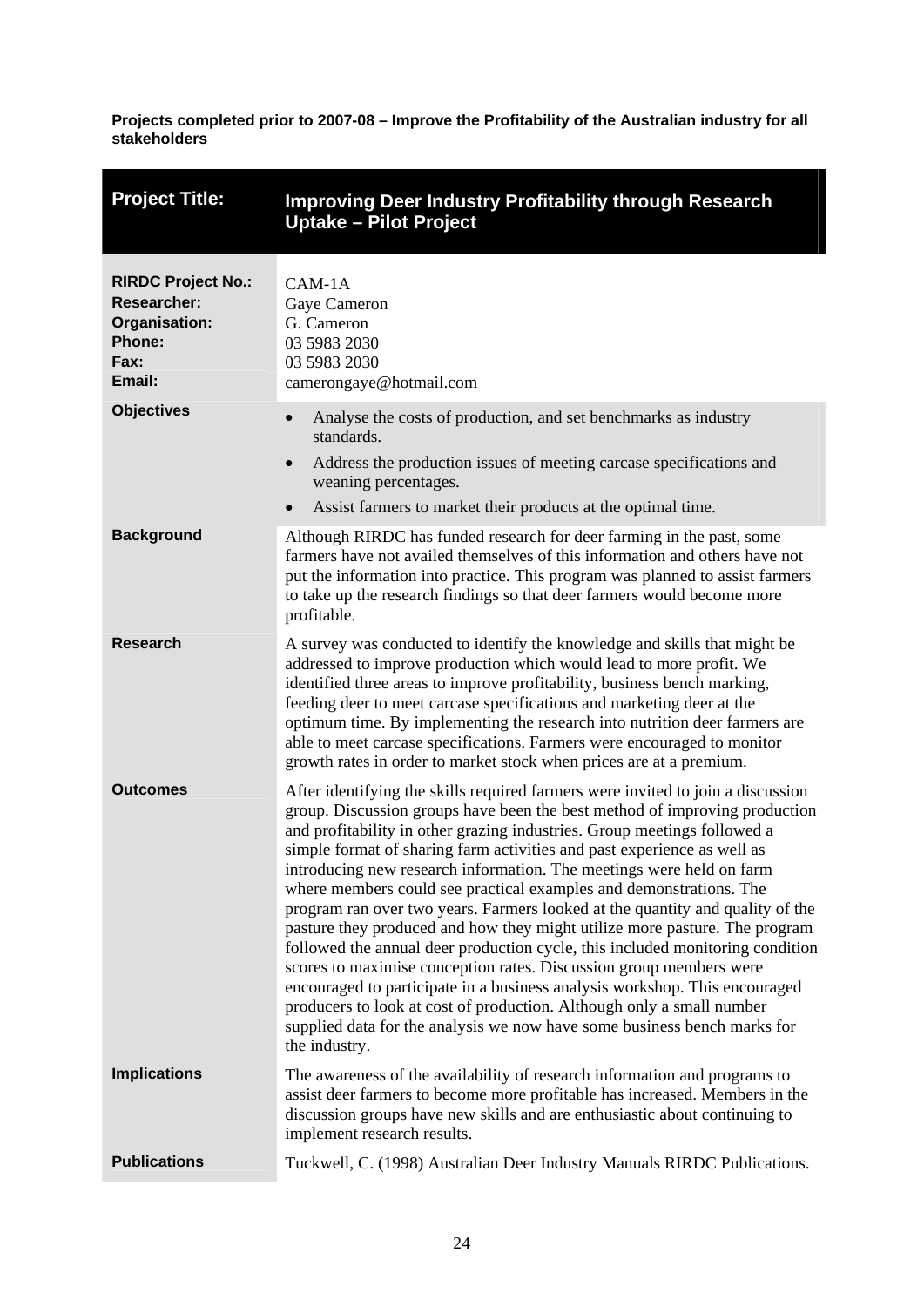Cameron G. (2005) Research Uptake by Deer Farmers pilot program Research Publication No. 05/127.

Beatson, N. Campbell, A. & Judson, G. (2000) Deer Industry Manual New Zealand Deer Master Project South Canterbury & North Otago Branch NZDFA.

Prograze ® NSW Agriculture.

BizCheck for Red Meat ® Enterprise Health Check® Meat and Livestock Australia.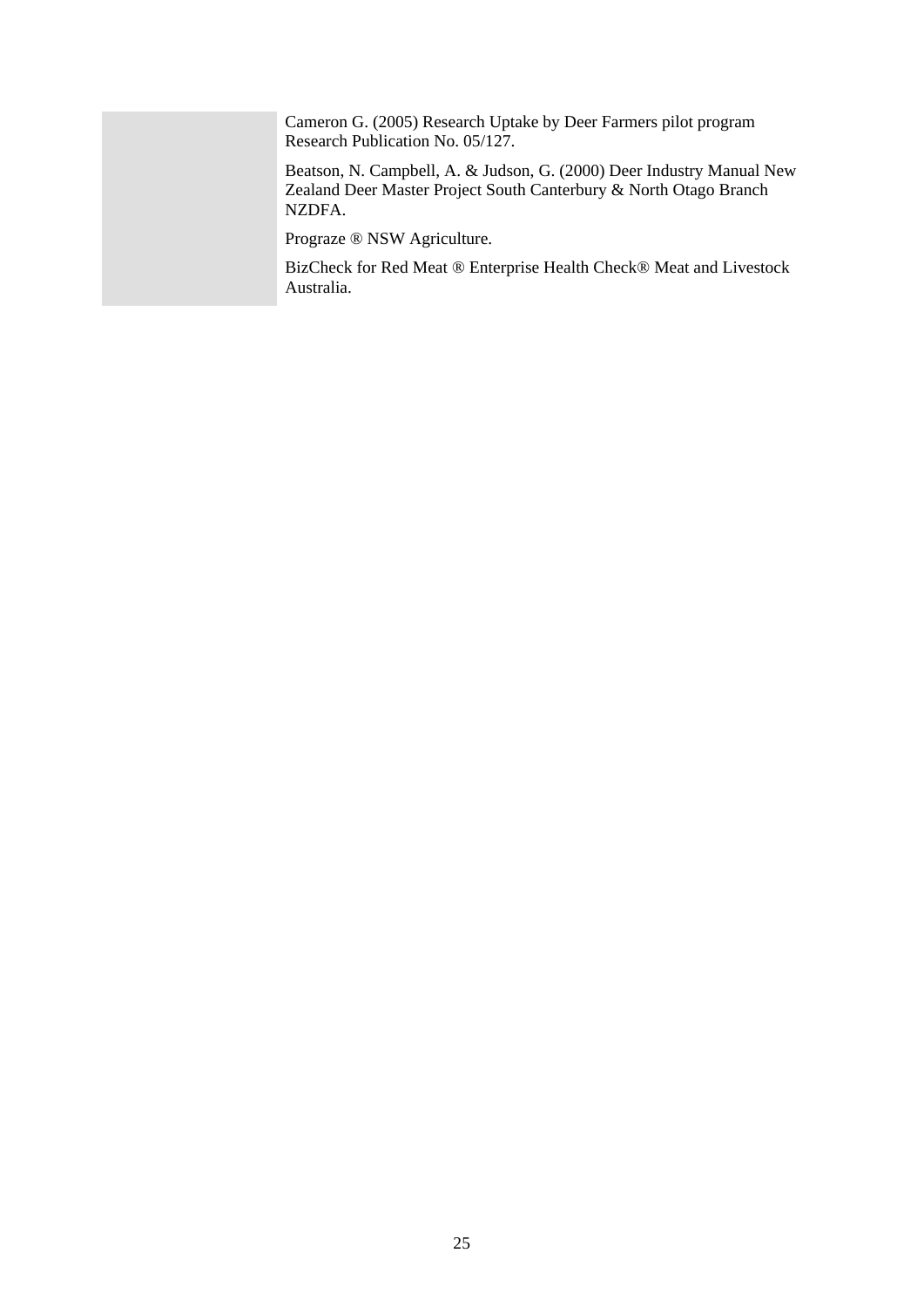<span id="page-31-0"></span>

| roject Title:                                                                                       | <b>Deer Production Handbook and Industry Statistics</b>                                                                                                                                                                                                                                                                                                                                                                                                                                                                                                                                                                                                                                                                                                                                                                                                                                                                                                                                                                                                                                                                                                        |
|-----------------------------------------------------------------------------------------------------|----------------------------------------------------------------------------------------------------------------------------------------------------------------------------------------------------------------------------------------------------------------------------------------------------------------------------------------------------------------------------------------------------------------------------------------------------------------------------------------------------------------------------------------------------------------------------------------------------------------------------------------------------------------------------------------------------------------------------------------------------------------------------------------------------------------------------------------------------------------------------------------------------------------------------------------------------------------------------------------------------------------------------------------------------------------------------------------------------------------------------------------------------------------|
| <b>RIRDC Project No.:</b><br><b>Researcher:</b><br>Organisation:<br><b>Phone:</b><br>Fax:<br>Email: | DIP-9A<br>Chris Tuckwell<br>Rural Industry Developments Pty Ltd<br>PO Box 1105<br>Gawler, SA, 1105<br>08 8523 3500<br>08 8523 3301<br>cdtuckwell@bigpond.com.au                                                                                                                                                                                                                                                                                                                                                                                                                                                                                                                                                                                                                                                                                                                                                                                                                                                                                                                                                                                                |
| <b>Objectives</b>                                                                                   | Specific objectives were to continue the improvement of deer farmer<br>profitability by:<br>Assisting the commercial application of research results by<br>producing a Deer Production Guide that presents up-to-date technical<br>information and findings of research in a practical and readable form.<br>Production of the Deer Production Guide as a PDF file that can, in<br>the future, be linked by hypertext to an annotated bibliography<br>maintained as separate file on a CD-ROM (Note: This project did not<br>budgeted to undertake hypertext linking of documents).<br>Ongoing collection, interpretation and reporting of deer industry<br>$\bullet$<br>statistics and databases.                                                                                                                                                                                                                                                                                                                                                                                                                                                             |
| <b>Background</b>                                                                                   | The Australian Deer industry continues to pursue broad community<br>acceptance as a profitable, sustainable Australian Livestock industry.<br>However Australian deer farmers have been slow to adopt improved<br>livestock management, handling technologies and pasture management<br>identified by various research projects. This is in part due to information<br>not being effectively communicated to existing and intending producers.<br>This book will be part of the Industry's ongoing assistance to deer<br>producers that will improve the profitability of their enterprises by<br>understanding existing and new technologies. The book covers a wide<br>range of topics including comprehensive information on industry origins,<br>transport, nutrition, reproduction, pasture management, health, quality<br>assurance programs, handling, body condition scoring, venison<br>production, velvet production, animal selection and the future for the<br>industry. This practical, ready reference manual will provide deer<br>producers with easily accessible information that will encourage efficient<br>and profitable deer management. |
|                                                                                                     | The expansion of the industry in Australia will also continue to be<br>dependent on objective collection, interpretation and dissemination of<br>positive market information as well as the development of marketing and<br>production strategies based on accurate records.                                                                                                                                                                                                                                                                                                                                                                                                                                                                                                                                                                                                                                                                                                                                                                                                                                                                                   |
| <b>Research</b>                                                                                     | Project methodology included:<br>A review of deer research from Australia and throughout the world,<br>to produce a practical easy to read summary of technologies known<br>to improve enterprise and industry sustainability and profitability.<br>The production of 2,000 copies of a book of about 300 pages                                                                                                                                                                                                                                                                                                                                                                                                                                                                                                                                                                                                                                                                                                                                                                                                                                                |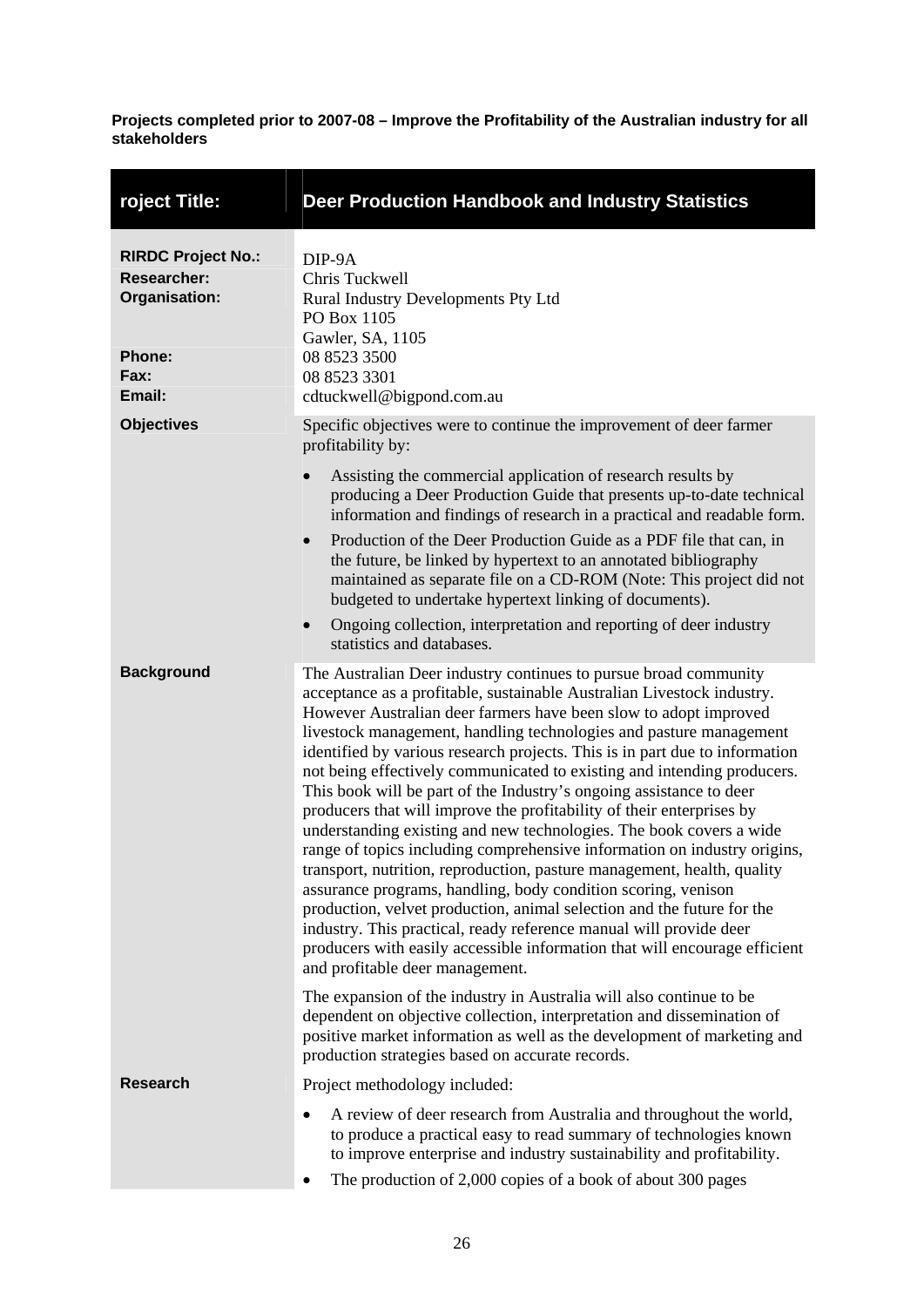|                     | involved a review of each section of the book by appropriately<br>qualified referees selected for their technical competence and<br>expertise in particular fields.<br>The Deer Production Guide is provided to RIRDC and the DIAA as a<br>٠<br>PDF file that will allow future linking, by hypertext, to an annotated<br>bibliography maintained as separate file on a CD-ROM by a software<br>specialist.<br>Maintenance of deer industry contact lists, venison statistics and<br>$\bullet$<br>velvet statistics.<br>Regular and open reporting of market and other information to<br>٠                                                                                                                                                                                                                                                                                    |
|---------------------|-------------------------------------------------------------------------------------------------------------------------------------------------------------------------------------------------------------------------------------------------------------------------------------------------------------------------------------------------------------------------------------------------------------------------------------------------------------------------------------------------------------------------------------------------------------------------------------------------------------------------------------------------------------------------------------------------------------------------------------------------------------------------------------------------------------------------------------------------------------------------------|
|                     | industry.                                                                                                                                                                                                                                                                                                                                                                                                                                                                                                                                                                                                                                                                                                                                                                                                                                                                     |
| Outcomes            | The `Deer Farming Handbook' that provides up-to-date practical<br>information on all aspects of deer farming has been printed and is<br>available. The handbook provides Australia's deer farmers with easy<br>access to information that will improve the average performance of<br>Australian deer herds. The Handbook promotes the Deer Industry's<br>National Velvet Accreditation Scheme, provides advice on why it exists,<br>what is involved in obtaining accreditation and how to seek accreditation.<br>It also promotes the Deer Industry's Quality Assurance program, its<br>benefits and how people should seek and maintain accreditation. The<br>'Deer Farming Handbook' demonstrates the improved returns from<br>improved quality and highlights links that improvement in quality to the<br>adoption of quality assurance program principals and practices. |
|                     | The database of industry venison and velvet statistics has continued its<br>development and statistical data has been collected and reported to<br>industry during the year and in this report.                                                                                                                                                                                                                                                                                                                                                                                                                                                                                                                                                                                                                                                                               |
| <b>Implications</b> | This report highlights again that the future of the current industry is<br>inextricably linked to demand from international markets over which it<br>has little control and to its ability to produce and market quality assured<br>products that consistently meet consumer specifications. Although other<br>reports have highlighted this fact, to survive, Australia's deer farmers<br>need to receive relatively high returns, compared to other livestock<br>species, for the meat they produce. Keys to consistently high returns<br>include: (i) reducing direct competition in markets; (ii) the development<br>and adoption of Quality Assurance programs that guarantee clients<br>consistently receive product that meets all their specifications, and (iii)<br>boutique marketing in high value markets suited to the scale of<br>production.                   |
| <b>Publications</b> | Tuckwell C. (2004). Deer Production Handbook and Industry Statistics.<br>RIRDC Publication No. 04/042.                                                                                                                                                                                                                                                                                                                                                                                                                                                                                                                                                                                                                                                                                                                                                                        |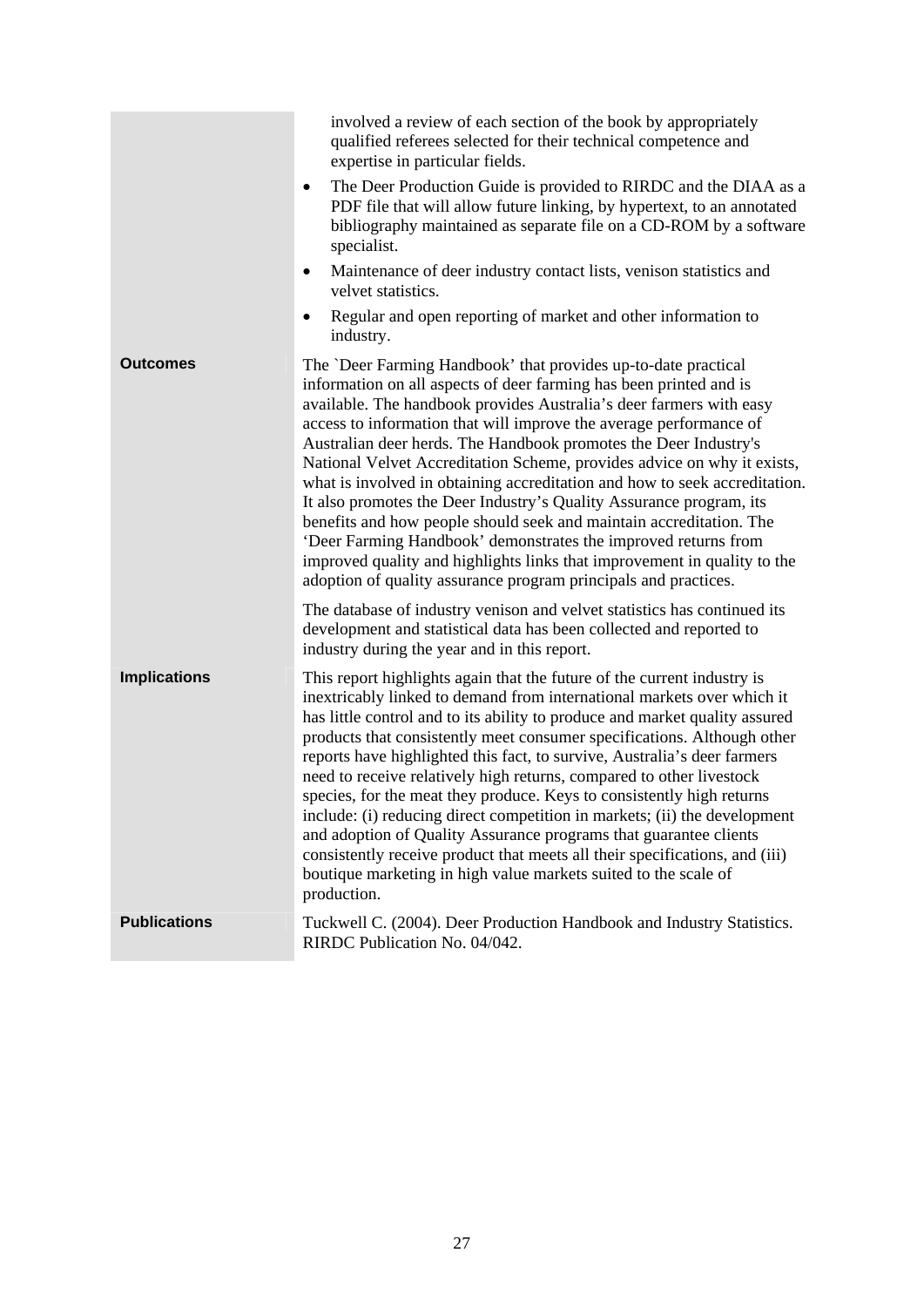<span id="page-33-0"></span>

| <b>Project Title:</b>                                                                               | <b>Generic Investment Proposal Development</b>                                                                                                                                                                                                                                                                                                                                                                                                                                                                                                                                                                                                                                                                                                                                                                                                                                          |
|-----------------------------------------------------------------------------------------------------|-----------------------------------------------------------------------------------------------------------------------------------------------------------------------------------------------------------------------------------------------------------------------------------------------------------------------------------------------------------------------------------------------------------------------------------------------------------------------------------------------------------------------------------------------------------------------------------------------------------------------------------------------------------------------------------------------------------------------------------------------------------------------------------------------------------------------------------------------------------------------------------------|
| <b>RIRDC Project No.:</b><br><b>Researcher:</b><br>Organisation:<br><b>Phone:</b><br>Fax:<br>Email: | $DIP-12A$<br>Chris Tuckwell<br>Rural Industry Developments Pty Ltd<br>PO Box 1105<br>Gawler, SA, 1105<br>08 8523 3500<br>08 8523 3301<br>cdtuckwell@bigpond.com.au                                                                                                                                                                                                                                                                                                                                                                                                                                                                                                                                                                                                                                                                                                                      |
| <b>Objectives</b>                                                                                   | Specific objectives were to develop a business investment plan for the<br>Australian Deer Industry that can be used to attract large corporate and<br>financial institution investment into deer farming and to seek investment<br>on the basis of the proposal.                                                                                                                                                                                                                                                                                                                                                                                                                                                                                                                                                                                                                        |
| <b>Background</b>                                                                                   | To expand and consolidate the deer industry there is a need to attract new<br>investors.<br>The Deer Industry Association has approached some superannuation<br>funds that have advised they may be interested in such an investment<br>(superannuation funds invest about 5% of their funds in agribusiness<br>investments) but require a full business plan for evaluation by an<br>independent review company. The plan would need to provide details of<br>a complete purchase/lease package for a large commercial deer enterprise<br>including land, equipment, animals and management.<br>The total cost of such an investment is likely to be at least \$4 million and<br>will require a complete ten-year financial plan. The enterprise is<br>envisaged as a velvet and venison operation to achieve a dual income<br>stream to offset market fluctuations in each commodity. |
| <b>Research</b>                                                                                     | Project methodology included:<br>Part A<br>A review of deer industry statistics from RIRDC funded deer industry<br>development projects and other appropriate papers.<br>Develop a draft business investment plan for consideration by<br>appropriate industry representatives<br>Amend the draft plan as required and complete development of the<br><b>Investment Proposal</b><br>Develop a PowerPoint © presentation for use with the proposal<br>Part B<br>Develop a dossier of information that can be made available to financial<br>institutions assessing deer enterprise development applications<br>In association with industry leaders present the proposal to selected<br>investment groups<br>Provide the proposal to the DIAA to actively seek investment on the<br>basis of the Plan.                                                                                   |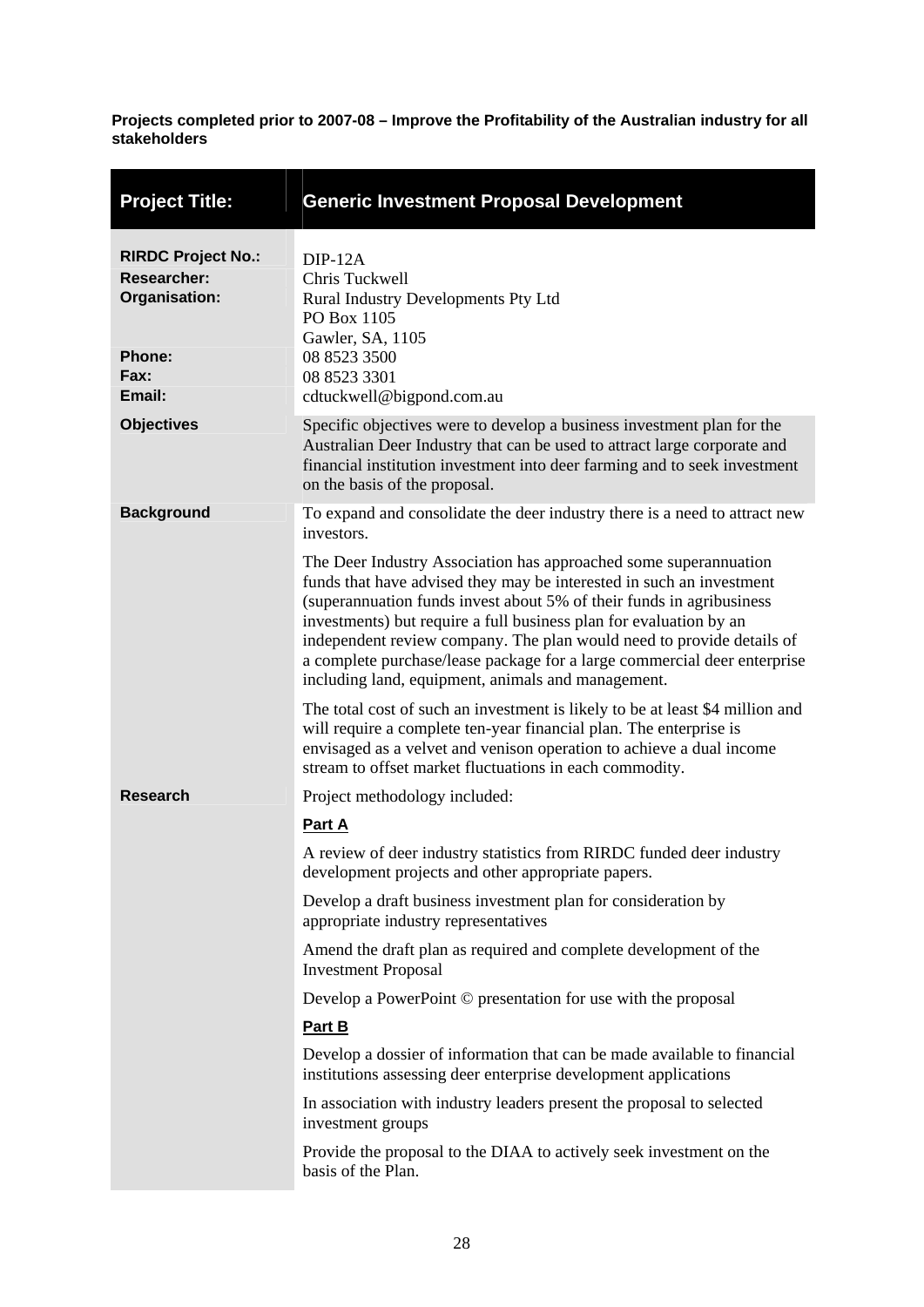|                     | The investment proposal package will be provided to leaders of the Deer<br>Industry Association of Australia to allow them to actively seek<br>investment in the industry using the plan developed by this project.                                                                                                                                                                                                    |
|---------------------|------------------------------------------------------------------------------------------------------------------------------------------------------------------------------------------------------------------------------------------------------------------------------------------------------------------------------------------------------------------------------------------------------------------------|
| <b>Outcomes</b>     | To provide the Australian Deer industry with an investment proposal<br>developed with supportable objective data that encourages new<br>investment in the industry and provides a basis for much needed industry<br>growth. Investment in commercial properties that manage large deer<br>herds will enhance the total industry, as it will strengthen the supply base<br>for venison marketers and velvet processors. |
|                     | The project's Principal Research Officer, in association with industry<br>leaders present the investment proposal to selected financial institution<br>(s) to encourage their investment in the Australian deer industry. These<br>presentations will also be used by to train and give confidence to industry<br>leaders to provide presentations to other institutions in the future.                                |
| <b>Implications</b> | This report highlights that the future of the Australian deer industry and<br>new investment in it, is strongly linked to programs of market<br>development. Investors seek opportunities that are market pulled rather<br>than production pushed.                                                                                                                                                                     |
|                     | Advice from investment analysers suggests an investment proposal such<br>as the one developed by this project is unlikely to successfully attract<br>investment given the relatively high value of the Australian dollar and the<br>fact that the proposers of the investment (DIAA) are not offering hands-<br>on involvement and continual interest in the investment project.                                       |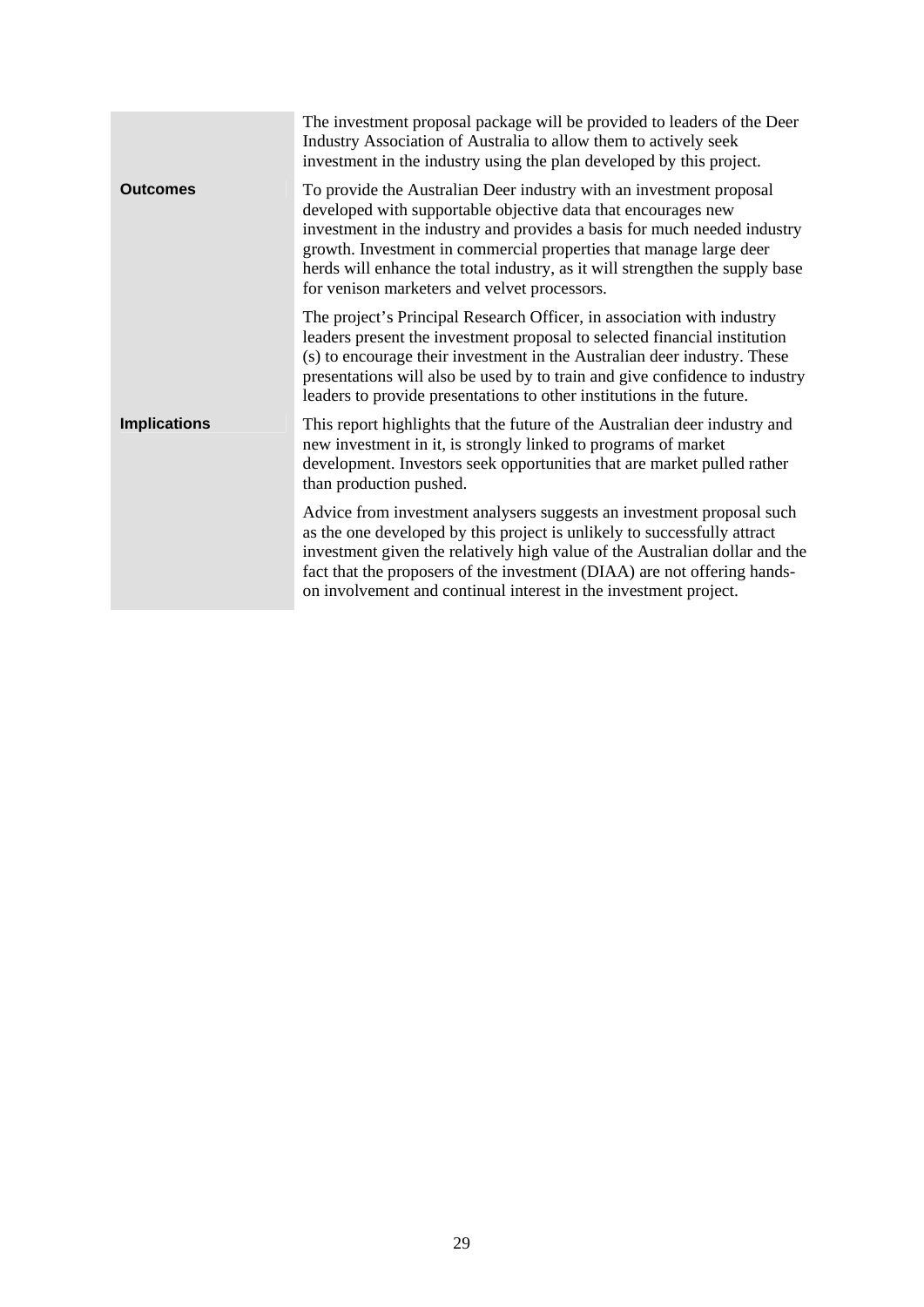<span id="page-35-0"></span>

| <b>Project Title:</b>                                                                               | A complete guide to deer farming in Australia                                                                                                                                                                                                                                                                                                                                                                                                              |
|-----------------------------------------------------------------------------------------------------|------------------------------------------------------------------------------------------------------------------------------------------------------------------------------------------------------------------------------------------------------------------------------------------------------------------------------------------------------------------------------------------------------------------------------------------------------------|
| <b>RIRDC Project No.:</b><br><b>Researcher:</b><br>Organisation:<br><b>Phone:</b><br>Fax:<br>Email: | KDI-26A<br>Pamela Horsley<br>Kondinin Group Inc.<br>PO Box 913<br>Cloverdale WA 6105<br>08 9478 3343<br>08 9478 3353<br>pamelah@kondinin.com.au                                                                                                                                                                                                                                                                                                            |
| <b>Objectives</b>                                                                                   | This project aims to research and report on every area of the Australian<br>deer industry. The report is aimed at farmers interested in farming deer,<br>either as an entirely new enterprise or in conjunction with their existing<br>livestock enterprises.                                                                                                                                                                                              |
| <b>Background</b>                                                                                   | With an estimated gross value of about \$7 million, it is surprising that<br>very few Australian farmers know much about deer farming and the<br>domestic and export opportunities for venison and velvet.                                                                                                                                                                                                                                                 |
|                                                                                                     | This report was written to provide a clear, informative introduction into<br>deer farming in Australia. It covers areas such as latest production<br>methods and technologies, general deer husbandry, marketing options,<br>economics, getting started, breed options, integration with other livestock<br>and farming enterprises and processing.                                                                                                        |
| <b>Research</b>                                                                                     | The report topics have been thoroughly researched with continuous<br>consultation with industry experts, including Mr Chris Tuckwell, the<br>RIRDC Deer Research Manager and representatives from the Deer<br>Industry Association of Australia.                                                                                                                                                                                                           |
|                                                                                                     | Case studies have been conducted on existing deer farmers including how<br>and why they got involved in the industry and how they have integrated<br>deer farming with their existing enterprises.                                                                                                                                                                                                                                                         |
| <b>Outcomes</b>                                                                                     | The slow growth of the industry has hampered the development deer<br>farming in Australia, but this report shows despite this there are still<br>some large, well-established deer farm operating very successfully. The<br>case studies indicate farms producing both velvet and venison are the<br>most viable, but farmers looking to enter the industry should consider<br>things like location of abattoirs, potential markets and species selection. |
| <b>Implications</b>                                                                                 | This report will be an invaluable tool for farmers looking to get involved<br>in the Australian deer industry as it provides clear, easy-to-read, practical<br>information on all aspects of the industry.                                                                                                                                                                                                                                                 |
| <b>Publications</b>                                                                                 | Kondinin Group Farming Ahead, March 2004, pp42-57, "Deer farming<br>in Australia – Research Report".                                                                                                                                                                                                                                                                                                                                                       |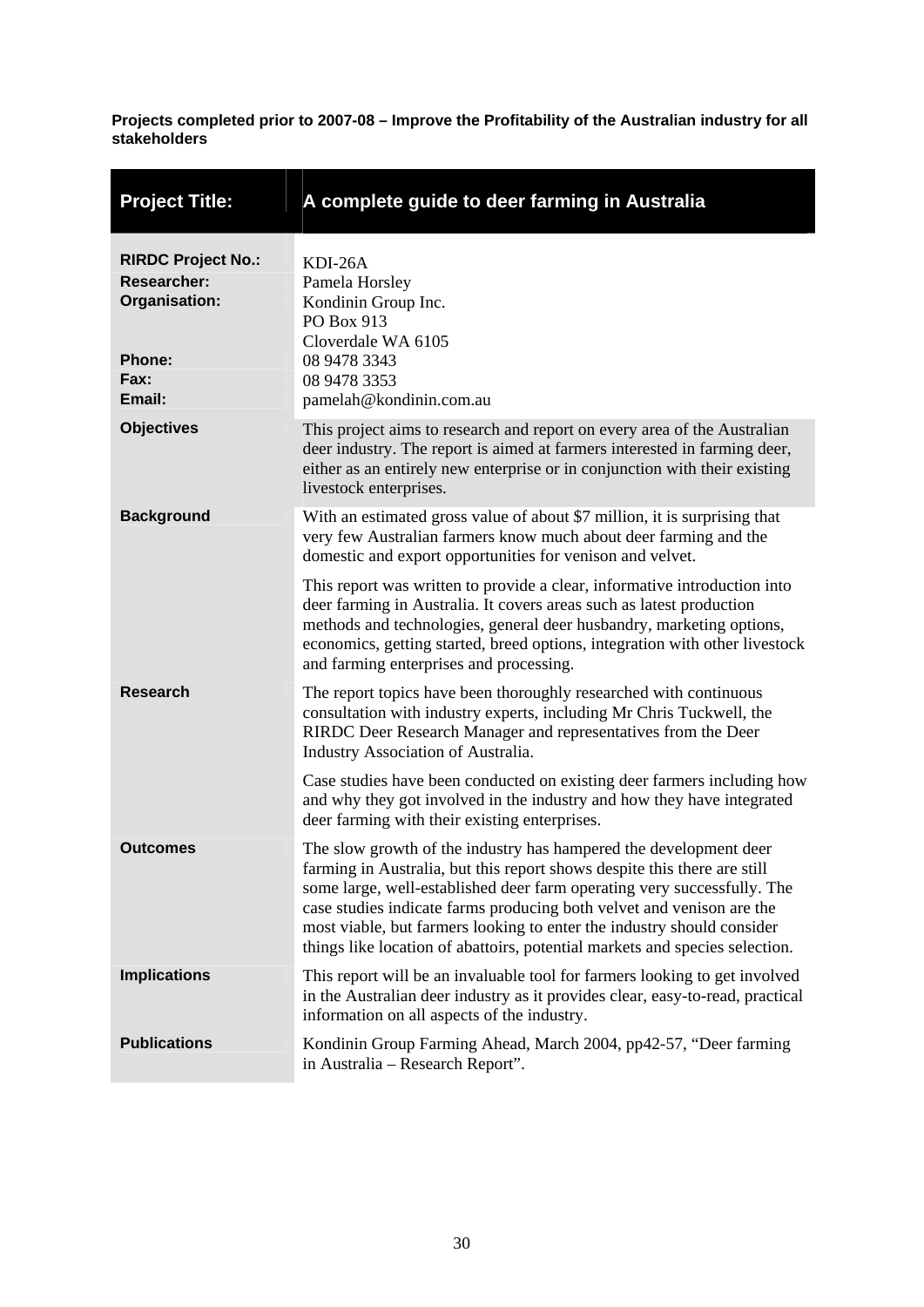<span id="page-36-0"></span>

| <b>Project Title</b>                                                                                | <b>Venison Quality Assurance</b>                                                                                                                                                                                                                                                                                                                                                                                                                                                                                                                                                                                                                                                   |
|-----------------------------------------------------------------------------------------------------|------------------------------------------------------------------------------------------------------------------------------------------------------------------------------------------------------------------------------------------------------------------------------------------------------------------------------------------------------------------------------------------------------------------------------------------------------------------------------------------------------------------------------------------------------------------------------------------------------------------------------------------------------------------------------------|
| <b>RIRDC Project No.:</b><br><b>Researcher:</b><br>Organisation:<br><b>Phone:</b><br>Fax:<br>Email: | $DIP-11A$<br>Chris Tuckwell<br>Rural Industry Developments Pty Ltd<br>PO Box 1105<br>Gawler, SA, 1105<br>$(08)$ 8523 3500<br>$(08)$ 8523 3301<br>cdt@bigpond.net.au                                                                                                                                                                                                                                                                                                                                                                                                                                                                                                                |
| <b>Objectives</b>                                                                                   | To continue the improvement of the Australian Deer industry Quality<br>Assurance program by upgrading the existing Deer QAMA software<br>program that will improve the capability of the software and in particular<br>provide deer farmers with a previously unavailable ability to:<br>record, store, report and analyse data related to animal body weights<br>record, store, report and analyse data related to velvet antler<br>production                                                                                                                                                                                                                                    |
|                                                                                                     | undertake some statistical analyses of body weight and velvet weight<br>$\bullet$<br>data.                                                                                                                                                                                                                                                                                                                                                                                                                                                                                                                                                                                         |
| <b>Background</b>                                                                                   | The project sought to improve the original Deer QAMA program.<br>Suggested improvements will assist enterprise management and are also<br>likely to make the program more attractive to international markets.                                                                                                                                                                                                                                                                                                                                                                                                                                                                     |
| <b>Research</b>                                                                                     | Project methodology will included:<br>Discussion and negotiation of the requirements for the upgrading of<br>$\bullet$<br>the software of industry representatives with the project's principal<br>researcher and a computer-programming specialist<br>Employing a computer-programming specialist to design and produce<br>$\bullet$<br>an upgraded version of the Deer QAMA software program, under the<br>direction of the Principal researcher<br>Assessment and testing of the software during its development by<br>٠<br>selected industry representatives<br>Designing the program to allow for future upgrading or amendment<br>$\bullet$<br>should that become necessary. |
| <b>Outcomes</b>                                                                                     | The 'Deer Quality Assurance Management and Analysis' (Deer QAMA)<br>has been rewritten to allow easier recording, storing and reporting of all<br>information that must be maintained by all businesses accredited by the<br>Deer Industry QA program.                                                                                                                                                                                                                                                                                                                                                                                                                             |
| <b>Implications</b>                                                                                 | The upgraded Deer QAMA program helps provide credibility and<br>audibility of the Australian Deer industry QA programs that is required by<br>the marketplace while simplifying the requirements of data entry by users.                                                                                                                                                                                                                                                                                                                                                                                                                                                           |
| <b>Publications</b>                                                                                 | Tuckwell C. (2004). Upgrade of Deer QAMA Software RIRDC<br>Publication No. 04/172.                                                                                                                                                                                                                                                                                                                                                                                                                                                                                                                                                                                                 |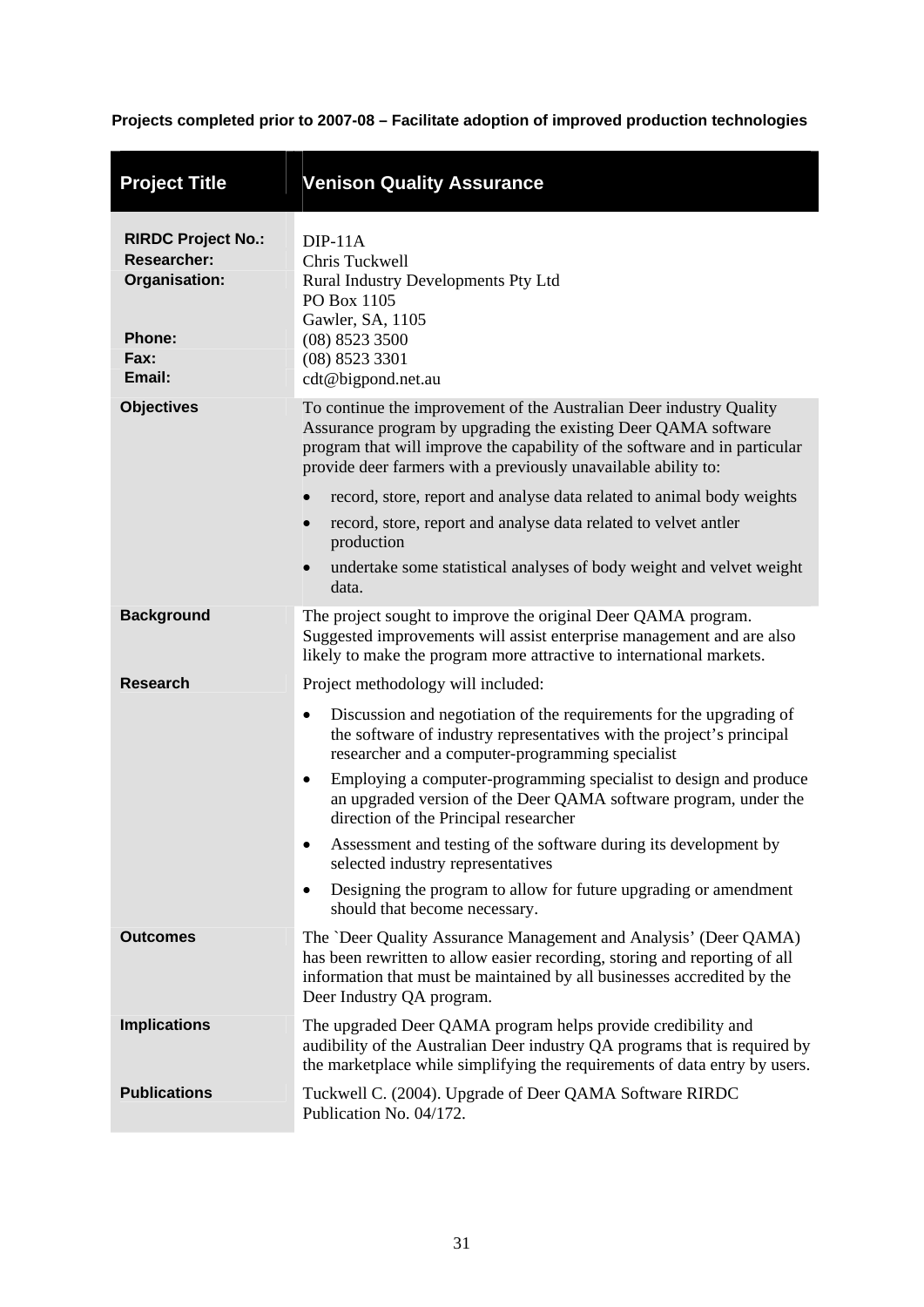<span id="page-37-0"></span>

| <b>Project Title</b>                                                                                | Dissemination of results of research projects - 2                                                                                                                                                                                                                                                                                                                                                                                                                                                                                                                                                                                                                                                                                                                                                                                                                                                                                                                                                                                                                                                                                                                                                                                                                                                                                                                                                                                   |  |
|-----------------------------------------------------------------------------------------------------|-------------------------------------------------------------------------------------------------------------------------------------------------------------------------------------------------------------------------------------------------------------------------------------------------------------------------------------------------------------------------------------------------------------------------------------------------------------------------------------------------------------------------------------------------------------------------------------------------------------------------------------------------------------------------------------------------------------------------------------------------------------------------------------------------------------------------------------------------------------------------------------------------------------------------------------------------------------------------------------------------------------------------------------------------------------------------------------------------------------------------------------------------------------------------------------------------------------------------------------------------------------------------------------------------------------------------------------------------------------------------------------------------------------------------------------|--|
| <b>RIRDC Project No.:</b><br><b>Researcher:</b><br>Organisation:<br><b>Phone:</b><br>Fax:<br>Email: | $DIP-15A$<br>Chris Tuckwell<br>Rural Industry Developments Pty Ltd<br>PO Box 1105<br>Gawler, SA, 1105<br>$(08)$ 8523 3500<br>(08) 8523 3301<br>cdt@bigpond.net.au                                                                                                                                                                                                                                                                                                                                                                                                                                                                                                                                                                                                                                                                                                                                                                                                                                                                                                                                                                                                                                                                                                                                                                                                                                                                   |  |
| <b>Objectives</b>                                                                                   | To continue the improvement of deer farmer profitability by:<br>Expanding the series of seminars undertaken during 2003/2004 to<br>disseminate information and encourage uptake of results of research<br>The ongoing collection, interpretation and reporting of deer industry<br>$\bullet$<br>statistics and servicing the Venstat program.                                                                                                                                                                                                                                                                                                                                                                                                                                                                                                                                                                                                                                                                                                                                                                                                                                                                                                                                                                                                                                                                                       |  |
| <b>Background</b>                                                                                   | The Australian Deer industry continues to pursue broad community<br>acceptance as a profitable, sustainable Australian Livestock industry.<br>However Australian deer farmers have been slow to adopt improved<br>livestock management, handling technologies and pasture management<br>identified by various research projects. This is in part due to information<br>not being effectively communicated to existing and intending producers.<br>The seminar series during 2003/2004 based on The Deer Farming<br>Handbook (DFH) produced by RIRDC project DIP-9A provided people<br>with comprehensive information on industry origins, transport, nutrition,<br>reproduction, pasture management, health, quality assurance programs,<br>handling, body condition scoring, venison production, velvet production,<br>animal selection and the future for the industry. The success of the first<br>seminar series led to a second series of seminars based on the book. The<br>seminars provided deer producers with a practical interpretation of results<br>of research to encourage efficient and profitable deer management. The<br>expansion of the industry in Australia continues to be dependent on<br>objective collection, interpretation and dissemination of positive market<br>information as well as the development of marketing and production<br>strategies based on accurate records like those reported here. |  |
| <b>Research</b>                                                                                     | Project methodology included:<br>promotion of the new DFH and the practical interpretation and<br>$\bullet$<br>application of research findings contained within it<br>updating and amendment of visual aids and training information from<br>$\bullet$<br>information contained in the DFH to run seminars that provide<br>practical interpretations of production related deer research from<br>Australia and throughout the world<br>development was undertaken in consultation with other industry<br>٠<br>specialists<br>maintenance of deer industry venison statistics and velvet statistics<br>٠<br>with regular and open reporting of market and other information to<br>industry and related agricultural interests.                                                                                                                                                                                                                                                                                                                                                                                                                                                                                                                                                                                                                                                                                                      |  |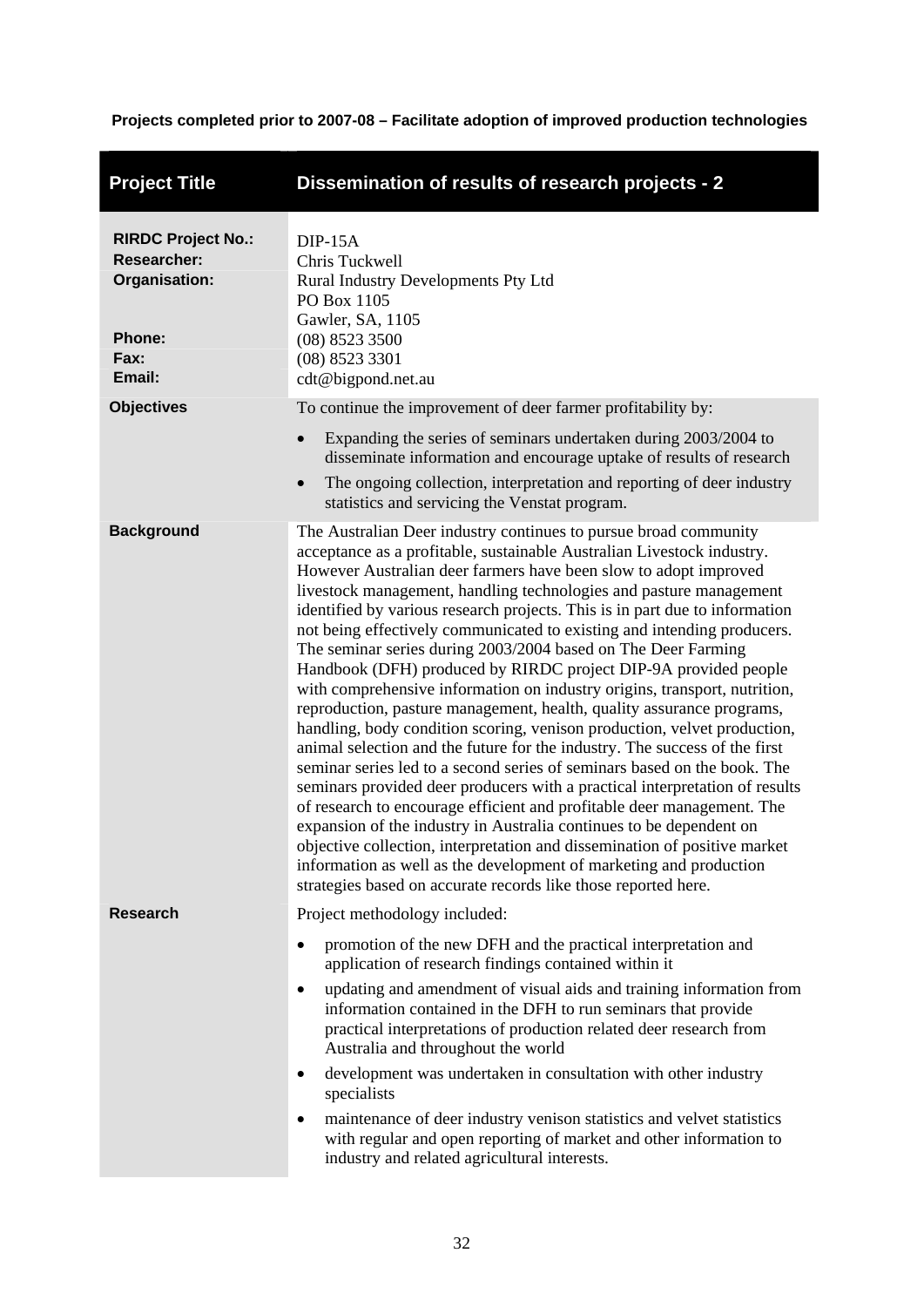| <b>Outcomes</b>     | A previously developed set of seven PowerPoint © presentations and<br>associated sets of seminar participant notes were developed for use with<br>the seminars. Notes provide links to relative sections in the DFH. As well,<br>an improved spreadsheet was developed to assist people understand some<br>of the nutrition research and more easily and efficiently estimate feed<br>requirements of their stock.                                                                                                                                                                                                                                                                                              |
|---------------------|-----------------------------------------------------------------------------------------------------------------------------------------------------------------------------------------------------------------------------------------------------------------------------------------------------------------------------------------------------------------------------------------------------------------------------------------------------------------------------------------------------------------------------------------------------------------------------------------------------------------------------------------------------------------------------------------------------------------|
|                     | The database of industry venison and velvet statistics has continued its<br>development and statistical data has been collected and reported to<br>industry during the year and in this report                                                                                                                                                                                                                                                                                                                                                                                                                                                                                                                  |
| <b>Implications</b> | Seminars conducted as part of this project have demonstrated that<br>Australian deer farmers clearly thought that they benefited from the<br>seminars and felt that they were better able to understand the information<br>presented and were more likely to implement new technologies and<br>management practices on the basis of their new understanding. Seminar<br>results also suggest only a small percentage of deer farmers are aware of<br>results or RIRDC funded research. It appears the seminars are a valuable<br>tool for promoting, explaining and encouraging the adoption of RIRDC<br>funded research projects.<br>Statistics not only continue to show the depressed nature of the industry |
|                     | but suggest areas where correct application of research results may help<br>improve the long term prospects for the industry.                                                                                                                                                                                                                                                                                                                                                                                                                                                                                                                                                                                   |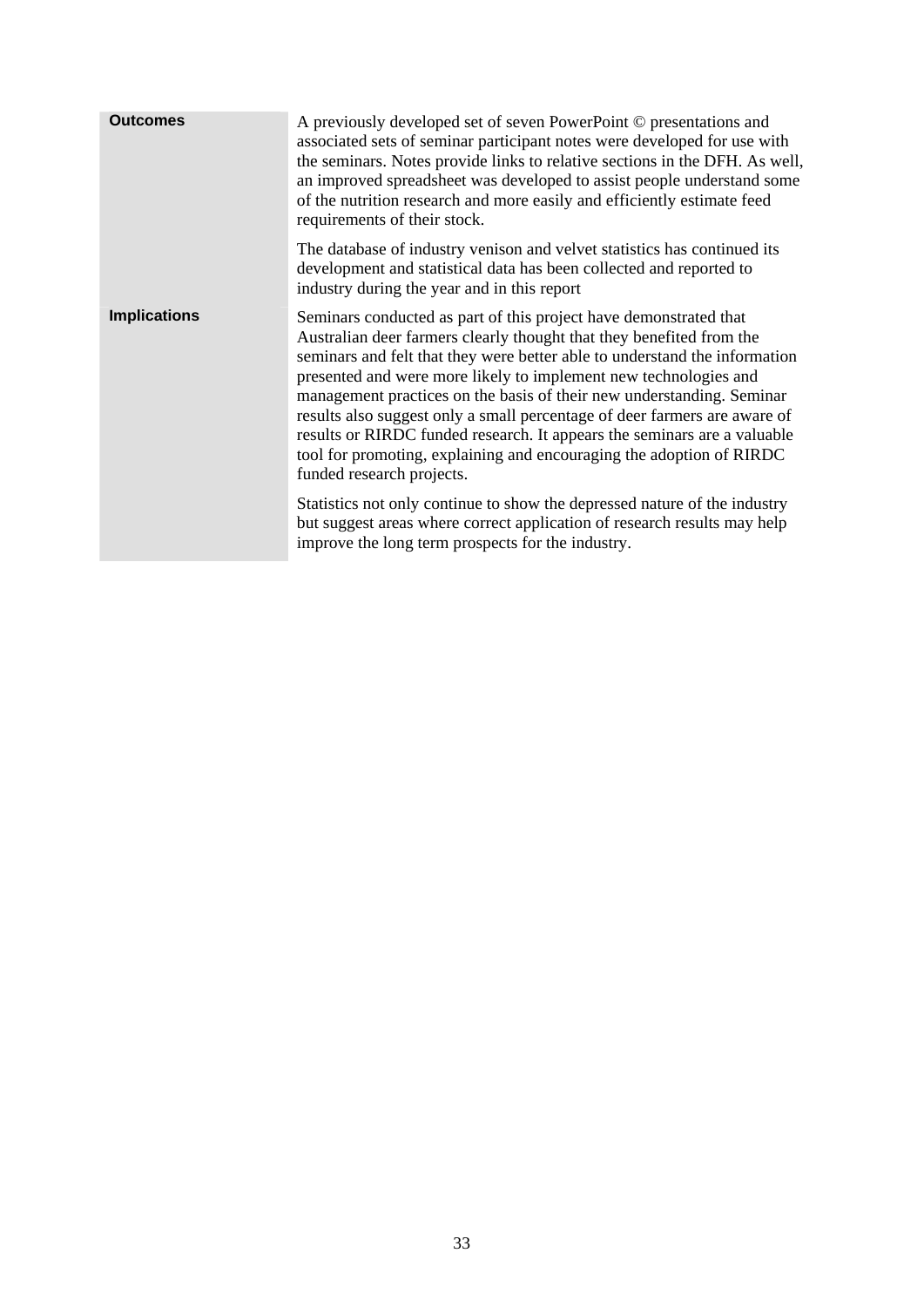<span id="page-39-0"></span>

| <b>Project Title</b>                             | <b>Restoration of Cartilage by Novel Gene Therapy</b>                                                                                                                                                                                                                                           |                                                                                                                                                                                                                                                                                                                |  |
|--------------------------------------------------|-------------------------------------------------------------------------------------------------------------------------------------------------------------------------------------------------------------------------------------------------------------------------------------------------|----------------------------------------------------------------------------------------------------------------------------------------------------------------------------------------------------------------------------------------------------------------------------------------------------------------|--|
| <b>RIRDC Project No.:</b><br><b>Researchers:</b> | MAT-1A<br>Dennis White<br>16 Denham Avenue,<br>Denham's Beach 2536                                                                                                                                                                                                                              | Prof. Peter Ghosh<br>Institute of Bone & Joint Research<br>University of Sydney and Royal<br>North Shore Hospital                                                                                                                                                                                              |  |
| Organisation:<br><b>Phone:</b><br>Fax:<br>Email: | Matrix Gene Pty Ltd<br>16 Denham Avenue<br>Denham's Beach 2536<br>02-4472 1162<br>02-4472 1162<br>nancy.W7569@bigpond.com.au                                                                                                                                                                    |                                                                                                                                                                                                                                                                                                                |  |
| <b>Objectives</b>                                | The ultimate objective of the present study was to evaluate the potential of a<br>recently discovered gene DACC-7 as an appropriate means for transfecting<br>chondrocytes or mesenchymal stem cells which when transplanted into the<br>cartilage defects would result in a successful repair. |                                                                                                                                                                                                                                                                                                                |  |
| <b>Background</b>                                | Articular cartilage has little capacity to spontaneously repair the defects<br>caused by traumatic injuries or necrosis which, if untreated, will eventually<br>lead to osteoarthritis (OA).                                                                                                    |                                                                                                                                                                                                                                                                                                                |  |
|                                                  | The medical management of OA has achieved limited progress in the past<br>decades; the drugs currently available suppressing the symptoms rather than<br>improving the underlying pathology responsible for the symptoms.                                                                       |                                                                                                                                                                                                                                                                                                                |  |
|                                                  | More recently researchers have focused on transplantation procedures that<br>offer the potential to repair and restore a new matrix in cartilage defects. By<br>this means it is anticipated that the on-set and/or progression of OA will be<br>ameliorated.                                   |                                                                                                                                                                                                                                                                                                                |  |
| <b>Research</b>                                  | molecular level.                                                                                                                                                                                                                                                                                | We have investigated the functions of this gene at both the cellular and                                                                                                                                                                                                                                       |  |
|                                                  | The protocol used for these studies consisted essentially of dissecting<br>articular cartilage and bone marrow from 4 month old NZ white rabbits and<br>establishing colonies of chondrocytes and mesenchymal stem cells in primary<br>monolayer cultures.                                      |                                                                                                                                                                                                                                                                                                                |  |
|                                                  | These cells were then either transiently non-virally transfected with hDACC-<br>7 or its vector (mock-transfected) using methods already established in our<br>laboratories.                                                                                                                    |                                                                                                                                                                                                                                                                                                                |  |
|                                                  |                                                                                                                                                                                                                                                                                                 | The transfected cells were then grown in the calcium alginate biomatrix<br>beads in readiness for the subsequent transplantation operations.                                                                                                                                                                   |  |
|                                                  | defects was left unfilled to serve as a non-treated control.                                                                                                                                                                                                                                    | Three circular osteochondral defects were created in the patella-femoral<br>groove of both joints of a group of female 3-4 month old NZ white rabbit<br>siblings, into which was transplanted either the biomatrix control, the<br>biomatrix containing the seeded transfected chondrocytes or MSC. One of the |  |
|                                                  |                                                                                                                                                                                                                                                                                                 | Animals were euthanased at eleven weeks post-surgery, joints dissected out<br>and examined macroscopically, photographed, and osteochondral slices,                                                                                                                                                            |  |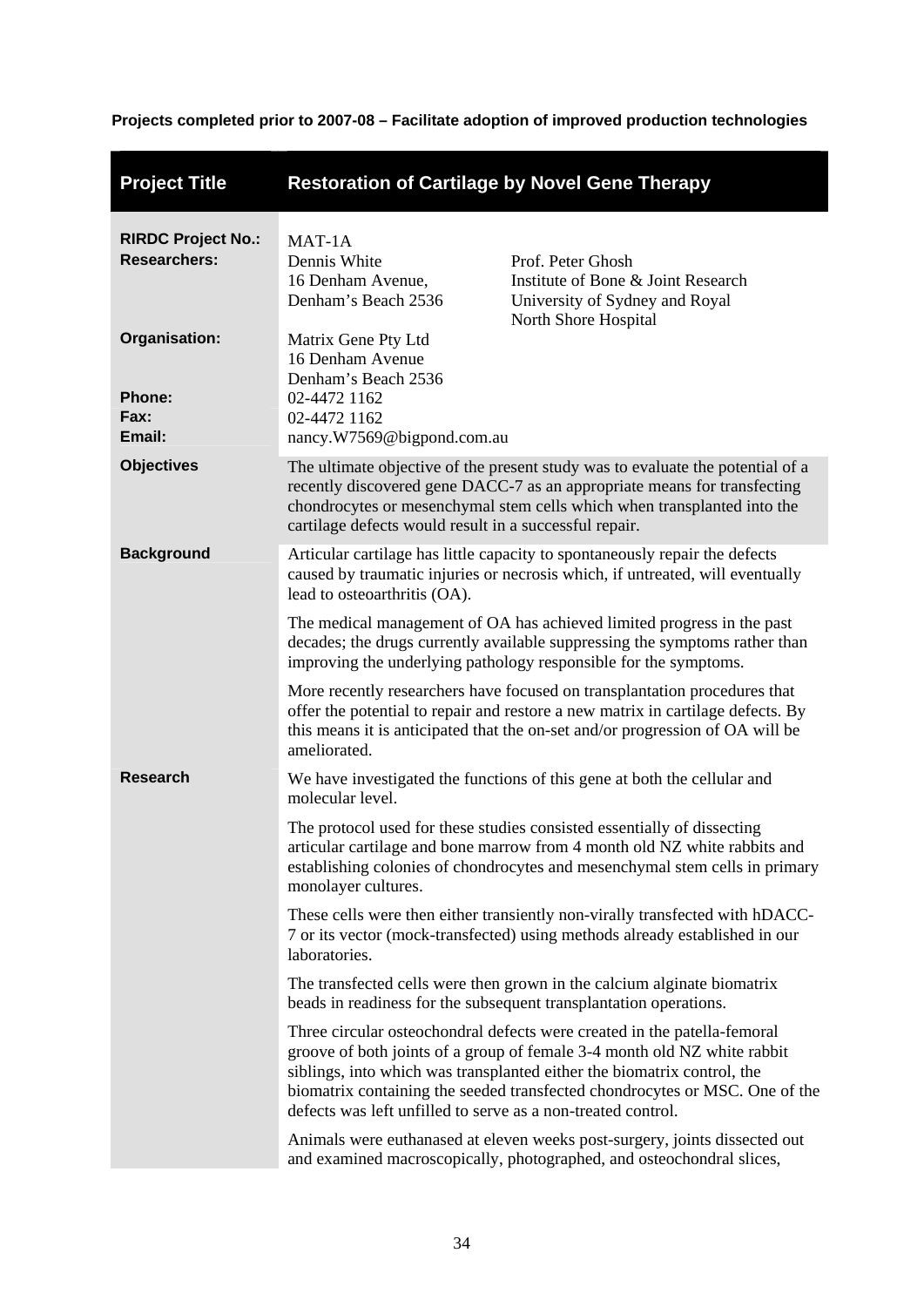|                     | encompassing the defects, cut with a fine band saw.                                                                                                                                                                                                                                                                                                                                                                                                                                                                                                                                     |  |
|---------------------|-----------------------------------------------------------------------------------------------------------------------------------------------------------------------------------------------------------------------------------------------------------------------------------------------------------------------------------------------------------------------------------------------------------------------------------------------------------------------------------------------------------------------------------------------------------------------------------------|--|
|                     | Histological sections were prepared from these blocks and stained with H&E<br>and Toluidine Blue prior to examination and scoring to ascertain the extent of<br>repair using a published scoring system. The protocol for this study was<br>approved by the Animal Ethics Review Committee of the CSIRO Molecular<br>Sciences Division, North Ryde, Sydney and establishing colonies of<br>chondrocytes and mesenchymal stem cells in primary monolayer cultures.                                                                                                                       |  |
| <b>Outcomes</b>     | The macroscopic appearance of the joints showed a high level of healing in<br>all defects irrespective of the treatment used. However, the most consistent<br>repair response was obtained for defects filled with DACC-7 transfected<br>mesenchymal stem cells (MSC).                                                                                                                                                                                                                                                                                                                  |  |
| <b>Implications</b> | Although the outcome of this study failed to demonstrate that DACC-7<br>transfected chondrocytes exhibited <i>superior</i> cartilage healing capacity to<br>other treatments this research has provided critical information which<br>demonstrated that the DACC-7 gene could stimulate pro-chondrocyte<br>division at a higher level than mock transfected cells. Although the<br>underlying mechanism is not clear, the cell division could be precisely<br>controlled as shown in the cell proliferation assay. Therefore, DACC-7 has<br>therapeutic potential for cartilage repair. |  |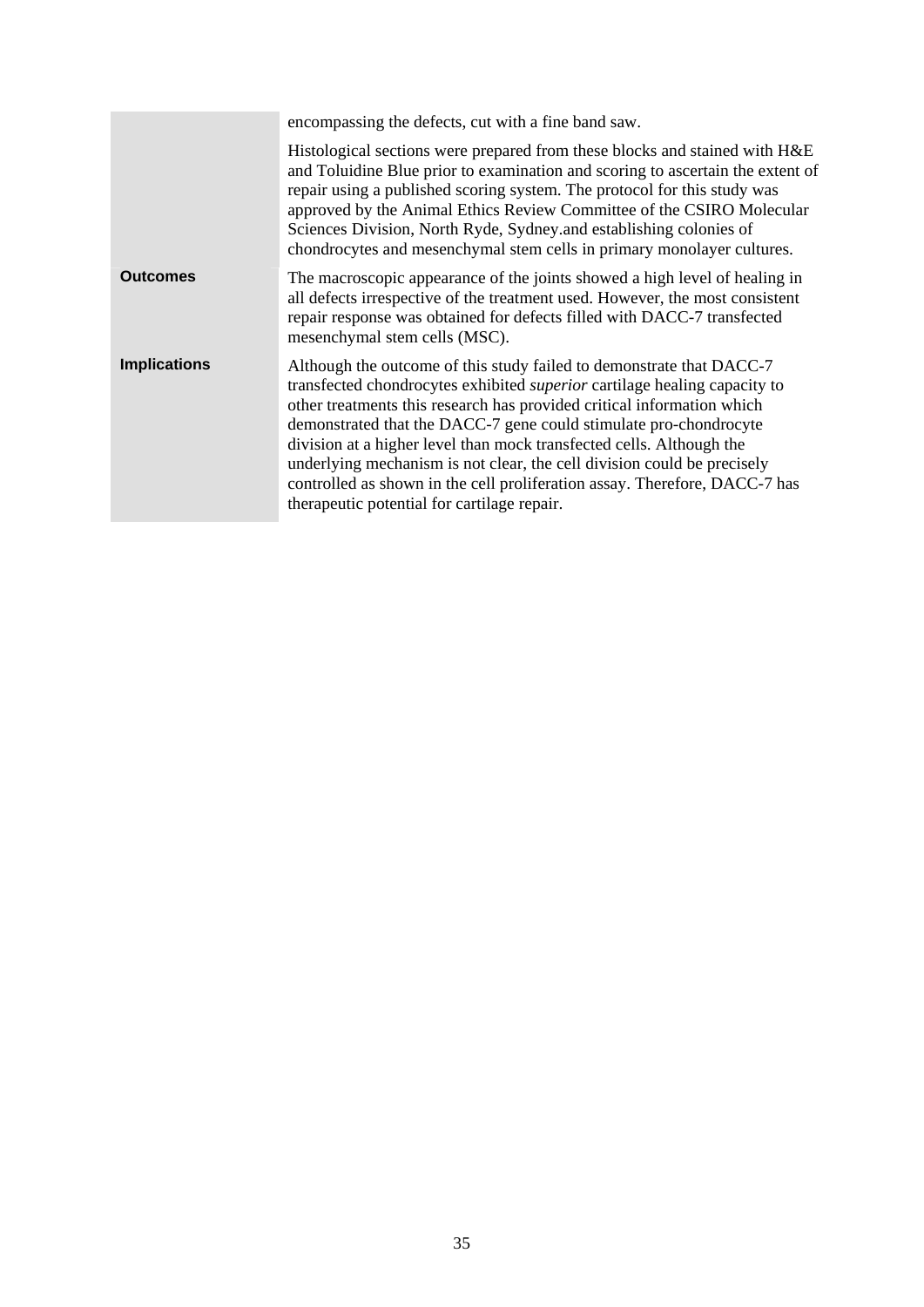<span id="page-41-0"></span>

| <b>Project Title:</b>                                                                               | Dissemination of results of research projects                                                                                                                                                                                                                                                                                                                                                                                                                                                                                                                                                                                                                                                                                                                                                                                                                                                                                                                                                                                                                                                                                                                                                                                                                                                                         |
|-----------------------------------------------------------------------------------------------------|-----------------------------------------------------------------------------------------------------------------------------------------------------------------------------------------------------------------------------------------------------------------------------------------------------------------------------------------------------------------------------------------------------------------------------------------------------------------------------------------------------------------------------------------------------------------------------------------------------------------------------------------------------------------------------------------------------------------------------------------------------------------------------------------------------------------------------------------------------------------------------------------------------------------------------------------------------------------------------------------------------------------------------------------------------------------------------------------------------------------------------------------------------------------------------------------------------------------------------------------------------------------------------------------------------------------------|
| <b>RIRDC Project No.:</b><br><b>Researcher:</b><br>Organisation:<br><b>Phone:</b><br>Fax:<br>Email: | $DIP-13A$<br>Chris Tuckwell<br>Rural Industry Developments Pty Ltd<br>PO Box 1105<br>Gawler, SA, 1105<br>08 8523 3500<br>08 8523 3301<br>cdtuckwell@bigpond.com                                                                                                                                                                                                                                                                                                                                                                                                                                                                                                                                                                                                                                                                                                                                                                                                                                                                                                                                                                                                                                                                                                                                                       |
| <b>Objectives</b>                                                                                   | To continue the improvement of deer farmer profitability by:<br>developing and managing a series of seminars to disseminate<br>information and encourage uptake of results of research.<br>liaising with a representative of the Kondinin group to assist their<br>RIRDC project to increase interest in the deer industry.<br>the ongoing collection, interpretation and reporting of deer industry<br>$\bullet$<br>statistics and servicing the Venstat program.                                                                                                                                                                                                                                                                                                                                                                                                                                                                                                                                                                                                                                                                                                                                                                                                                                                    |
| <b>Background</b>                                                                                   | Australian deer farmers have been slow to adopt improved livestock<br>management, handling technologies and pasture management identified by<br>various research projects. This is in part due to information not being<br>effectively communicated to existing and intending producers. The Deer<br>Farming Handbook (DFH) produced by RIRDC project DIP-9A provides a<br>practical, ready reference manual to improve the profitability of deer<br>enterprises by improving understanding of existing and new technologies.<br>This project aimed to provide a series of seminars based on the book,<br>covering a wide range of topics including nutrition, reproduction, pasture<br>management, health, quality assurance programs, handling, body condition<br>scoring, venison production, velvet production, animal selection and the<br>future for the industry. Seminars will provide deer producers with a<br>practical interpretation of results of research that will encourage efficient<br>and profitable deer management. The expansion of the industry in Australia<br>will also continue to be dependent on objective collection, interpretation and<br>dissemination of positive market information as well as the development of<br>marketing and production strategies based on accurate records. |
| <b>Research</b>                                                                                     | Project methodology included:<br>promotion of the new DFH and the practical interpretation and<br>application of research findings contained within it.<br>development of visual aids and training information from information<br>$\bullet$<br>contained in the DFH to run a series seminars to provide practical<br>interpretations of production related deer research from Australia and<br>throughout the world.<br>development was undertaken in consultation with other industry<br>٠<br>specialists.<br>liaison with a representative of the Kondinin group to assist their<br>$\bullet$<br>RIRDC project to increase interest in the deer industry<br>maintenance of deer industry venison statistics and velvet statistics with                                                                                                                                                                                                                                                                                                                                                                                                                                                                                                                                                                             |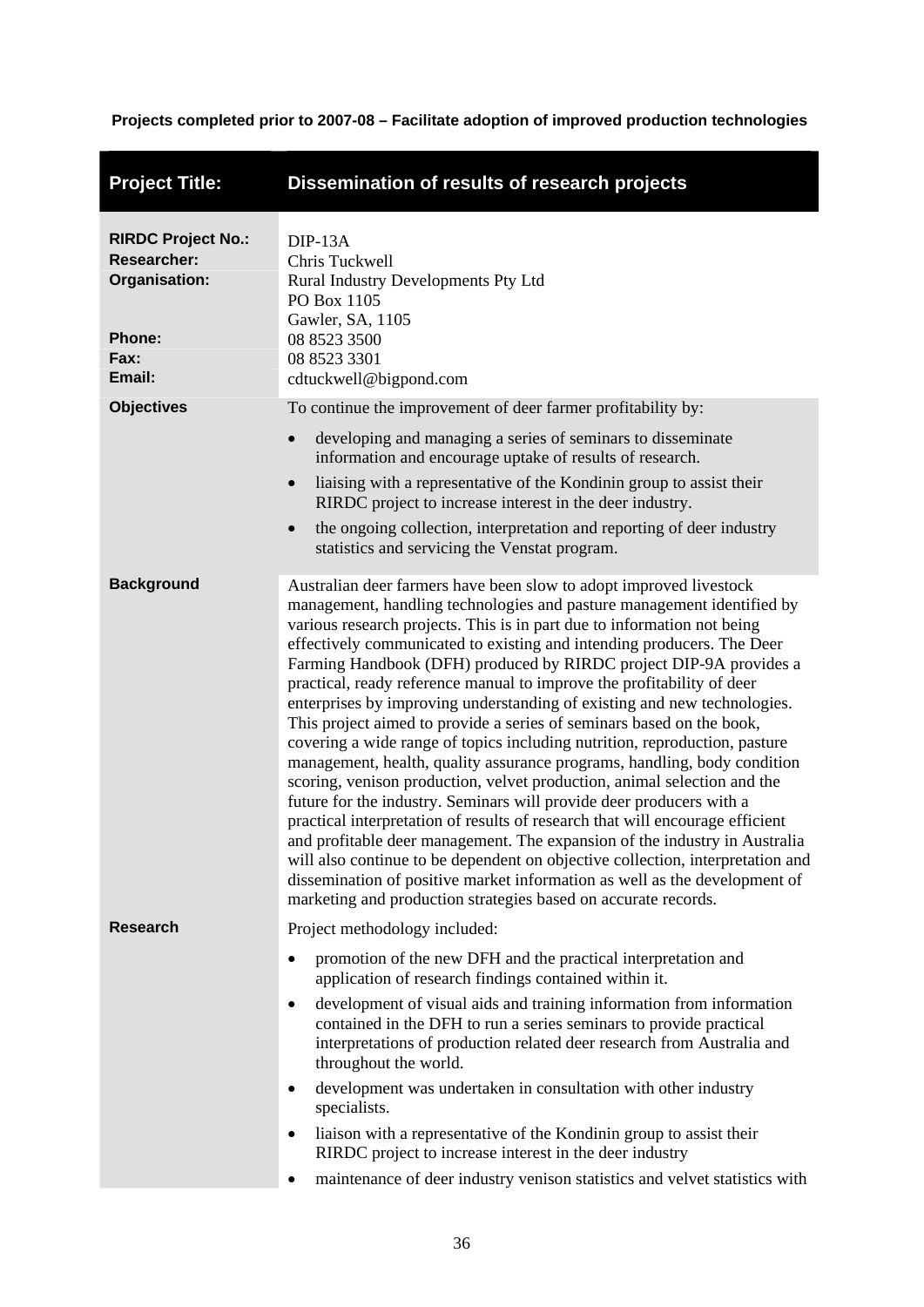|                     | regular and open reporting of market and other information to industry<br>and related agricultural interests.                                                                                                                                                                                                                                                                                                                                                                                                                            |
|---------------------|------------------------------------------------------------------------------------------------------------------------------------------------------------------------------------------------------------------------------------------------------------------------------------------------------------------------------------------------------------------------------------------------------------------------------------------------------------------------------------------------------------------------------------------|
| <b>Outcomes</b>     | A set of seven PowerPoint © presentations and associated sets of seminar<br>participant notes were developed for use with the seminars. Notes provide<br>links to relative sections in the DFH. As well, a spreadsheet was developed<br>to assist people understand some of the nutrition research and more easily<br>and efficiently estimate feed requirements of their stock.                                                                                                                                                         |
|                     | The database of industry venison and velvet statistics has continued its<br>development and statistical data has been collected and reported to<br>industry during the year and in this report                                                                                                                                                                                                                                                                                                                                           |
| <b>Implications</b> | Seminars conducted as part of this project have demonstrated that<br>Australian deer farmers clearly thought that they benefited from the<br>seminars and felt that they were better able to understand the information<br>presented and were more likely to implement new technologies and<br>management practices on the basis of their new understanding. On the<br>basis of this finding it appears the seminars are a valuable tool for<br>promoting, explaining and encouraging the adoption of RIRDC funded<br>research projects. |
|                     | Statistics suggest that given the relatively stable price received in domestic<br>markets and an apparent demand that peaks in the winter months in<br>Australia, the domestic markets appear to offer market opportunities for<br>the Australian industry                                                                                                                                                                                                                                                                               |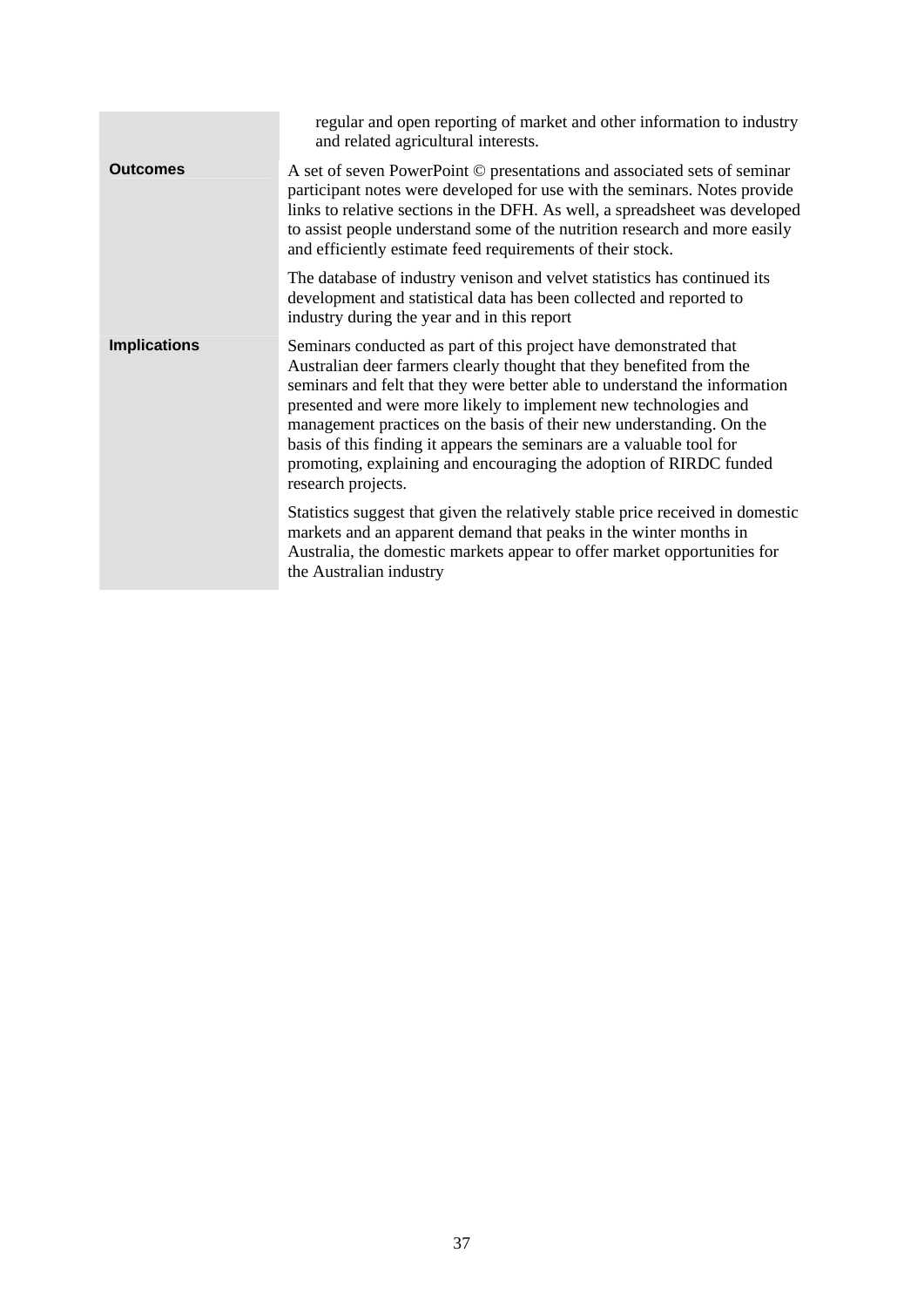**Projects completed prior to 2007-08 – Develop international and domestic markets for Australian venison and develop supply chain management programs** 

<span id="page-43-0"></span>

| <b>Project Title</b>                                                                                | Deborah Moffat - Presentation of LBP-1A "A domestic<br>market positioning strategy for Australian Venison"<br>findings                                                                                                                                                                                                                                                                                                                                                                                                                   |
|-----------------------------------------------------------------------------------------------------|------------------------------------------------------------------------------------------------------------------------------------------------------------------------------------------------------------------------------------------------------------------------------------------------------------------------------------------------------------------------------------------------------------------------------------------------------------------------------------------------------------------------------------------|
| <b>RIRDC Project No.:</b><br><b>Researcher:</b><br><b>Organisation:</b><br>Phone:<br>Fax:<br>Email: | $LBP-2A$<br>Ms Deborah Moffat<br>Loulaki Blue Pty Ltd<br>$(02)$ 9938 3399<br>$(02)$ 9938 3399<br>deborah@loulakiblue.com                                                                                                                                                                                                                                                                                                                                                                                                                 |
| <b>Objectives</b>                                                                                   | To present the key messages from RIRDC Project LBP-1A: "A domestic<br>market positioning strategy for Australian Venison" to industry.                                                                                                                                                                                                                                                                                                                                                                                                   |
| <b>Background</b>                                                                                   | As part of the RIRDC program for the development of an industry<br>endorsed strategic plan for the Venison Industry Deborah Moffat from<br>Loulaki Blue joined Rod Cox, Geoff Watson and Tim McRae from<br>Charles Sturt University to meet with industry representatives in South<br>Australia and Orange, NSW. Sessions were held in three locations with<br>representatives from throughout the supply chain to hear first hand the<br>results of RIRDC program LBP-1A, and the proposed direction of the<br>industry strategic plan. |
|                                                                                                     | Sessions included an overview of the objective of the market research,<br>methodology and feedback from chefs, food service industry<br>representatives and potential domestic consumers on:                                                                                                                                                                                                                                                                                                                                             |
|                                                                                                     | market awareness of the product, range of uses and image<br>$\bullet$                                                                                                                                                                                                                                                                                                                                                                                                                                                                    |
|                                                                                                     | key attributes of venison<br>$\bullet$                                                                                                                                                                                                                                                                                                                                                                                                                                                                                                   |
|                                                                                                     | opportunities identified in the limiting Factors Report<br>٠                                                                                                                                                                                                                                                                                                                                                                                                                                                                             |
|                                                                                                     | a possible new image and positioning for venison.                                                                                                                                                                                                                                                                                                                                                                                                                                                                                        |
| Research                                                                                            | <b>Session Details</b><br>Date: Tuesday 25 October 2005<br>Location: Hahndorf<br>Venue: Hahndorf Hill Winery                                                                                                                                                                                                                                                                                                                                                                                                                             |
|                                                                                                     | Date: Wednesday 26 October 2005<br>Location: Balhanna<br>Venue: Balhanna Hotel                                                                                                                                                                                                                                                                                                                                                                                                                                                           |
|                                                                                                     | Date: Tuesday 29 November 2005<br>Location: Orange<br>Venue: Charles Sturt University, Orange Campus                                                                                                                                                                                                                                                                                                                                                                                                                                     |
| <b>Outcomes</b>                                                                                     | The response to the presentation of the market research findings of RIRDC<br>project LBP – 1A was very positive. Some session participants found that<br>the findings confirmed their beliefs that the industry needs to become more<br>market aligned. For others it was their first opportunity to hear feedback<br>from existing and potential consumers of their product about the factors<br>that drive demand.                                                                                                                     |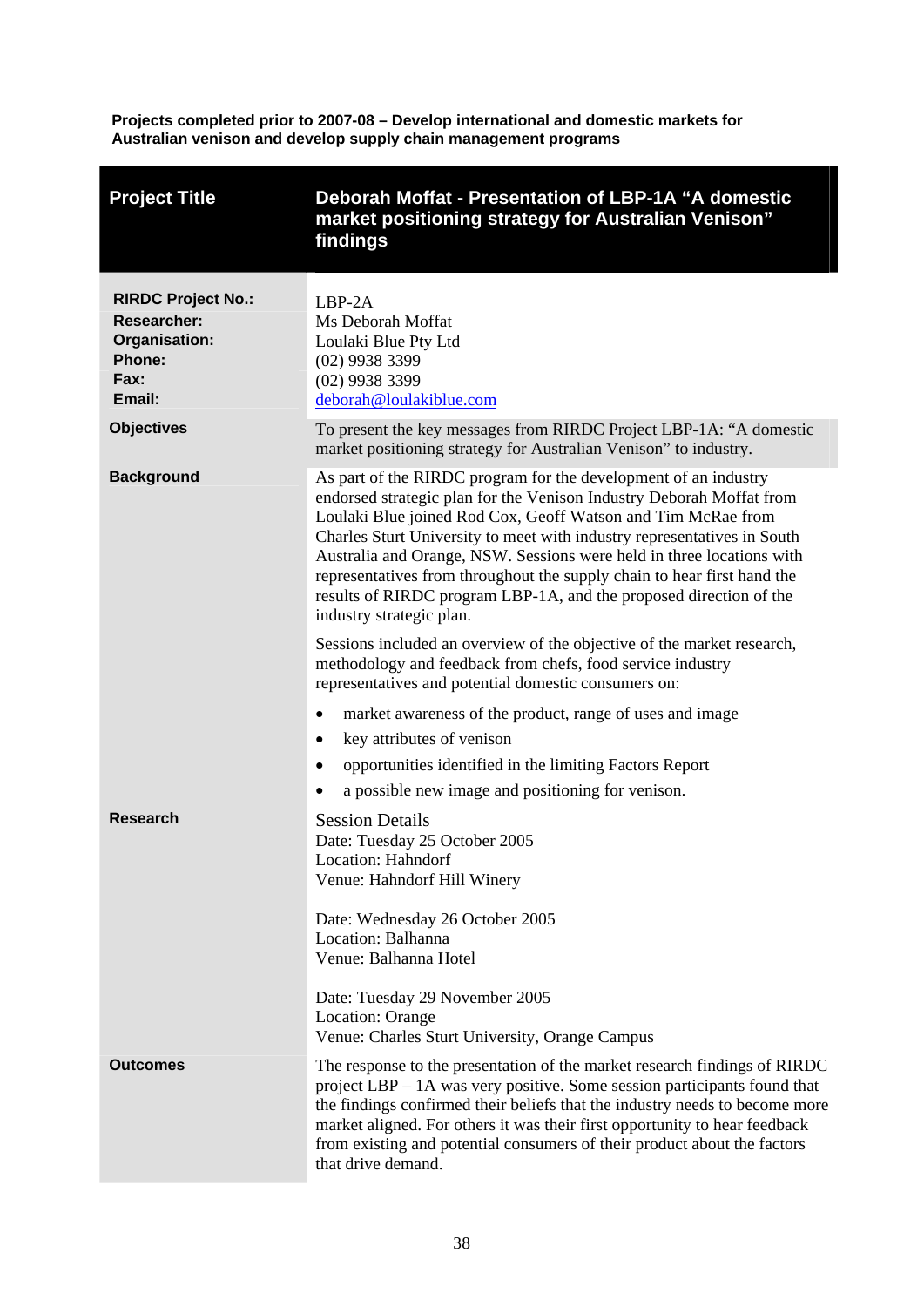| <b>Implications</b> | As the industry continues to attempt to encourage change and a greater       |
|---------------------|------------------------------------------------------------------------------|
|                     | market focus, this approach of ongoing engagement and communication          |
|                     | will be vital to ensure their buy-in for the new initiatives being proposed. |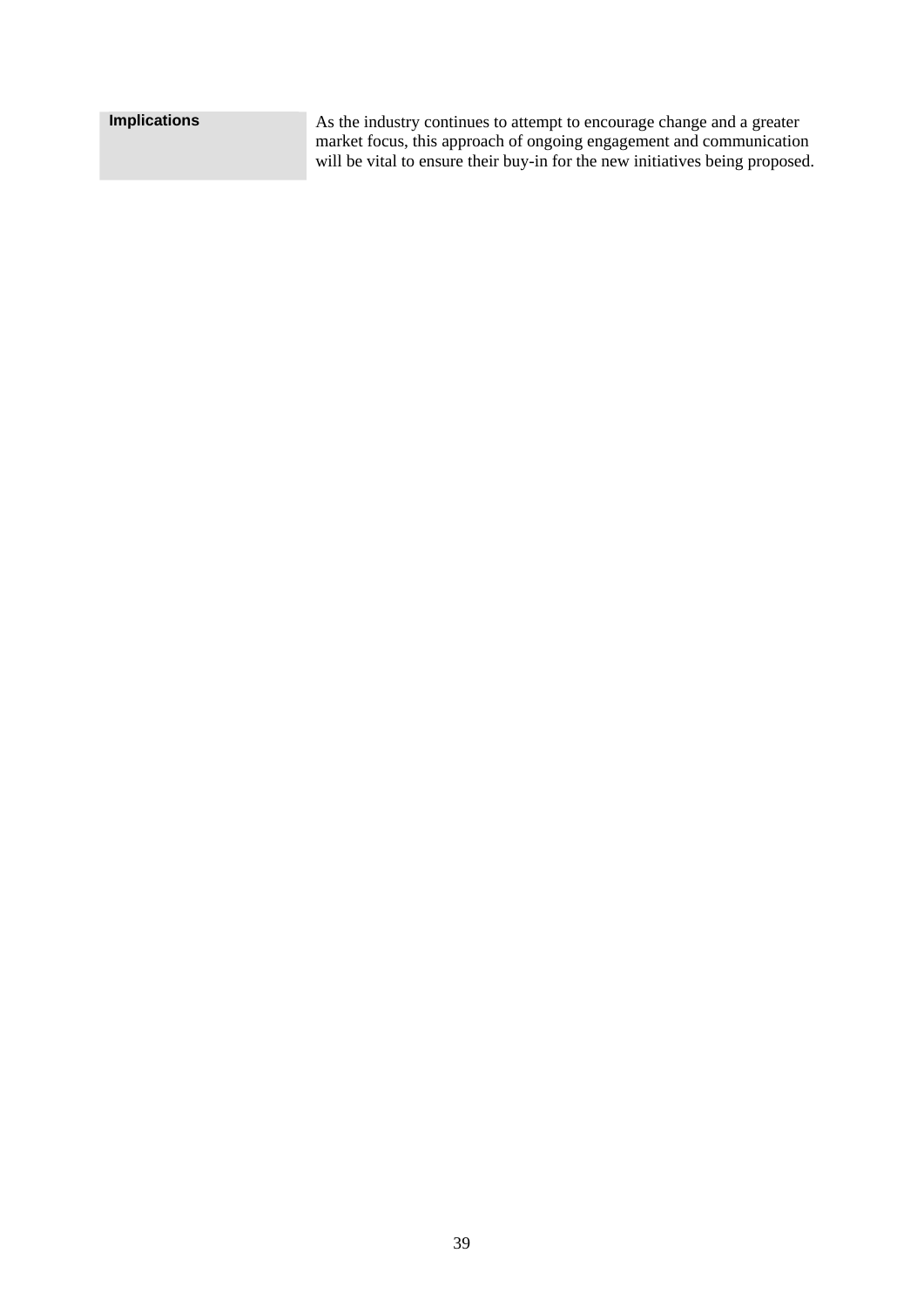**Projects completed prior to 2007-08 – Develop international and domestic markets for Australian venison and develop supply chain management** 

<span id="page-45-0"></span>

| <b>Project Title</b>                                             | <b>National Velvet Accreditation Scheme Database</b><br><b>Development</b>                                                                                                                                                                                                                                                                                                                                                                  |  |
|------------------------------------------------------------------|---------------------------------------------------------------------------------------------------------------------------------------------------------------------------------------------------------------------------------------------------------------------------------------------------------------------------------------------------------------------------------------------------------------------------------------------|--|
| <b>RIRDC Project No.:</b><br><b>Researcher:</b><br>Organisation: | $DIP-14A$<br>Chris Tuckwell<br>Rural Industry Developments Pty Ltd<br>PO Box 1105<br>Gawler, SA, 1105                                                                                                                                                                                                                                                                                                                                       |  |
| <b>Phone:</b><br>Fax:<br>Email:                                  | $(08)$ 8523 3500<br>$(08)$ 8523 3301<br>cdt@bigpond.net.au                                                                                                                                                                                                                                                                                                                                                                                  |  |
| <b>Objectives</b>                                                | To develop an interactive database to record store and report on activities<br>of the National Velvet Accreditation Scheme (NVAS).                                                                                                                                                                                                                                                                                                          |  |
| <b>Background</b>                                                | Prior to the development of the database produced by this project, limited<br>data records for the scheme were recorded in spreadsheet format. However<br>increasing concern by the AVA about the use of S4 drugs has required that<br>more detailed data about the scheme is recorded and the records are<br>maintained in a format that allows a range of detailed reports to be<br>provided on request of the Chairperson of the Scheme. |  |
| <b>Research</b>                                                  | Project methodology included:                                                                                                                                                                                                                                                                                                                                                                                                               |  |
|                                                                  | Development of an easy-to-use Microsoft Access database that records<br>1.<br>all information required by the NVAS and allows the existing scheme<br>administrator to produce reports as required.                                                                                                                                                                                                                                          |  |
|                                                                  | Training of the NVAS administrator in the use of the database.<br>2.                                                                                                                                                                                                                                                                                                                                                                        |  |
| <b>Outcomes</b>                                                  | This project has produced a database that allows recording of required data<br>in a format that provides for a range of required reports. The database<br>allows for future addition of new fields including a future requirement to<br>include National Livestock Identification System (NLIS) numbers.                                                                                                                                    |  |
| <b>Implications</b>                                              | This database will assist the NVAS in its ongoing program to ensure<br>consumers of deer velvet and the wider community that adequate animal<br>welfare, product traceability, OH&S standards and other QA standards<br>related to velvet production and harvesting are maintained.                                                                                                                                                         |  |
| <b>Publications</b>                                              | Tuckwell C. (2005). National Velvet Accreditation Scheme Database<br>Development. RIRDC Publication No. 05/122.                                                                                                                                                                                                                                                                                                                             |  |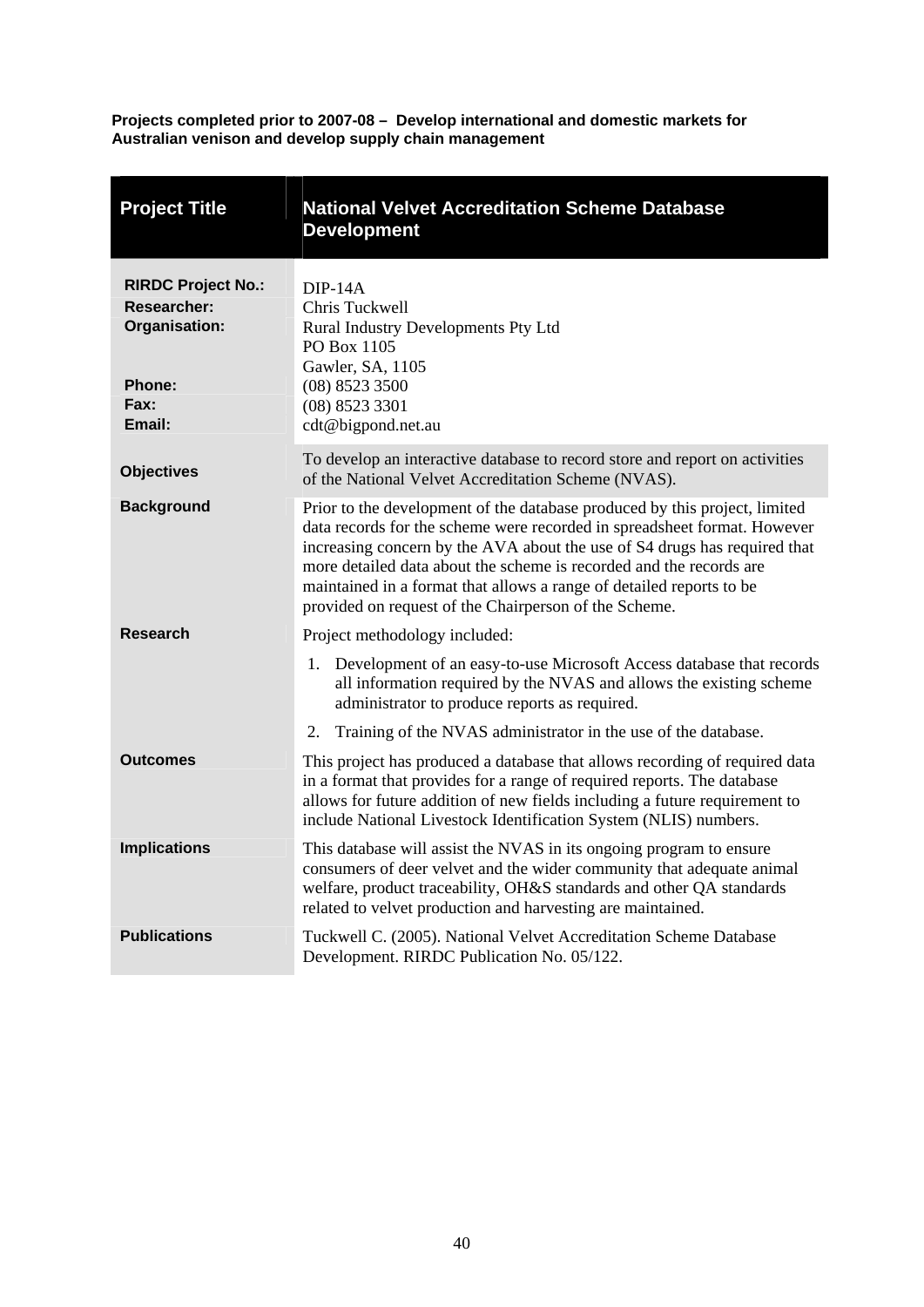**Projects completed prior to 2007-08 – Develop international and domestic markets for Australian venison and develop supply chain management** 

<span id="page-46-0"></span>

| <b>Project Title</b>                                                                                | A domestic market positioning strategy for<br>Australian Venison - A sub-program of RIRDC US-<br><b>130A</b>                                                                                                                                                                                                                                                                                                                                                                                                                                                                                                                                                                                             |
|-----------------------------------------------------------------------------------------------------|----------------------------------------------------------------------------------------------------------------------------------------------------------------------------------------------------------------------------------------------------------------------------------------------------------------------------------------------------------------------------------------------------------------------------------------------------------------------------------------------------------------------------------------------------------------------------------------------------------------------------------------------------------------------------------------------------------|
| <b>RIRDC Project No.:</b><br><b>Researcher:</b><br>Organisation:<br><b>Phone:</b><br>Fax:<br>Email: | $LBP-1A$<br>Deborah Moffat<br>Loulaki Blue Pty Ltd<br>02 9938 3399<br>02 9938 3399<br>Deborah@loulakiblue.com                                                                                                                                                                                                                                                                                                                                                                                                                                                                                                                                                                                            |
| <b>Objectives</b>                                                                                   | The objective of this project was to capture an initial, current<br>snapshot of Australian domestic consumer and food service industry<br>perceptions of venison. This information will assist and facilitate<br>development of an industry strategic plan that is based on satisfying<br>potential consumer requirements and addressing factors currently<br>limiting demand. The information will also identify core attributes<br>of the product that can differentiate it from competitors and thereby<br>identify a compelling positioning for venison around which a new<br>image for the Australian product can be created.<br>The research aims to provide feedback from potential consumers on: |
|                                                                                                     | market awareness of the product, range of uses and image<br>$\bullet$<br>key attributes of venison<br>opportunities identified in the Limiting Factors Report<br>$\bullet$<br>a possible new image and positioning for venison.                                                                                                                                                                                                                                                                                                                                                                                                                                                                          |
| <b>Background</b>                                                                                   | This research project was designed to explore and collaborate the<br>validity of a number of factors identified in Phase 1, Part 1, of the<br>RIRDC program 'Development and Implementation of an Industry<br>Endorsed Venison Strategic Plan for Delivering Future Growth'<br>(US-130A) as reported in 'Identification of Growth Limiting<br>Factors' (Limiting Factors Report).                                                                                                                                                                                                                                                                                                                        |
|                                                                                                     | The research undertaken in this project on potential domestic<br>consumers represents new information and feedback for the<br>industry.                                                                                                                                                                                                                                                                                                                                                                                                                                                                                                                                                                  |
|                                                                                                     | The research also included incorporation of questions from the 1996<br>and 1997 RIRDC funded market research with chefs, undertaken by<br>L. Tume, to enable a point of comparison on usage and factors for<br>increasing demand.                                                                                                                                                                                                                                                                                                                                                                                                                                                                        |
| <b>Research</b>                                                                                     | The research comprised a qualitative study encompassing 29<br>consumers and 6 chefs plus 4 other catering staff of a commercial<br>catering centre through a series of focus groups. An additional 6<br>chefs were reached through one on one interviews. The chefs<br>selected were from medium level to high-end restaurants and were<br>regular venison users.                                                                                                                                                                                                                                                                                                                                        |
|                                                                                                     | This was followed by a quantitative study involving 151 consumers                                                                                                                                                                                                                                                                                                                                                                                                                                                                                                                                                                                                                                        |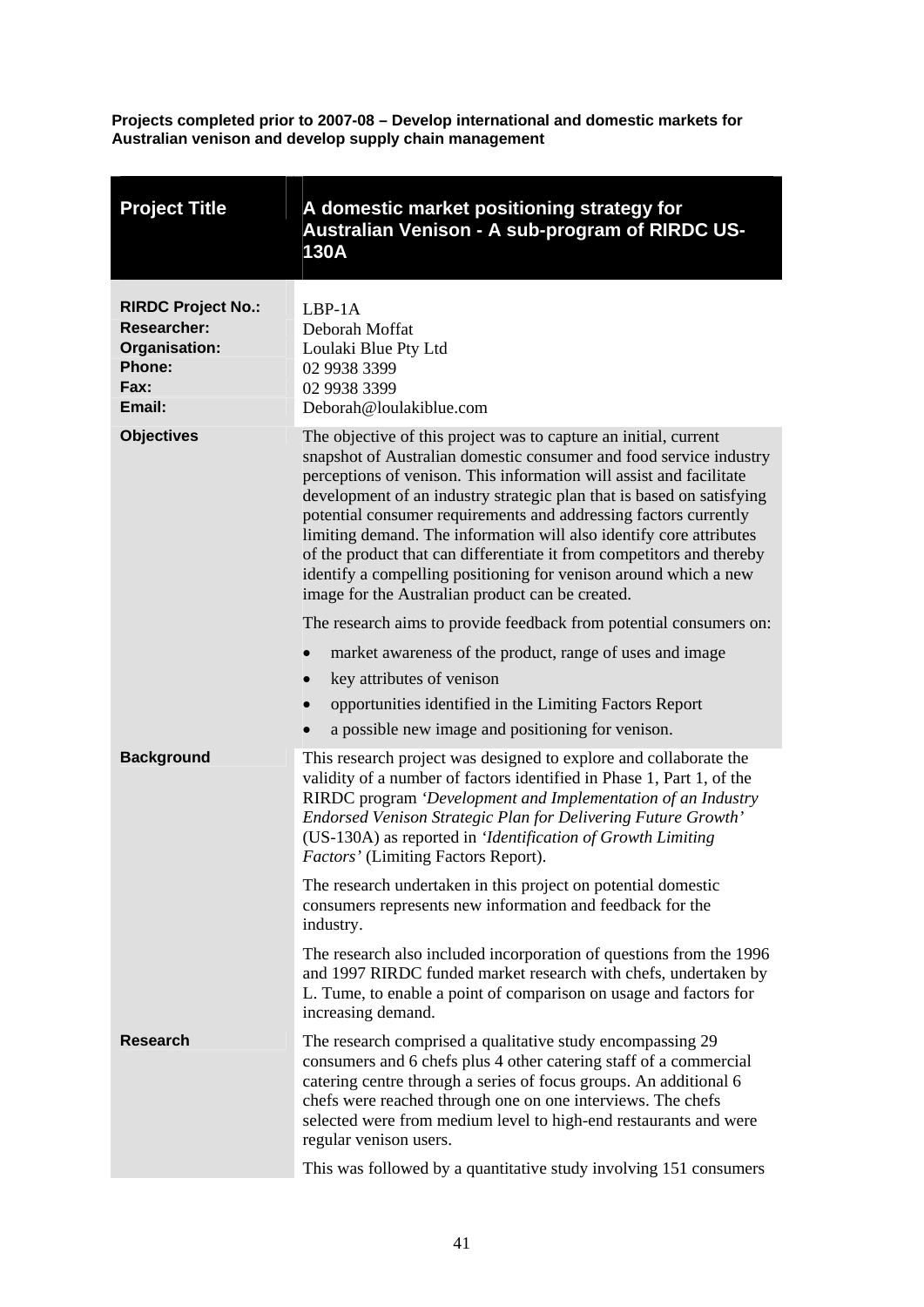|                     | in a guided questionnaire response.                                                                                                                                                                                                                                                                                                                                                                                                                                                                                                                                                        |
|---------------------|--------------------------------------------------------------------------------------------------------------------------------------------------------------------------------------------------------------------------------------------------------------------------------------------------------------------------------------------------------------------------------------------------------------------------------------------------------------------------------------------------------------------------------------------------------------------------------------------|
| Outcomes            | Chefs and food service representatives included in the research were<br>all currently using venison and were positively disposed to the<br>product. The overriding factor identified as necessary to increase<br>their existing usage was the need to increase consumer demand.                                                                                                                                                                                                                                                                                                            |
|                     | One of the main barriers to increasing customer demand is the very<br>low profile of venison as a red meat among Australian domestic<br>consumers. This concern was also raised by producers and<br>highlighted in the Limiting Factors Report. However, the very<br>positive results from the taste tests, where venison consistently<br>outscored beef indicate that the product has significant potential.                                                                                                                                                                              |
|                     | The report identifies a number of potential target markets for<br>venison. The most promising is the 'top end' restaurant market.                                                                                                                                                                                                                                                                                                                                                                                                                                                          |
| <b>Implications</b> | The development of a marketing plan to increase the profile of<br>venison and capitalise on the potential of the product should be a<br>priority. The most cost effective marketing approach would focus<br>strategies on identified target markets.                                                                                                                                                                                                                                                                                                                                       |
|                     | It is also suggested that further research be undertaken into the<br>development of recipes for secondary cuts. Education and<br>information regarding this research should be targeted at chefs in<br>mid level restaurants to facilitate the use of these venison cuts into<br>this level. This would assist in the creation of a new market for<br>venison in mid level restaurants.                                                                                                                                                                                                    |
|                     | The overriding recommendation is for this latest research be used to<br>assist the development of a comprehensive and staged strategic plan<br>as well as a complementary marketing plan. These plans should<br>recognise the variety of potential target markets and be guided by<br>the need to create a compelling market position for venison based<br>around its identified key attributes. Growing demand for venison<br>will need to be supported by the industry working with all<br>stakeholders - producers and suppliers, chefs and potential<br>Australian domestic consumers. |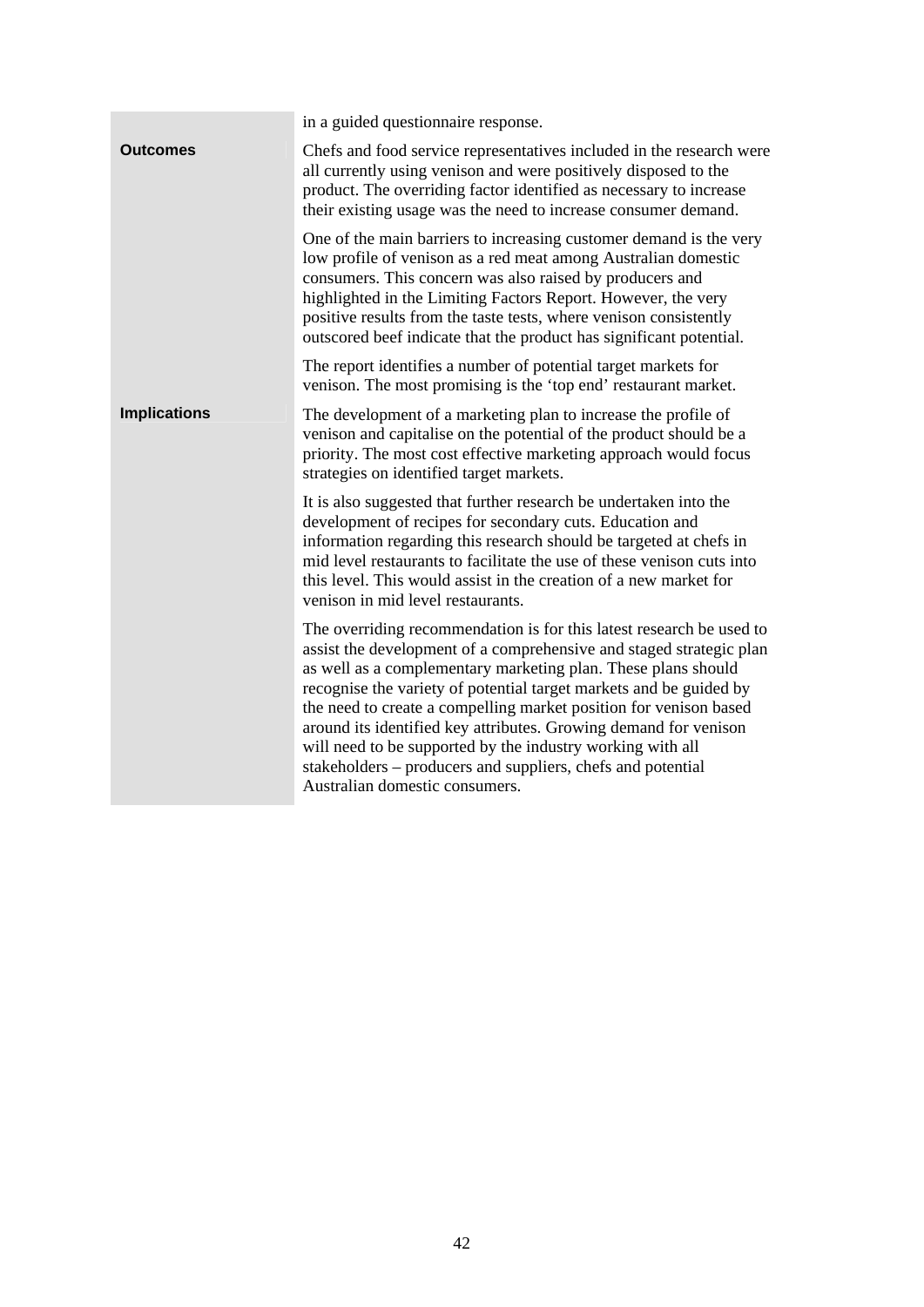**Projects completed prior to 2007-08 – Develop international and domestic markets for Australian venison and develop supply chain management** 

<span id="page-48-0"></span>

| <b>Project Title</b>                                                                                | <b>Marketing venison products: Trademark and</b><br>country-of-origin influences and effects                                                                                                                                                                                                                                                                                                                                                                                                                                                                                                                |
|-----------------------------------------------------------------------------------------------------|-------------------------------------------------------------------------------------------------------------------------------------------------------------------------------------------------------------------------------------------------------------------------------------------------------------------------------------------------------------------------------------------------------------------------------------------------------------------------------------------------------------------------------------------------------------------------------------------------------------|
| <b>RIRDC Project No.:</b><br><b>Researcher:</b><br>Organisation:<br><b>Phone:</b><br>Fax:<br>Email: | VUT-4A<br>Suku Bhaskaran<br>Food Marketing Research Unit<br>$(03)$ 9216 8263<br>$(03)$ 9216 8135<br>Suku.Bhaskaran@vu.edu.au                                                                                                                                                                                                                                                                                                                                                                                                                                                                                |
| <b>Objectives</b>                                                                                   | To review past studies and analyse the relevance and<br>$\bullet$<br>effectiveness of marketing initiatives focusing on country-of-<br>origin (COO) beliefs and behaviour.<br>To collate and analyse information from past studies that could<br>$\bullet$<br>be used by the Australian venison industry to develop COO<br>based export marketing strategies and tactics.                                                                                                                                                                                                                                   |
| <b>Background</b>                                                                                   | The Australian deer industry has a strong export focus. Nearly 80%<br>of the industry's products are sold into Asian and European markets.<br>Notwithstanding strong competition in export markets, RIRDC<br>believes that there is significant potential to develop export markets<br>for deer products such as venison. The report critically reviews and<br>analyses more than 100 COO studies with the aim of obtaining<br>information that would be useful to the industry in developing<br>venison export marketing plans, strategies and tactics.                                                    |
| <b>Research</b>                                                                                     | Critical review of the literature and analysis of the methodology,<br>context, findings and conclusions in 114 studies on COO based<br>customer beliefs, customer behaviour, marketing strategies and<br>marketing tactics.                                                                                                                                                                                                                                                                                                                                                                                 |
| <b>Outcomes</b>                                                                                     | The report shows that COO labelling, trademarks and logos<br>combined with appropriate marketing mix (particularly<br>communication) strategies could be useful in market development<br>and market penetration initiatives into some countries and into some<br>market segments in these countries. The venison industry needs to<br>clearly identify the information cues that would generate positive<br>product specific COO beliefs in target markets and develop<br>appropriate marketing mix strategies.                                                                                             |
| <b>Implications</b>                                                                                 | The report demonstrates the importance of rigorous COO research<br>design (selecting appropriate methods and study contexts) so that<br>marketing strategies and tactics are the outcome of good quality<br>information on target markets and market segments. The report<br>illustrates how the application of inappropriate methodology or<br>study contexts can lead to findings and conclusions that can be<br>misleading. The report provides the Australian venison industry<br>valuable insights regarding COO based customer beliefs and<br>behaviour several countries and for different products. |
| <b>Publications</b>                                                                                 | Bhaskaran S. (2005). Marketing Venison Products – Trademark and<br>country-of-origin influences and effects. RIRDC Publication No.<br>05/137.                                                                                                                                                                                                                                                                                                                                                                                                                                                               |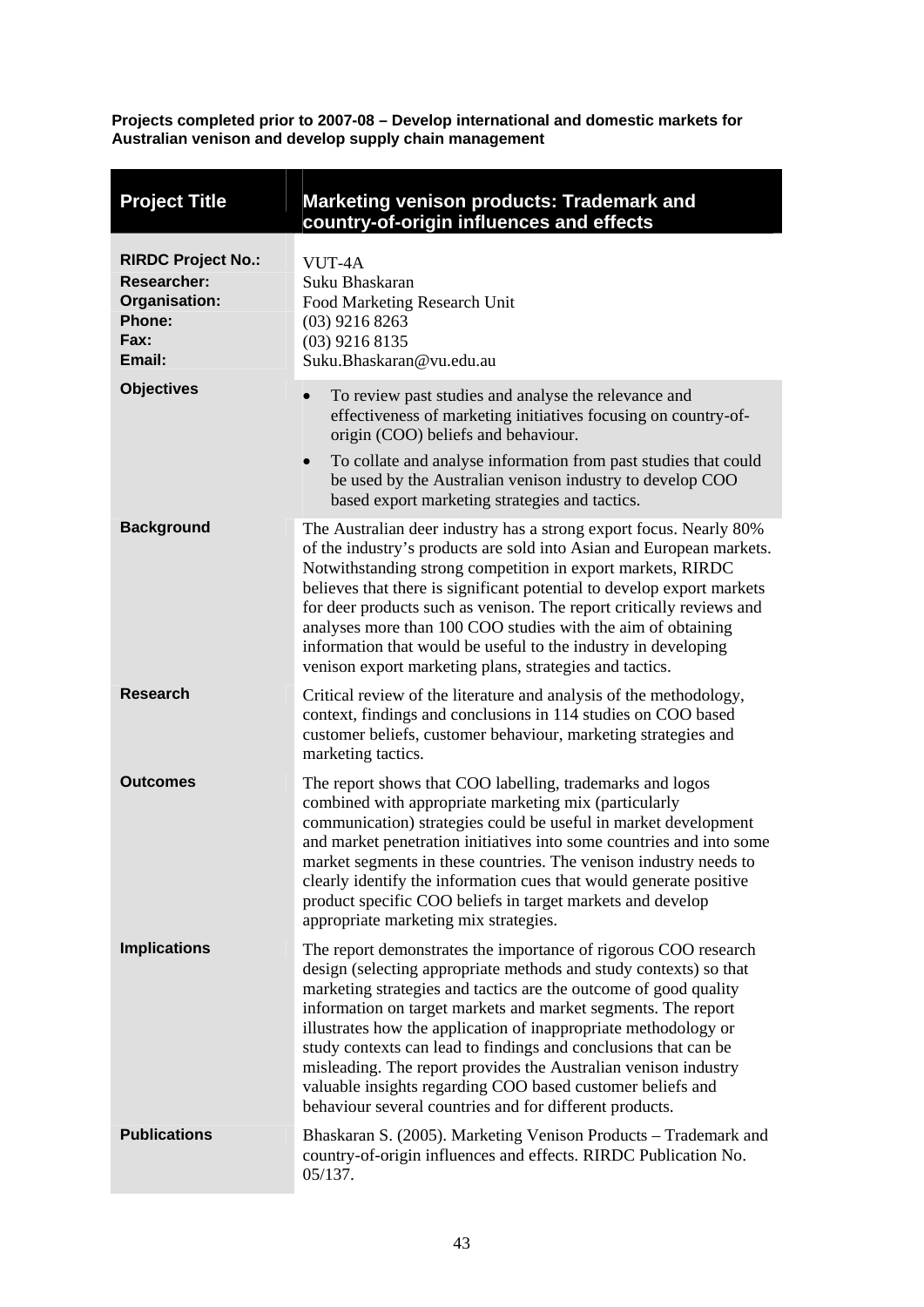# <span id="page-49-0"></span>**RIRDC Deer Research Publications**

| <b>Publication No.</b><br>Fallow Venison – 38 Inspirational, Delicious Recipes for All<br>07/193 (2007, 80pgs)<br>\$15<br>\$15<br>Deer Industry Statistics<br>07/174 (2007, 27pgs)<br>Deer Research in Progress<br>07/014 (2007, 34pgs)<br>Free<br>Deer Industry R&D Plan 2006-2011<br>06/133 (2006, 48pgs)<br>Free<br>Venison Quality - The relationship of body condition score with<br>06/043 (2006, 52pgs)<br>\$16<br>consumer perception<br>Marketing Venison Products - Trade Mark and Country of Origin<br>\$16<br>05/137 (2005, 26pgs)<br><b>Influences and Effects</b><br>A Review of Research Uptake by Deer Farmers<br>05/127(2005)<br>Web only<br><b>Upgrade of Deer QAMA Software</b><br>04/172 (2005, 15pgs)<br>\$16<br>Effect of Salt intake on Feed intake and Growth Rate of Fallow and Red<br>04/054 (2004, 42pgs)<br>\$16<br><b>Weaner Deer</b><br>Diagnostic Tests for Johne's Disease in Deer<br>\$16<br>03/100 (2003, 35pgs)<br>Velvet Antler: A Summary of the Literature on Health Benefits<br>\$16<br>03/084 (2003, 35pgs)<br>Deer Farming in Australia<br>02/128 (2003, 42pgs)<br>\$16<br>Australian Deer Industry - Velvet Antler & Venison Co-Products<br>02/124 (2002, 64pgs)<br>\$48<br>Language & Specifications Guide-Korean Language Edition<br>Australian Deer Industry - Velvet Antler & Venison Co-Products<br>02/123 (2002, 64pgs)<br>\$48<br>Language & Specifications Guide- Chinese Language Edition<br>Energy & Protein Requirements of Fallow Deer Under Mediterranean<br>02/110 (2003, 58pgs)<br>\$16<br>Environment<br>Australian Deer Industry - Velvet Antler & Venison Co-Products<br>02/080 (2002, 64pgs)<br>\$48<br>Language & Specifications Guide- English Language Edition<br>\$16<br>Australian Velvet Antler & Deer Co-Products - Part B<br>02/058 (2002, 18pgs)<br>\$16<br>Performance of Red Deer Calves After Early Weaning<br>02/010 (2002, 21pgs)<br>Deer: Quality Assurance, Strategic Alliances & Industry Development<br>\$16<br>$01/120$ (2001, 63pgs)<br>Deer Publications Comprehensive International Biography<br>01/110 (2001, 98pgs))<br>Free<br>Growing Weaner Deer-Overcoming nutritional constraints in SA<br>\$16<br>01/107 (2001, 17pgs)<br>\$26<br>Nutritional Requirements for Pregnant & Lactating Red & Fallow Deer<br>01/095 (2001, 136pgs)<br>\$16<br><b>Venison Quality Assurance</b><br>01/094 (2001, 36pgs)<br>\$16<br>Australian Velvet Antler & Deer Co Products<br>01/085 (2001, 32pgs)<br>\$21<br>Australian Deer Industry Manual Number 1 (second edition)<br>01/058 (2001, 35pgs)<br>\$16<br>01/030 (2001, 21pgs)<br>Deer Antler-Velvet Research in Australia & Overseas<br>\$16<br>Development of Niche European Venison Markets<br>00/172 (2000, 26pgs)<br>Niche Markets for Venison<br>\$16<br>00/118 (2000, 19pgs)<br>Salt intake & Red & Fallow Deer-A literature review<br>\$16<br>00/108 (2001, 14pgs)<br>Ecchymosis (Blood Splash) in Deer Carcasses<br>00/069 (2000, 10pgs)<br>\$16<br>Eating Qualities of Venison from Red and Fallow Deer<br>00/049 (2000, 25pgs)<br>\$16<br>Deer in Queensland<br>00/019 (2000, 44pgs)<br>\$16<br>Development of the Deer Industry<br>\$16<br>99/092 (1999, 84pgs)<br><b>Exporting Venison to Israel</b><br>\$16<br>99/058 (1999, 13pgs)<br>\$21<br>Ecchymosis – What causes it?<br>99/048 (1999, 150pgs)<br>Adding Value to Venison Forequarters and Trimmings<br>\$16<br>98/102 (1998, 84pgs)<br>Second World Deer Farming Congress<br>98/100 (1998, 35pgs)<br>\$16<br>\$16<br>Australian Deer Industry Manual - Part 7<br>98/058 (1998, 54pgs)<br>Australian Deer Industry Manual - Part 6<br>\$16<br>98/051 (1998, 42pgs)<br>\$16<br>Australian Deer Industry Manual - Part 5<br>98/030 (1998, 10pgs) | <b>Title</b> | <b>Cost</b> |
|-----------------------------------------------------------------------------------------------------------------------------------------------------------------------------------------------------------------------------------------------------------------------------------------------------------------------------------------------------------------------------------------------------------------------------------------------------------------------------------------------------------------------------------------------------------------------------------------------------------------------------------------------------------------------------------------------------------------------------------------------------------------------------------------------------------------------------------------------------------------------------------------------------------------------------------------------------------------------------------------------------------------------------------------------------------------------------------------------------------------------------------------------------------------------------------------------------------------------------------------------------------------------------------------------------------------------------------------------------------------------------------------------------------------------------------------------------------------------------------------------------------------------------------------------------------------------------------------------------------------------------------------------------------------------------------------------------------------------------------------------------------------------------------------------------------------------------------------------------------------------------------------------------------------------------------------------------------------------------------------------------------------------------------------------------------------------------------------------------------------------------------------------------------------------------------------------------------------------------------------------------------------------------------------------------------------------------------------------------------------------------------------------------------------------------------------------------------------------------------------------------------------------------------------------------------------------------------------------------------------------------------------------------------------------------------------------------------------------------------------------------------------------------------------------------------------------------------------------------------------------------------------------------------------------------------------------------------------------------------------------------------------------------------------------------------------------------------------------------------------------------------------------------------------------------------------------------------------------------------------------------------------------------------------------------------------------------------------------------------------------------------------------------------------------------------------------------------------------------------------------------------------------------------------------------------------------------------------------------------------------------------------------------------------------------------------------------------------------------------------------|--------------|-------------|
|                                                                                                                                                                                                                                                                                                                                                                                                                                                                                                                                                                                                                                                                                                                                                                                                                                                                                                                                                                                                                                                                                                                                                                                                                                                                                                                                                                                                                                                                                                                                                                                                                                                                                                                                                                                                                                                                                                                                                                                                                                                                                                                                                                                                                                                                                                                                                                                                                                                                                                                                                                                                                                                                                                                                                                                                                                                                                                                                                                                                                                                                                                                                                                                                                                                                                                                                                                                                                                                                                                                                                                                                                                                                                                                                               |              |             |
|                                                                                                                                                                                                                                                                                                                                                                                                                                                                                                                                                                                                                                                                                                                                                                                                                                                                                                                                                                                                                                                                                                                                                                                                                                                                                                                                                                                                                                                                                                                                                                                                                                                                                                                                                                                                                                                                                                                                                                                                                                                                                                                                                                                                                                                                                                                                                                                                                                                                                                                                                                                                                                                                                                                                                                                                                                                                                                                                                                                                                                                                                                                                                                                                                                                                                                                                                                                                                                                                                                                                                                                                                                                                                                                                               |              |             |
|                                                                                                                                                                                                                                                                                                                                                                                                                                                                                                                                                                                                                                                                                                                                                                                                                                                                                                                                                                                                                                                                                                                                                                                                                                                                                                                                                                                                                                                                                                                                                                                                                                                                                                                                                                                                                                                                                                                                                                                                                                                                                                                                                                                                                                                                                                                                                                                                                                                                                                                                                                                                                                                                                                                                                                                                                                                                                                                                                                                                                                                                                                                                                                                                                                                                                                                                                                                                                                                                                                                                                                                                                                                                                                                                               |              |             |
|                                                                                                                                                                                                                                                                                                                                                                                                                                                                                                                                                                                                                                                                                                                                                                                                                                                                                                                                                                                                                                                                                                                                                                                                                                                                                                                                                                                                                                                                                                                                                                                                                                                                                                                                                                                                                                                                                                                                                                                                                                                                                                                                                                                                                                                                                                                                                                                                                                                                                                                                                                                                                                                                                                                                                                                                                                                                                                                                                                                                                                                                                                                                                                                                                                                                                                                                                                                                                                                                                                                                                                                                                                                                                                                                               |              |             |
|                                                                                                                                                                                                                                                                                                                                                                                                                                                                                                                                                                                                                                                                                                                                                                                                                                                                                                                                                                                                                                                                                                                                                                                                                                                                                                                                                                                                                                                                                                                                                                                                                                                                                                                                                                                                                                                                                                                                                                                                                                                                                                                                                                                                                                                                                                                                                                                                                                                                                                                                                                                                                                                                                                                                                                                                                                                                                                                                                                                                                                                                                                                                                                                                                                                                                                                                                                                                                                                                                                                                                                                                                                                                                                                                               |              |             |
|                                                                                                                                                                                                                                                                                                                                                                                                                                                                                                                                                                                                                                                                                                                                                                                                                                                                                                                                                                                                                                                                                                                                                                                                                                                                                                                                                                                                                                                                                                                                                                                                                                                                                                                                                                                                                                                                                                                                                                                                                                                                                                                                                                                                                                                                                                                                                                                                                                                                                                                                                                                                                                                                                                                                                                                                                                                                                                                                                                                                                                                                                                                                                                                                                                                                                                                                                                                                                                                                                                                                                                                                                                                                                                                                               |              |             |
|                                                                                                                                                                                                                                                                                                                                                                                                                                                                                                                                                                                                                                                                                                                                                                                                                                                                                                                                                                                                                                                                                                                                                                                                                                                                                                                                                                                                                                                                                                                                                                                                                                                                                                                                                                                                                                                                                                                                                                                                                                                                                                                                                                                                                                                                                                                                                                                                                                                                                                                                                                                                                                                                                                                                                                                                                                                                                                                                                                                                                                                                                                                                                                                                                                                                                                                                                                                                                                                                                                                                                                                                                                                                                                                                               |              |             |
|                                                                                                                                                                                                                                                                                                                                                                                                                                                                                                                                                                                                                                                                                                                                                                                                                                                                                                                                                                                                                                                                                                                                                                                                                                                                                                                                                                                                                                                                                                                                                                                                                                                                                                                                                                                                                                                                                                                                                                                                                                                                                                                                                                                                                                                                                                                                                                                                                                                                                                                                                                                                                                                                                                                                                                                                                                                                                                                                                                                                                                                                                                                                                                                                                                                                                                                                                                                                                                                                                                                                                                                                                                                                                                                                               |              |             |
|                                                                                                                                                                                                                                                                                                                                                                                                                                                                                                                                                                                                                                                                                                                                                                                                                                                                                                                                                                                                                                                                                                                                                                                                                                                                                                                                                                                                                                                                                                                                                                                                                                                                                                                                                                                                                                                                                                                                                                                                                                                                                                                                                                                                                                                                                                                                                                                                                                                                                                                                                                                                                                                                                                                                                                                                                                                                                                                                                                                                                                                                                                                                                                                                                                                                                                                                                                                                                                                                                                                                                                                                                                                                                                                                               |              |             |
|                                                                                                                                                                                                                                                                                                                                                                                                                                                                                                                                                                                                                                                                                                                                                                                                                                                                                                                                                                                                                                                                                                                                                                                                                                                                                                                                                                                                                                                                                                                                                                                                                                                                                                                                                                                                                                                                                                                                                                                                                                                                                                                                                                                                                                                                                                                                                                                                                                                                                                                                                                                                                                                                                                                                                                                                                                                                                                                                                                                                                                                                                                                                                                                                                                                                                                                                                                                                                                                                                                                                                                                                                                                                                                                                               |              |             |
|                                                                                                                                                                                                                                                                                                                                                                                                                                                                                                                                                                                                                                                                                                                                                                                                                                                                                                                                                                                                                                                                                                                                                                                                                                                                                                                                                                                                                                                                                                                                                                                                                                                                                                                                                                                                                                                                                                                                                                                                                                                                                                                                                                                                                                                                                                                                                                                                                                                                                                                                                                                                                                                                                                                                                                                                                                                                                                                                                                                                                                                                                                                                                                                                                                                                                                                                                                                                                                                                                                                                                                                                                                                                                                                                               |              |             |
|                                                                                                                                                                                                                                                                                                                                                                                                                                                                                                                                                                                                                                                                                                                                                                                                                                                                                                                                                                                                                                                                                                                                                                                                                                                                                                                                                                                                                                                                                                                                                                                                                                                                                                                                                                                                                                                                                                                                                                                                                                                                                                                                                                                                                                                                                                                                                                                                                                                                                                                                                                                                                                                                                                                                                                                                                                                                                                                                                                                                                                                                                                                                                                                                                                                                                                                                                                                                                                                                                                                                                                                                                                                                                                                                               |              |             |
|                                                                                                                                                                                                                                                                                                                                                                                                                                                                                                                                                                                                                                                                                                                                                                                                                                                                                                                                                                                                                                                                                                                                                                                                                                                                                                                                                                                                                                                                                                                                                                                                                                                                                                                                                                                                                                                                                                                                                                                                                                                                                                                                                                                                                                                                                                                                                                                                                                                                                                                                                                                                                                                                                                                                                                                                                                                                                                                                                                                                                                                                                                                                                                                                                                                                                                                                                                                                                                                                                                                                                                                                                                                                                                                                               |              |             |
|                                                                                                                                                                                                                                                                                                                                                                                                                                                                                                                                                                                                                                                                                                                                                                                                                                                                                                                                                                                                                                                                                                                                                                                                                                                                                                                                                                                                                                                                                                                                                                                                                                                                                                                                                                                                                                                                                                                                                                                                                                                                                                                                                                                                                                                                                                                                                                                                                                                                                                                                                                                                                                                                                                                                                                                                                                                                                                                                                                                                                                                                                                                                                                                                                                                                                                                                                                                                                                                                                                                                                                                                                                                                                                                                               |              |             |
|                                                                                                                                                                                                                                                                                                                                                                                                                                                                                                                                                                                                                                                                                                                                                                                                                                                                                                                                                                                                                                                                                                                                                                                                                                                                                                                                                                                                                                                                                                                                                                                                                                                                                                                                                                                                                                                                                                                                                                                                                                                                                                                                                                                                                                                                                                                                                                                                                                                                                                                                                                                                                                                                                                                                                                                                                                                                                                                                                                                                                                                                                                                                                                                                                                                                                                                                                                                                                                                                                                                                                                                                                                                                                                                                               |              |             |
|                                                                                                                                                                                                                                                                                                                                                                                                                                                                                                                                                                                                                                                                                                                                                                                                                                                                                                                                                                                                                                                                                                                                                                                                                                                                                                                                                                                                                                                                                                                                                                                                                                                                                                                                                                                                                                                                                                                                                                                                                                                                                                                                                                                                                                                                                                                                                                                                                                                                                                                                                                                                                                                                                                                                                                                                                                                                                                                                                                                                                                                                                                                                                                                                                                                                                                                                                                                                                                                                                                                                                                                                                                                                                                                                               |              |             |
|                                                                                                                                                                                                                                                                                                                                                                                                                                                                                                                                                                                                                                                                                                                                                                                                                                                                                                                                                                                                                                                                                                                                                                                                                                                                                                                                                                                                                                                                                                                                                                                                                                                                                                                                                                                                                                                                                                                                                                                                                                                                                                                                                                                                                                                                                                                                                                                                                                                                                                                                                                                                                                                                                                                                                                                                                                                                                                                                                                                                                                                                                                                                                                                                                                                                                                                                                                                                                                                                                                                                                                                                                                                                                                                                               |              |             |
|                                                                                                                                                                                                                                                                                                                                                                                                                                                                                                                                                                                                                                                                                                                                                                                                                                                                                                                                                                                                                                                                                                                                                                                                                                                                                                                                                                                                                                                                                                                                                                                                                                                                                                                                                                                                                                                                                                                                                                                                                                                                                                                                                                                                                                                                                                                                                                                                                                                                                                                                                                                                                                                                                                                                                                                                                                                                                                                                                                                                                                                                                                                                                                                                                                                                                                                                                                                                                                                                                                                                                                                                                                                                                                                                               |              |             |
|                                                                                                                                                                                                                                                                                                                                                                                                                                                                                                                                                                                                                                                                                                                                                                                                                                                                                                                                                                                                                                                                                                                                                                                                                                                                                                                                                                                                                                                                                                                                                                                                                                                                                                                                                                                                                                                                                                                                                                                                                                                                                                                                                                                                                                                                                                                                                                                                                                                                                                                                                                                                                                                                                                                                                                                                                                                                                                                                                                                                                                                                                                                                                                                                                                                                                                                                                                                                                                                                                                                                                                                                                                                                                                                                               |              |             |
|                                                                                                                                                                                                                                                                                                                                                                                                                                                                                                                                                                                                                                                                                                                                                                                                                                                                                                                                                                                                                                                                                                                                                                                                                                                                                                                                                                                                                                                                                                                                                                                                                                                                                                                                                                                                                                                                                                                                                                                                                                                                                                                                                                                                                                                                                                                                                                                                                                                                                                                                                                                                                                                                                                                                                                                                                                                                                                                                                                                                                                                                                                                                                                                                                                                                                                                                                                                                                                                                                                                                                                                                                                                                                                                                               |              |             |
|                                                                                                                                                                                                                                                                                                                                                                                                                                                                                                                                                                                                                                                                                                                                                                                                                                                                                                                                                                                                                                                                                                                                                                                                                                                                                                                                                                                                                                                                                                                                                                                                                                                                                                                                                                                                                                                                                                                                                                                                                                                                                                                                                                                                                                                                                                                                                                                                                                                                                                                                                                                                                                                                                                                                                                                                                                                                                                                                                                                                                                                                                                                                                                                                                                                                                                                                                                                                                                                                                                                                                                                                                                                                                                                                               |              |             |
|                                                                                                                                                                                                                                                                                                                                                                                                                                                                                                                                                                                                                                                                                                                                                                                                                                                                                                                                                                                                                                                                                                                                                                                                                                                                                                                                                                                                                                                                                                                                                                                                                                                                                                                                                                                                                                                                                                                                                                                                                                                                                                                                                                                                                                                                                                                                                                                                                                                                                                                                                                                                                                                                                                                                                                                                                                                                                                                                                                                                                                                                                                                                                                                                                                                                                                                                                                                                                                                                                                                                                                                                                                                                                                                                               |              |             |
|                                                                                                                                                                                                                                                                                                                                                                                                                                                                                                                                                                                                                                                                                                                                                                                                                                                                                                                                                                                                                                                                                                                                                                                                                                                                                                                                                                                                                                                                                                                                                                                                                                                                                                                                                                                                                                                                                                                                                                                                                                                                                                                                                                                                                                                                                                                                                                                                                                                                                                                                                                                                                                                                                                                                                                                                                                                                                                                                                                                                                                                                                                                                                                                                                                                                                                                                                                                                                                                                                                                                                                                                                                                                                                                                               |              |             |
|                                                                                                                                                                                                                                                                                                                                                                                                                                                                                                                                                                                                                                                                                                                                                                                                                                                                                                                                                                                                                                                                                                                                                                                                                                                                                                                                                                                                                                                                                                                                                                                                                                                                                                                                                                                                                                                                                                                                                                                                                                                                                                                                                                                                                                                                                                                                                                                                                                                                                                                                                                                                                                                                                                                                                                                                                                                                                                                                                                                                                                                                                                                                                                                                                                                                                                                                                                                                                                                                                                                                                                                                                                                                                                                                               |              |             |
|                                                                                                                                                                                                                                                                                                                                                                                                                                                                                                                                                                                                                                                                                                                                                                                                                                                                                                                                                                                                                                                                                                                                                                                                                                                                                                                                                                                                                                                                                                                                                                                                                                                                                                                                                                                                                                                                                                                                                                                                                                                                                                                                                                                                                                                                                                                                                                                                                                                                                                                                                                                                                                                                                                                                                                                                                                                                                                                                                                                                                                                                                                                                                                                                                                                                                                                                                                                                                                                                                                                                                                                                                                                                                                                                               |              |             |
|                                                                                                                                                                                                                                                                                                                                                                                                                                                                                                                                                                                                                                                                                                                                                                                                                                                                                                                                                                                                                                                                                                                                                                                                                                                                                                                                                                                                                                                                                                                                                                                                                                                                                                                                                                                                                                                                                                                                                                                                                                                                                                                                                                                                                                                                                                                                                                                                                                                                                                                                                                                                                                                                                                                                                                                                                                                                                                                                                                                                                                                                                                                                                                                                                                                                                                                                                                                                                                                                                                                                                                                                                                                                                                                                               |              |             |
|                                                                                                                                                                                                                                                                                                                                                                                                                                                                                                                                                                                                                                                                                                                                                                                                                                                                                                                                                                                                                                                                                                                                                                                                                                                                                                                                                                                                                                                                                                                                                                                                                                                                                                                                                                                                                                                                                                                                                                                                                                                                                                                                                                                                                                                                                                                                                                                                                                                                                                                                                                                                                                                                                                                                                                                                                                                                                                                                                                                                                                                                                                                                                                                                                                                                                                                                                                                                                                                                                                                                                                                                                                                                                                                                               |              |             |
|                                                                                                                                                                                                                                                                                                                                                                                                                                                                                                                                                                                                                                                                                                                                                                                                                                                                                                                                                                                                                                                                                                                                                                                                                                                                                                                                                                                                                                                                                                                                                                                                                                                                                                                                                                                                                                                                                                                                                                                                                                                                                                                                                                                                                                                                                                                                                                                                                                                                                                                                                                                                                                                                                                                                                                                                                                                                                                                                                                                                                                                                                                                                                                                                                                                                                                                                                                                                                                                                                                                                                                                                                                                                                                                                               |              |             |
|                                                                                                                                                                                                                                                                                                                                                                                                                                                                                                                                                                                                                                                                                                                                                                                                                                                                                                                                                                                                                                                                                                                                                                                                                                                                                                                                                                                                                                                                                                                                                                                                                                                                                                                                                                                                                                                                                                                                                                                                                                                                                                                                                                                                                                                                                                                                                                                                                                                                                                                                                                                                                                                                                                                                                                                                                                                                                                                                                                                                                                                                                                                                                                                                                                                                                                                                                                                                                                                                                                                                                                                                                                                                                                                                               |              |             |
|                                                                                                                                                                                                                                                                                                                                                                                                                                                                                                                                                                                                                                                                                                                                                                                                                                                                                                                                                                                                                                                                                                                                                                                                                                                                                                                                                                                                                                                                                                                                                                                                                                                                                                                                                                                                                                                                                                                                                                                                                                                                                                                                                                                                                                                                                                                                                                                                                                                                                                                                                                                                                                                                                                                                                                                                                                                                                                                                                                                                                                                                                                                                                                                                                                                                                                                                                                                                                                                                                                                                                                                                                                                                                                                                               |              |             |
|                                                                                                                                                                                                                                                                                                                                                                                                                                                                                                                                                                                                                                                                                                                                                                                                                                                                                                                                                                                                                                                                                                                                                                                                                                                                                                                                                                                                                                                                                                                                                                                                                                                                                                                                                                                                                                                                                                                                                                                                                                                                                                                                                                                                                                                                                                                                                                                                                                                                                                                                                                                                                                                                                                                                                                                                                                                                                                                                                                                                                                                                                                                                                                                                                                                                                                                                                                                                                                                                                                                                                                                                                                                                                                                                               |              |             |
|                                                                                                                                                                                                                                                                                                                                                                                                                                                                                                                                                                                                                                                                                                                                                                                                                                                                                                                                                                                                                                                                                                                                                                                                                                                                                                                                                                                                                                                                                                                                                                                                                                                                                                                                                                                                                                                                                                                                                                                                                                                                                                                                                                                                                                                                                                                                                                                                                                                                                                                                                                                                                                                                                                                                                                                                                                                                                                                                                                                                                                                                                                                                                                                                                                                                                                                                                                                                                                                                                                                                                                                                                                                                                                                                               |              |             |
|                                                                                                                                                                                                                                                                                                                                                                                                                                                                                                                                                                                                                                                                                                                                                                                                                                                                                                                                                                                                                                                                                                                                                                                                                                                                                                                                                                                                                                                                                                                                                                                                                                                                                                                                                                                                                                                                                                                                                                                                                                                                                                                                                                                                                                                                                                                                                                                                                                                                                                                                                                                                                                                                                                                                                                                                                                                                                                                                                                                                                                                                                                                                                                                                                                                                                                                                                                                                                                                                                                                                                                                                                                                                                                                                               |              |             |
|                                                                                                                                                                                                                                                                                                                                                                                                                                                                                                                                                                                                                                                                                                                                                                                                                                                                                                                                                                                                                                                                                                                                                                                                                                                                                                                                                                                                                                                                                                                                                                                                                                                                                                                                                                                                                                                                                                                                                                                                                                                                                                                                                                                                                                                                                                                                                                                                                                                                                                                                                                                                                                                                                                                                                                                                                                                                                                                                                                                                                                                                                                                                                                                                                                                                                                                                                                                                                                                                                                                                                                                                                                                                                                                                               |              |             |
|                                                                                                                                                                                                                                                                                                                                                                                                                                                                                                                                                                                                                                                                                                                                                                                                                                                                                                                                                                                                                                                                                                                                                                                                                                                                                                                                                                                                                                                                                                                                                                                                                                                                                                                                                                                                                                                                                                                                                                                                                                                                                                                                                                                                                                                                                                                                                                                                                                                                                                                                                                                                                                                                                                                                                                                                                                                                                                                                                                                                                                                                                                                                                                                                                                                                                                                                                                                                                                                                                                                                                                                                                                                                                                                                               |              |             |
|                                                                                                                                                                                                                                                                                                                                                                                                                                                                                                                                                                                                                                                                                                                                                                                                                                                                                                                                                                                                                                                                                                                                                                                                                                                                                                                                                                                                                                                                                                                                                                                                                                                                                                                                                                                                                                                                                                                                                                                                                                                                                                                                                                                                                                                                                                                                                                                                                                                                                                                                                                                                                                                                                                                                                                                                                                                                                                                                                                                                                                                                                                                                                                                                                                                                                                                                                                                                                                                                                                                                                                                                                                                                                                                                               |              |             |
|                                                                                                                                                                                                                                                                                                                                                                                                                                                                                                                                                                                                                                                                                                                                                                                                                                                                                                                                                                                                                                                                                                                                                                                                                                                                                                                                                                                                                                                                                                                                                                                                                                                                                                                                                                                                                                                                                                                                                                                                                                                                                                                                                                                                                                                                                                                                                                                                                                                                                                                                                                                                                                                                                                                                                                                                                                                                                                                                                                                                                                                                                                                                                                                                                                                                                                                                                                                                                                                                                                                                                                                                                                                                                                                                               |              |             |
|                                                                                                                                                                                                                                                                                                                                                                                                                                                                                                                                                                                                                                                                                                                                                                                                                                                                                                                                                                                                                                                                                                                                                                                                                                                                                                                                                                                                                                                                                                                                                                                                                                                                                                                                                                                                                                                                                                                                                                                                                                                                                                                                                                                                                                                                                                                                                                                                                                                                                                                                                                                                                                                                                                                                                                                                                                                                                                                                                                                                                                                                                                                                                                                                                                                                                                                                                                                                                                                                                                                                                                                                                                                                                                                                               |              |             |
|                                                                                                                                                                                                                                                                                                                                                                                                                                                                                                                                                                                                                                                                                                                                                                                                                                                                                                                                                                                                                                                                                                                                                                                                                                                                                                                                                                                                                                                                                                                                                                                                                                                                                                                                                                                                                                                                                                                                                                                                                                                                                                                                                                                                                                                                                                                                                                                                                                                                                                                                                                                                                                                                                                                                                                                                                                                                                                                                                                                                                                                                                                                                                                                                                                                                                                                                                                                                                                                                                                                                                                                                                                                                                                                                               |              |             |
|                                                                                                                                                                                                                                                                                                                                                                                                                                                                                                                                                                                                                                                                                                                                                                                                                                                                                                                                                                                                                                                                                                                                                                                                                                                                                                                                                                                                                                                                                                                                                                                                                                                                                                                                                                                                                                                                                                                                                                                                                                                                                                                                                                                                                                                                                                                                                                                                                                                                                                                                                                                                                                                                                                                                                                                                                                                                                                                                                                                                                                                                                                                                                                                                                                                                                                                                                                                                                                                                                                                                                                                                                                                                                                                                               |              |             |
|                                                                                                                                                                                                                                                                                                                                                                                                                                                                                                                                                                                                                                                                                                                                                                                                                                                                                                                                                                                                                                                                                                                                                                                                                                                                                                                                                                                                                                                                                                                                                                                                                                                                                                                                                                                                                                                                                                                                                                                                                                                                                                                                                                                                                                                                                                                                                                                                                                                                                                                                                                                                                                                                                                                                                                                                                                                                                                                                                                                                                                                                                                                                                                                                                                                                                                                                                                                                                                                                                                                                                                                                                                                                                                                                               |              |             |
|                                                                                                                                                                                                                                                                                                                                                                                                                                                                                                                                                                                                                                                                                                                                                                                                                                                                                                                                                                                                                                                                                                                                                                                                                                                                                                                                                                                                                                                                                                                                                                                                                                                                                                                                                                                                                                                                                                                                                                                                                                                                                                                                                                                                                                                                                                                                                                                                                                                                                                                                                                                                                                                                                                                                                                                                                                                                                                                                                                                                                                                                                                                                                                                                                                                                                                                                                                                                                                                                                                                                                                                                                                                                                                                                               |              |             |
|                                                                                                                                                                                                                                                                                                                                                                                                                                                                                                                                                                                                                                                                                                                                                                                                                                                                                                                                                                                                                                                                                                                                                                                                                                                                                                                                                                                                                                                                                                                                                                                                                                                                                                                                                                                                                                                                                                                                                                                                                                                                                                                                                                                                                                                                                                                                                                                                                                                                                                                                                                                                                                                                                                                                                                                                                                                                                                                                                                                                                                                                                                                                                                                                                                                                                                                                                                                                                                                                                                                                                                                                                                                                                                                                               |              |             |
|                                                                                                                                                                                                                                                                                                                                                                                                                                                                                                                                                                                                                                                                                                                                                                                                                                                                                                                                                                                                                                                                                                                                                                                                                                                                                                                                                                                                                                                                                                                                                                                                                                                                                                                                                                                                                                                                                                                                                                                                                                                                                                                                                                                                                                                                                                                                                                                                                                                                                                                                                                                                                                                                                                                                                                                                                                                                                                                                                                                                                                                                                                                                                                                                                                                                                                                                                                                                                                                                                                                                                                                                                                                                                                                                               |              |             |
|                                                                                                                                                                                                                                                                                                                                                                                                                                                                                                                                                                                                                                                                                                                                                                                                                                                                                                                                                                                                                                                                                                                                                                                                                                                                                                                                                                                                                                                                                                                                                                                                                                                                                                                                                                                                                                                                                                                                                                                                                                                                                                                                                                                                                                                                                                                                                                                                                                                                                                                                                                                                                                                                                                                                                                                                                                                                                                                                                                                                                                                                                                                                                                                                                                                                                                                                                                                                                                                                                                                                                                                                                                                                                                                                               |              |             |
|                                                                                                                                                                                                                                                                                                                                                                                                                                                                                                                                                                                                                                                                                                                                                                                                                                                                                                                                                                                                                                                                                                                                                                                                                                                                                                                                                                                                                                                                                                                                                                                                                                                                                                                                                                                                                                                                                                                                                                                                                                                                                                                                                                                                                                                                                                                                                                                                                                                                                                                                                                                                                                                                                                                                                                                                                                                                                                                                                                                                                                                                                                                                                                                                                                                                                                                                                                                                                                                                                                                                                                                                                                                                                                                                               |              |             |
|                                                                                                                                                                                                                                                                                                                                                                                                                                                                                                                                                                                                                                                                                                                                                                                                                                                                                                                                                                                                                                                                                                                                                                                                                                                                                                                                                                                                                                                                                                                                                                                                                                                                                                                                                                                                                                                                                                                                                                                                                                                                                                                                                                                                                                                                                                                                                                                                                                                                                                                                                                                                                                                                                                                                                                                                                                                                                                                                                                                                                                                                                                                                                                                                                                                                                                                                                                                                                                                                                                                                                                                                                                                                                                                                               |              |             |
| Australian Deer Industry Manual - Part 4<br>98/029 (1998, 20pgs)<br>\$16                                                                                                                                                                                                                                                                                                                                                                                                                                                                                                                                                                                                                                                                                                                                                                                                                                                                                                                                                                                                                                                                                                                                                                                                                                                                                                                                                                                                                                                                                                                                                                                                                                                                                                                                                                                                                                                                                                                                                                                                                                                                                                                                                                                                                                                                                                                                                                                                                                                                                                                                                                                                                                                                                                                                                                                                                                                                                                                                                                                                                                                                                                                                                                                                                                                                                                                                                                                                                                                                                                                                                                                                                                                                      |              |             |
| Australian Deer Industry Manual - Part 3<br>\$21<br>98/028 (1998, 25pgs)                                                                                                                                                                                                                                                                                                                                                                                                                                                                                                                                                                                                                                                                                                                                                                                                                                                                                                                                                                                                                                                                                                                                                                                                                                                                                                                                                                                                                                                                                                                                                                                                                                                                                                                                                                                                                                                                                                                                                                                                                                                                                                                                                                                                                                                                                                                                                                                                                                                                                                                                                                                                                                                                                                                                                                                                                                                                                                                                                                                                                                                                                                                                                                                                                                                                                                                                                                                                                                                                                                                                                                                                                                                                      |              |             |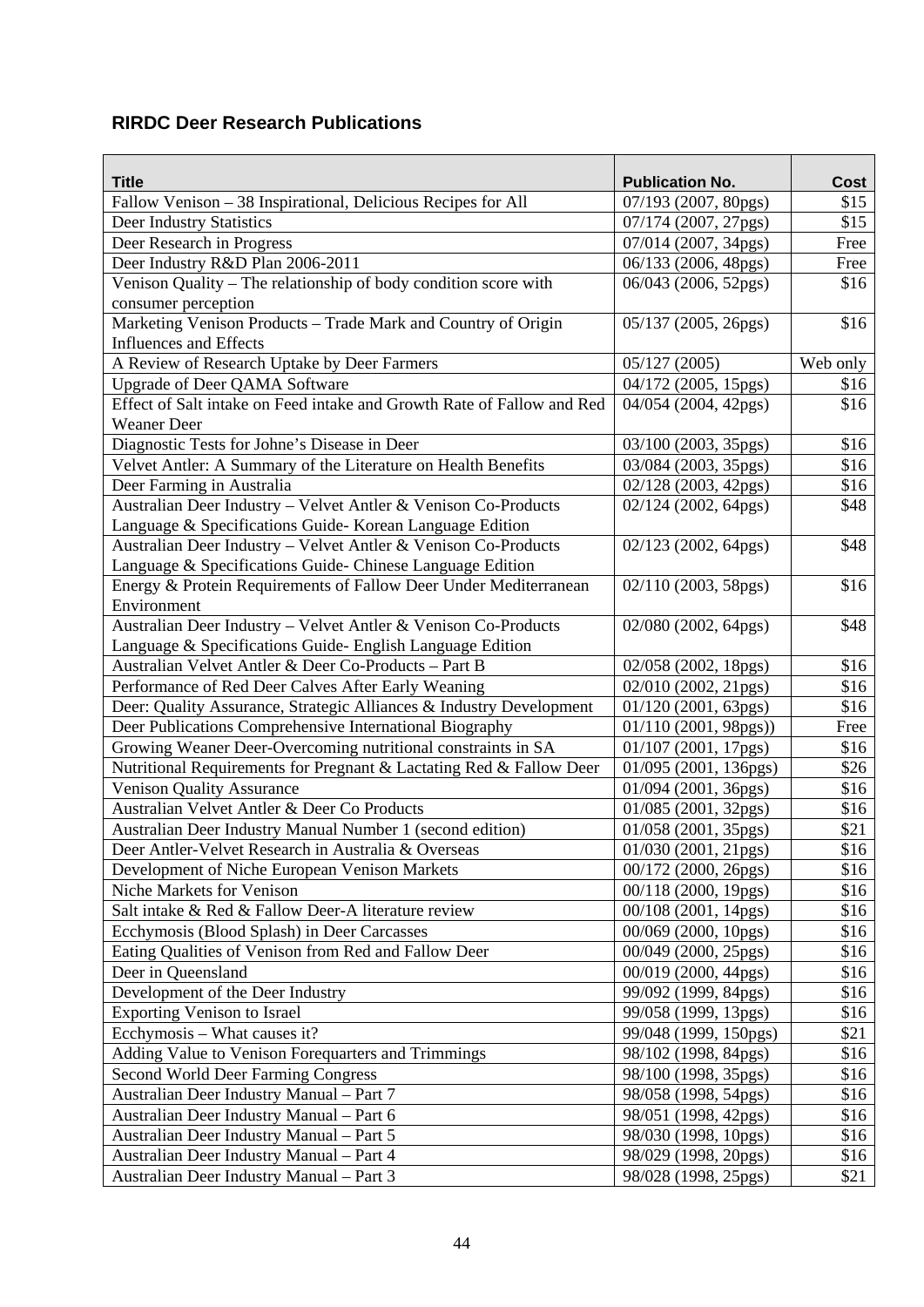| <b>Title</b>                                             | <b>Publication No.</b> | Cost |
|----------------------------------------------------------|------------------------|------|
| Australian Deer Industry Manual – Part 2                 | 98/013 (1998, 47pgs)   | \$26 |
| Maintaining Year-Round Production of Quality Venison     | 98/001 (1998, 87pgs)   | \$16 |
| Australian Deer Industry Manual Number 1                 | 97/071 (1997)          | \$26 |
| Venison Market Development Programs Towards 2000         | 97/032 (1997, 55pgs)   | \$41 |
| Improving the Marketability of Deer Velvet & Co-products | 97/028 (1997, 96pgs)   | \$16 |
| Manufacturer's Guide to Venison Forequarter              | 96/008 (1996)          | \$10 |
| Processing of deer & other farmed game                   | 95/002 (1995, 44pgs)   | \$10 |
| Domestic Marketing of Deer By-Products                   | 94/004 (1994, 91pgs)   | \$10 |
| Venison Market Development Plan                          | 92/006 (2003, 98pgs)   | \$16 |
| Deer Marketing & Production Safety                       | 91/001 (1991, 228pgs)  | \$10 |

**To order any of these publications, please contact RIRDC on (02) 6271 4100 or download them free from our website at<http://www.rirdc.gov.au/fullreports/>**